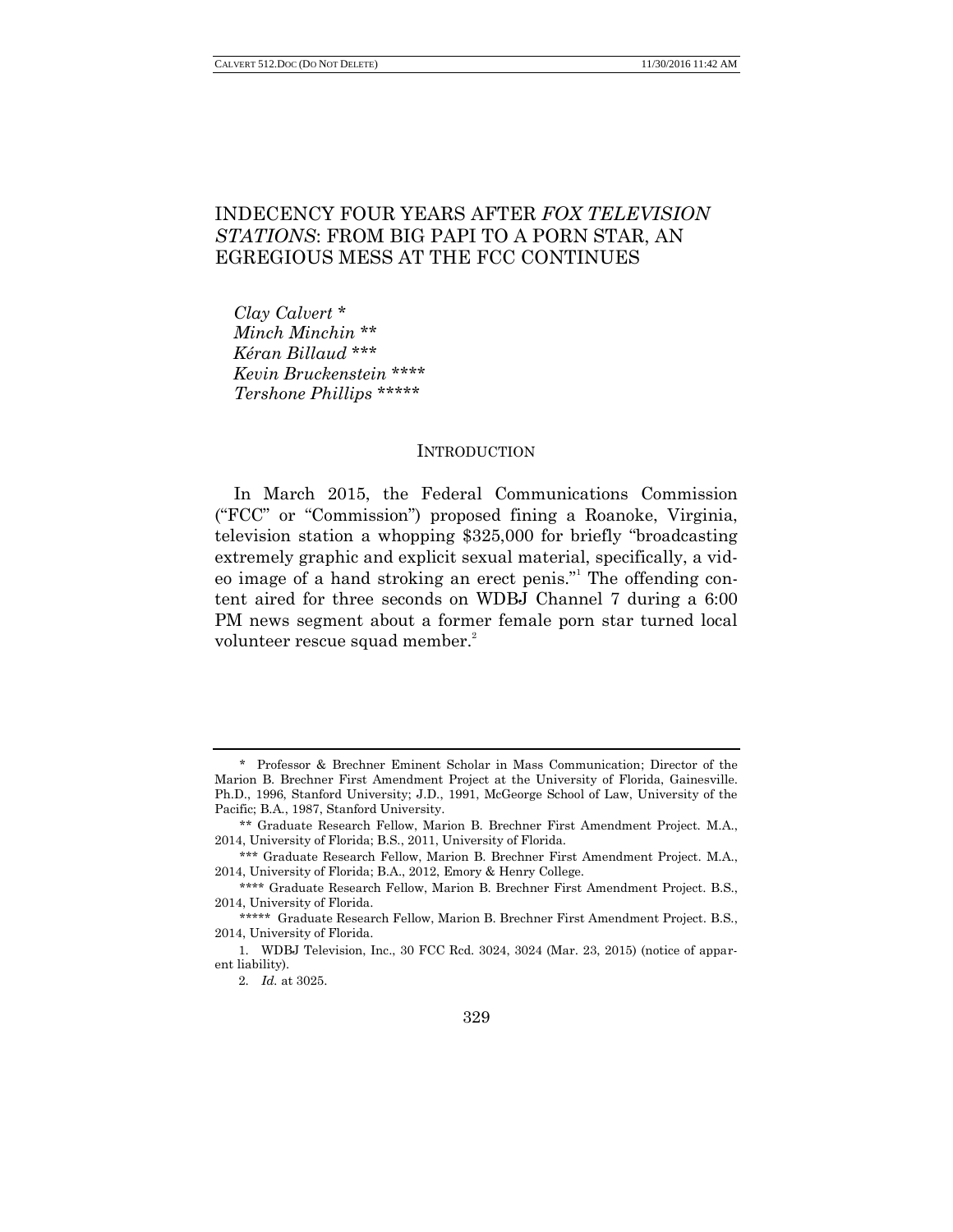At first blush, the FCC's proposed indecency fine<sup>3</sup> seems like a legal slam dunk. As media attorney Harry Cole wryly writes, ―[e]rect penises (and the manipulation thereof) are well outside the range of conventional prime-time acceptability."

However, a closer inspection of the facts suggests—and this article, in turn, argues—that it is much more complicated. Jeffrey Marks, the station's president and general manager, contends that "[i]nclusion of the image was purely unintentional"<sup>5</sup> because it "was small and outside the viewing area of the video editing screen."<sup>6</sup> The offending visual was taken from "a video screen grab of an adult website showing the subject of the report (who was neither nude nor engaged in sexual activity)." The image, in fact, would not have been visible in "the analog small-screen world of a prior generation."<sup>8</sup>

Nonetheless, in concluding the newscast was indecent under its current definition of that contested term, $^{\circ}$  the FCC reasoned that:  $(1)$  "the depiction of the sexual manipulation of an erect penis was extremely graphic and explicit;"<sup>10</sup> (2) the three-second duration of that image "was sufficient to attract and hold viewers' attention;"<sup>11</sup> and (3) "the stroking of an erect penis on a broadcast program is shocking."<sup>12</sup> These reasons align with a trio of factors the

<sup>3.</sup> Indecent speech is one of three categories of content the FCC may target for fines. See 18 U.S.C. § 1464 (Supp. II 2015) (providing that "[w]hoever utters any obscene, *indecent*, or profane language by means of radio communication shall be fined under this title or imprisoned not more than two years, or both.") (emphasis added).

<sup>4.</sup> Harry Cole, *FCC Flexes Its Indecency Muscle—Despite Long Hiatus and Unclear Standard*, COMMLAWBLOG (Mar. 27, 2015), http://www.commlawblog.com/2015/03/arti cles/broadcast/fcc-flexes-its-indecency-muscle-despite-long-hiatus-and-unclear-standard-2/.

<sup>5.</sup> Ralph Berrier Jr., *FCC Hits WDBJ With Proposed \$325,000 Indecency Fine*, ROANOKE TIMES (Mar. 23, 2015), http://www.roanoke.com/news/local/roanoke/fcc-hitswdbj-with-proposed-indecency-fine/article\_f9c2a1b6-0f9a-50a9-8f9b-d02c0f2079ac.html.

<sup>6.</sup> *Id.*

<sup>7.</sup> Scott R. Flick, *Indecency Meets Big-Screen TVs: FCC Proposes Mammoth \$325K Fine*, COMMLAWCENTER (Mar. 23, 2015), http://www.commlawcenter.com/2015/03/indecen cy-meets-big-screen-tvs-fcc-proposes-mammouth-325k-fine.html.

<sup>8.</sup> *Id.*

<sup>9.</sup> The FCC defines indecency as "language or material that, in context, depicts or describes, in terms patently offensive as measured by contemporary community standards for the broadcast medium, sexual or excretory organs or activities.‖ *See infra* note 171 and accompanying text.

<sup>10.</sup> WDBJ Television, 30 FCC Rcd. at 3029.

<sup>11.</sup> *Id.*

<sup>12.</sup> *Id.*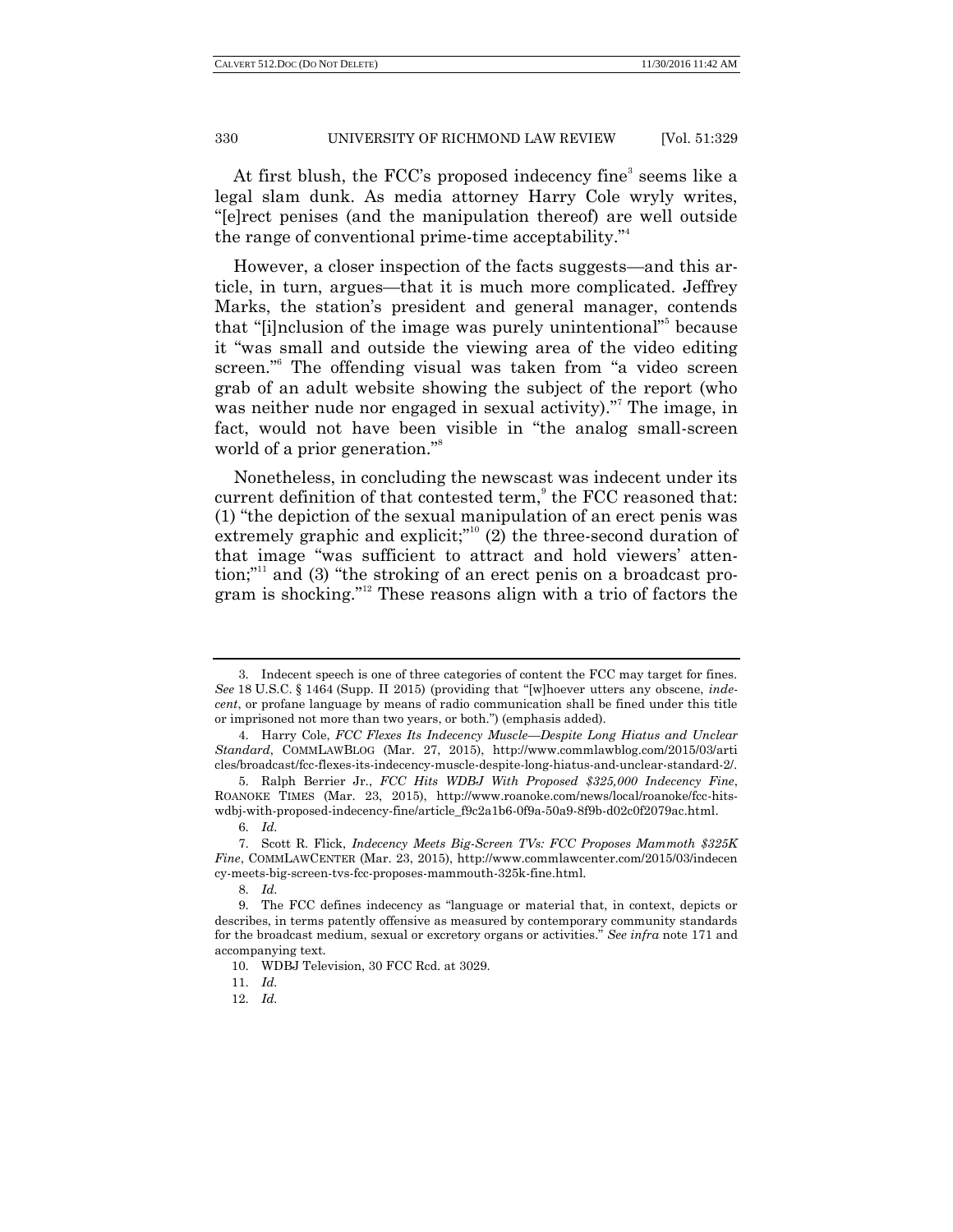FCC typically weighs to determine if a depiction of sexual organs or activities is "patently offensive" and, in turn, indecent.<sup>13</sup>

Travis LeBlanc,<sup>14</sup> head of the FCC's Enforcement Bureau, trumpeted the fine in a press release. "Our action here sends a clear signal that there are severe consequences for TV stations that air sexually explicit images when children are likely to be watching," he proclaimed. $15$ 

The decision to fine the Roanoke station—and, in particular, to mete out "the largest fine ever for a single broadcast from a TV station<sup>"16</sup>—is startling for at least four reasons. First, former FCC Chairman Julius Genachowski in September 2012 directed the Commission to "focus its resources on the *strongest cases* that involve *egregious* indecency violations."<sup>17</sup> Three seconds of inadvertently airing, in the corner of the screen, a tiny image during the course of a news story arguably seems something far less than egregious. Compounding the problem, at least in terms of lack of notice to broadcasters, is that the FCC "has never described how its new 'egregious' standard works in practice."<sup>18</sup>

#### *Id.* at 3027 (footnotes omitted).

14. Before joining the FCC, LeBlanc served as (1) Special Assistant Attorney General of California and a senior advisor to Attorney General Kamala Harris; (2) an attorney in the U.S. Department of Justice's Office of Legal Counsel during the Obama Administration; and (3) an attorney at Williams & Connolly LLP in Washington D.C. and Keker & Van Nest LLP in San Francisco. Travis LeBlanc, Chief, Enforcement Bureau, FCC (July 18, 2014), https://www.fcc.gov/general/travis-leblanc-chief-enforcement-bureau.

15. Press Release, Fed. Commc'ns Comm'n, FCC Plans Maximum Fine Against WDBJ for Broadcasting Indecent Programming Material During Evening Newscast (Mar. 23, 2015), [https://apps.fcc.gov/edocs\\_public/attachmatch/DOC-332631A1.pdf.](https://apps.fcc.gov/edocs_public/attachmatch/DOC-332631A1.pdf)

16. James Eli Shiffer, *Full Disclosure*, STAR TRIB., Oct. 18, 2015, at 2B.

<sup>13.</sup> As the FCC observed when issuing its proposed monetary forfeiture against the owners of the Roanoke station:

In assessing whether broadcast material is patently offensive, "the *full context* in which the material appeared is critically important." Three principle factors are significant to this contextual analysis: (1) the explicitness or graphic nature of the description or depiction; (2) whether the material dwells on or repeats at length descriptions or depictions of sexual or excretory organs or activities; and (3) whether the material panders to, titillates, or shocks the audience. In examining these three factors, we must weigh and balance them to determine whether the broadcast material is patently offensive.

<sup>17.</sup> Doug Halonen, *FCC to Back Away From a Majority of Its Indecency Complaints,*  THEWRAP (Sept. 24, 2012, 10:20 AM) (emphasis added), https://www.thewrap.com/fcc-back -away-majority-its-indececncy-complaints-57766/.

<sup>18.</sup> Cole, *supra* note 4.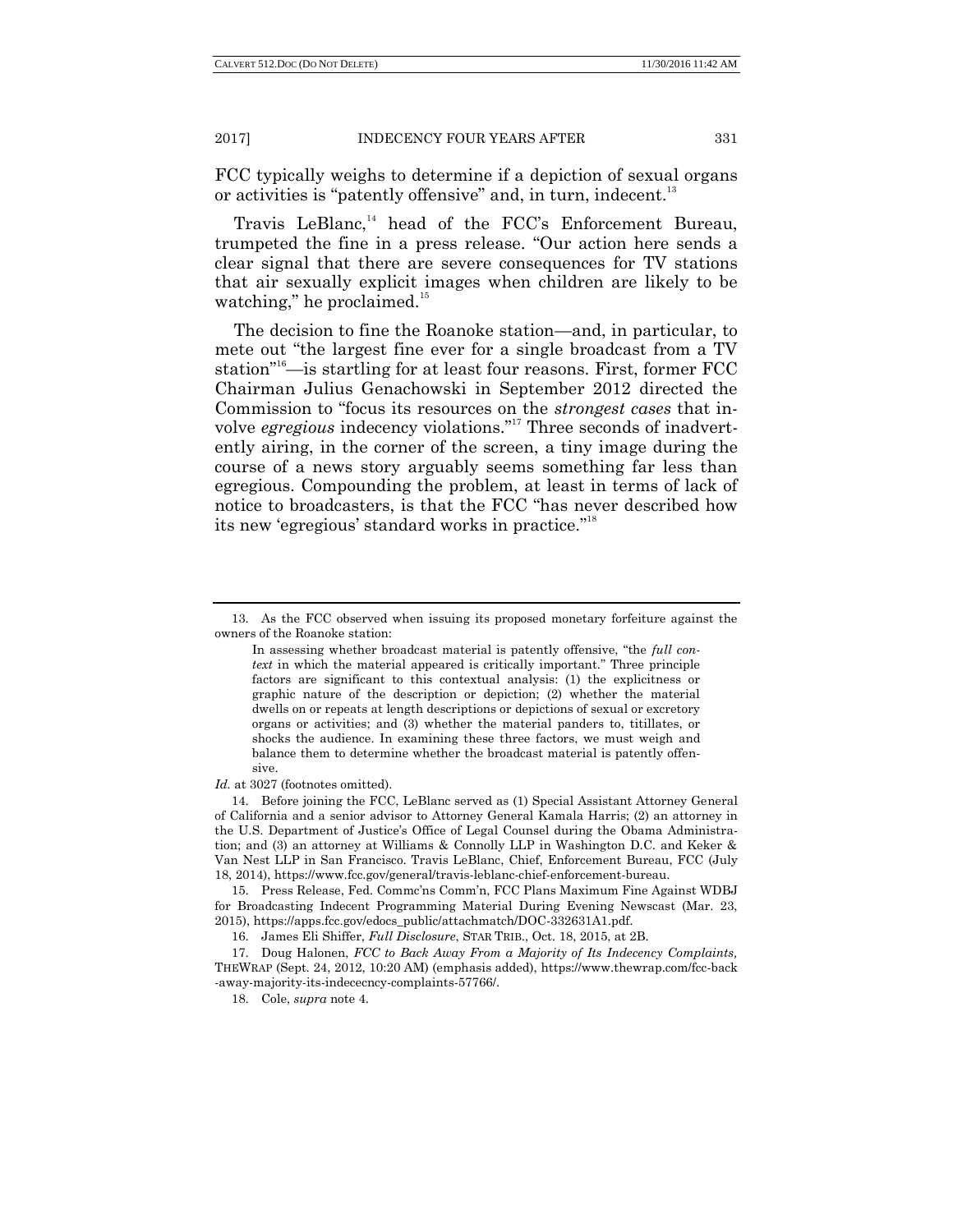Second, in April 2013, the FCC sought public comment on whether the egregious enforcement policy should become a permanent practice for the Commission.<sup>19</sup> In July of that same year, the FCC extended the comment period to August 2,  $2013$ <sup>20</sup> But as of late October 2016, the FCC still had failed to decide what to do on this question, thus leaving broadcasters without legal guidance and fair notice regarding what is indecent.

Third, the FCC had been dormant—but for three exceptions, each of which was resolved for an amount far smaller than  $$325,000$ —in enforcing its indecency policy since June  $2012$ <sup>21</sup> That is when the U.S. Supreme Court in *FCC v. Fox Television Stations, Inc.*<sup>22</sup> passed on a prime chance to consider the First Amendment $^{23}$  issues raised by the FCC's indecency enforcement

20. FCC Extends Reply Comment Dates for Indecency Cases Policy, 28 FCC Rcd. 10130, 10130–31 (July 12, 2013) (public notice).

22. 132 S. Ct. 2307 (2012).

23. The First Amendment to the U.S. Constitution provides, in pertinent part, that "Congress shall make no law ... abridging the freedom of speech, or of the press." U.S. CONST. amend. I. The Free Speech and Free Press Clauses were incorporated ninety-one years ago through the Fourteenth Amendment Due Process Clause as fundamental liberties to apply to state and local government entities and officials. *See* Gitlow v. New York,

<sup>19.</sup> John Eggerton, *FCC Seeks Comment on "Egregious Complaint" Indecency Enforcement Regime*, BROAD. & CABLE (Apr. 1, 2013, 4:25 PM), http://www.broadcastingcable. com/news/washington/fcc-seeks-comment-egregious-complaint-indecency-enforcement-reg ine/61255; *see also* FCC Reduces Backlog of Broadcast Indecency Complaints by 70% (More Than One Million Complaints); Seeks Comment on Adopting Egregious Cases Policy, 28 FCC Rcd. 4082 (Apr. 1, 2013) (public notice) [hereinafter FCC Reduces Backlog]. The notice for public comment was published in the Federal Register on April 19, 2013, thereby establishing May 20, 2013 as the deadline for filing comments, and June 18, 2013 as the deadline for filing reply comments; *see* FCC Seeks Comments on Adopting Egregious Cases Policy, 78 Fed. Reg. 23563 (Apr. 19, 2013).

<sup>21.</sup> There have been only three indecency case resolutions since June 2012.

In November 2013, the FCC issued an order and reached a consent decree with Liberman Broadcasting, Inc. that included a \$110,000 voluntary payout by the broadcaster based upon allegedly indecent episodes of a Spanish-language television program called "Jose Luis." Liberman Broad., Inc., 28 FCC Rcd. 15397, 15401, 15404 (Nov. 14, 2013) (order and consent decree).

In April 2014, the FCC issued an order and reached a consent decree with the owners of a Carmel Valley, California radio station operating under the call sign KRXA (AM) for the relatively paltry sum of \$15,000 based upon alleged violations of both sponsorship identification and indecency laws. KRXA, LLC, 29 FCC Rcd. 3481, 3481 (Apr. 14, 2014) (order and consent decree).

In August 2014, the FCC issued an order and reached a consent decree with the owners of a Mirando City, Texas, radio station operating under the call sign KBDR (FM) for \$37,500 to resolve allegations that morning disc jockey "Danny Boy" on May 18, 2011, engaged in sexual language, including asking listeners, "[W]hat do you have to do to a woman in order to get a blowjob from her?‖ Border Media Bus. Trust, 29 FCC Rcd. 9488, 9488, 9491 (Aug. 11, 2014) (order and consent decree).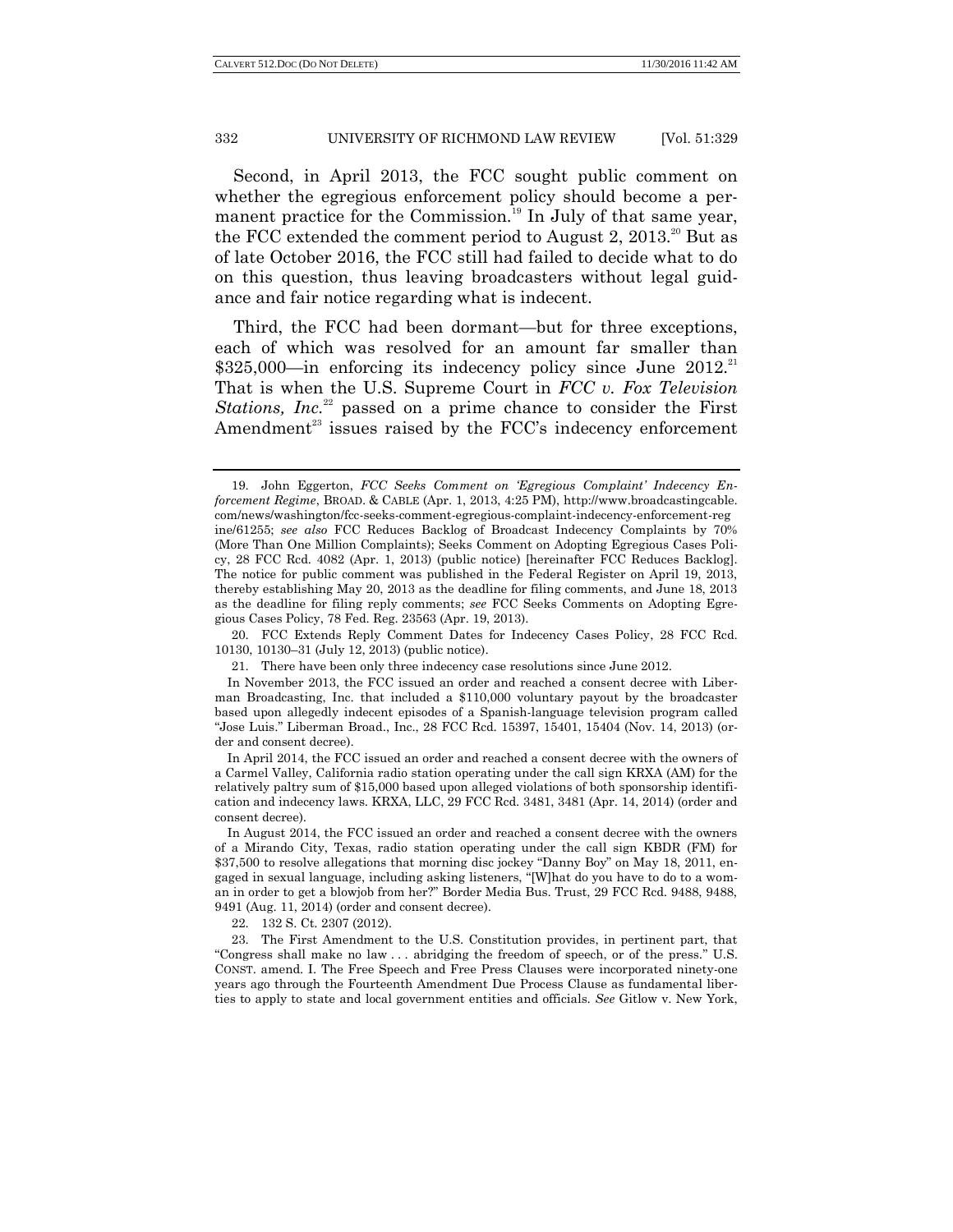regime, including its 2004 decision to target so-called fleeting expletives.<sup>24</sup> It is into this chasm, created by the nation's highest court when it punted on the First Amendment questions in *Fox Television Stations*, into which the FCC stepped deeply in March 2015 with its WDBJ decision.

Fourth and finally, the decision to fine WDBJ was surprising because the content aired during a newscast, rather than an entertainment or sports program. One might have expected the FCC to defer to the news judgment of the broadcaster, especially because the story dealt with an issue of public concern—namely, the work of volunteer rescue responders—and the three-second image in question was peripheral to the overall story. Thus, the Roanoke incident is a far cry, factually speaking, from the FCC fining a San Francisco television station in 2004 for showing a penis during a morning news segment featuring members of the performance-art group "Puppetry of the Penis."<sup>25</sup> That news segment featured interviews with two men who "appeared on camera" wearing capes and discussed their stage show, in which they appear nude in order to manipulate and stretch their genitalia to simulate a wide variety of 'installations,' including objects, architecture, and people."<sup>26</sup> The penis of one performer was exposed after a news host agreed to let the two men do a quick demonstration.<sup>27</sup> This seems far removed from the facts in the WDBJ incident, which involved a tiny screen-capture image that appeared in the context of a story about a volunteer responder.

It thus comes as no surprise that WDBJ station manager Jeffrey Marks responded to the FCC's action by proclaiming he was "disappointed that the FCC has decided to propose to fine WDBJ7 for a fleeting image on the very edge of some television screens

<sup>268</sup> U.S. 652, 666 (1925).

<sup>24.</sup> For about a quarter-century after the U.S. Supreme Court's seminal indecency decision of *FCC v. Pacifica Foundation*, 438 U.S. 726 (1978), "the FCC had treated fleeting expletives as an aspect of television that was beyond its reach to punish as indecent." Toby Coleman, *Limiting Judges: Placing Limits on Judges" Power in Hard-look Review*, 88 U. DET. MERCY L. REV. 883, 884–85 (2011). But in 2004, Professors Terri Day and Danielle Weatherby wrote, "the FCC completely abandoned its long-standing policy of not sanctioning fleeting expletives.‖ Terri R. Day & Danielle Weatherby, *Bleeeeep! The Regulation of Indecency*, *Isolated Nudity*, *and Fleeting Expletives in Broadcast Media: An Uncertain Future for* Pacifica v. FCC, 3 CHARLOTTE L. REV. 469, 484 (2012).

<sup>25.</sup> Young Broadcasting of San Francisco, Inc., 19 FCC Rcd. 1751, 1751–52, 1758 (Jan. 24, 2004) (notice of apparent liability).

<sup>26.</sup> *Id.* at 1752.

<sup>27.</sup> *Id.*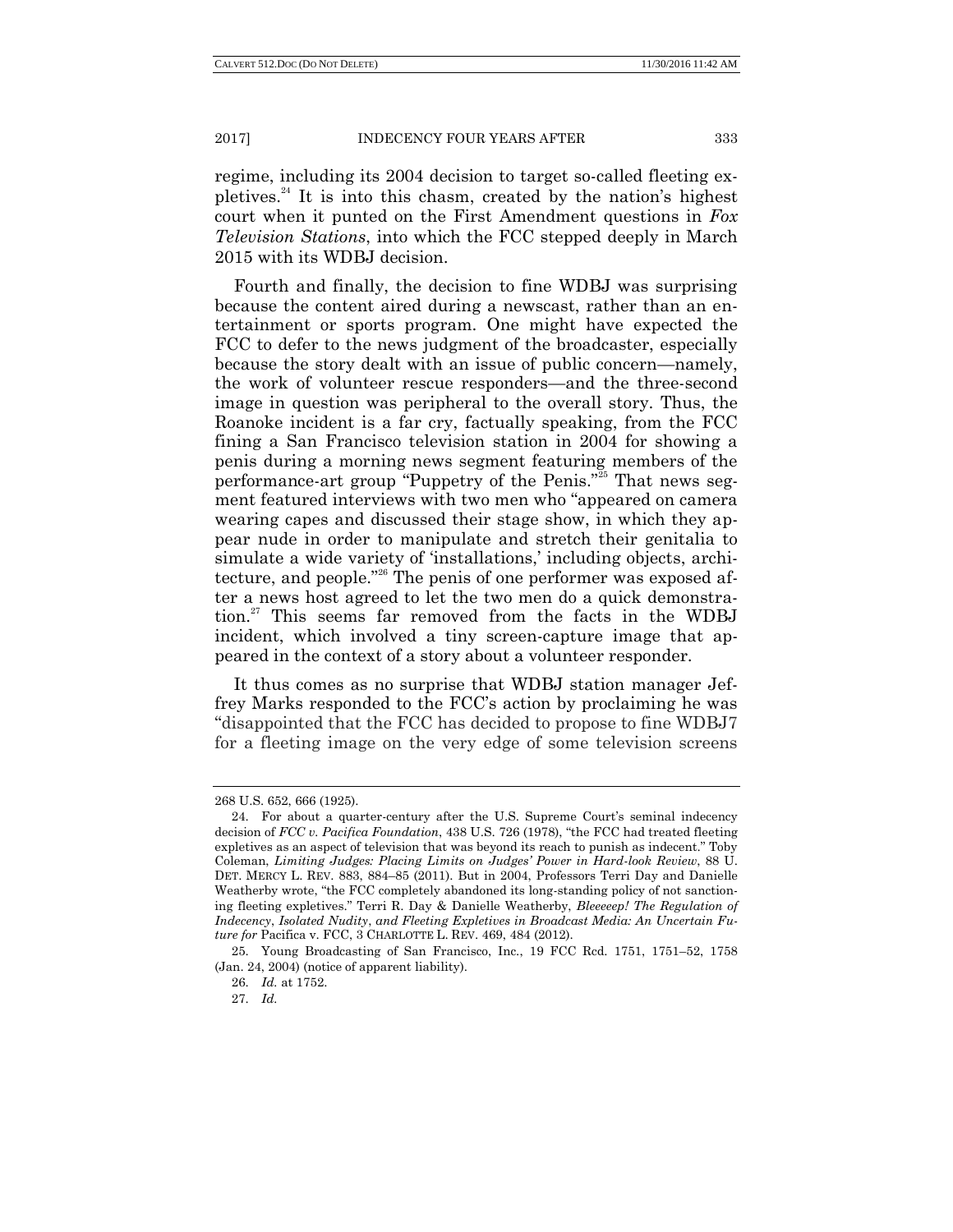during a news broadcast."<sup>28</sup> The station currently is fighting the proposed fine, and the National Association of Broadcasters (―NAB‖) and the Radio Television Digital News Association (―RTDNA‖) filed comments with the FCC vehemently objecting to the proposed forfeiture.<sup>29</sup> Specifically, those trade associations bluntly contend that by taking action against WDBJ, the FCC:

[I]nexplicably exacerbated its constitutionally suspect regulatory approach by proposing the highest indecency fine ever against a single station, which had inadvertently aired a fleeting sexual image in a newscast. Levying the maximum possible fine under the law in a case where the broadcast station indisputably did not purposefully air the image at issue is tantamount to imposing a sentence of life imprisonment for petty theft.<sup>3</sup>

Using the WDBJ case as an analytical springboard, this article examines the tumultuous state of the FCC's indecency enforcement regime more than three years after the Supreme Court's June 2012 opinion in *Fox Television Stations*. Part I of this article briefly explores the missed First Amendment opportunities in *Fox Television Stations*, as well as some possible reasons why the Supreme Court chose to avoid the free-speech questions in that case. <sup>31</sup> Part II addresses the FCC's decision in September 2012 to target only egregious instances of broadcast indecency and, in the process, to jettison hundreds of thousands of complaints that had languished for years at the Commission. $32$  Part II reviews the FCC's request for public comments in April 2013 regarding whether it should change or maintain its current indecency policies. Next, Part III analyzes the FCC's March 2015 decision to fine WDBJ the maximum \$325,000, as well as the arguments made against that decision on appeal by WDBJ and others, including the NAB and RTDNA. <sup>33</sup> Finally, the article concludes by calling on the FCC to reverse its decision against WDBJ and, more importantly, to precisely clarify its policy regarding fleeting instances of indecency and to specifically define "egregious" indecency.<sup>34</sup>

<sup>28.</sup> *FCC Intends to Fine WDBJ for Airing Sexually Explicit Image During 2012 Newscast*, WDBJ7 (Mar. 23, 2015), http://www.wdbj7.com/news/local/fcc-intends-to-fine-wdbj-for -airing-sexually-explicit-image-during-2012-newscast/31969100.

<sup>29.</sup> WDBJ Television, Inc., File Nos. EB-IHD-14-00016819 & EB-12-IH-1363 (2015).

<sup>30.</sup> *Id.* at 2.

<sup>31.</sup> *See infra* Part I.

<sup>32.</sup> *See infra* Part II.

<sup>33.</sup> *See infra* Part III.

<sup>34.</sup> *See infra* Part IV.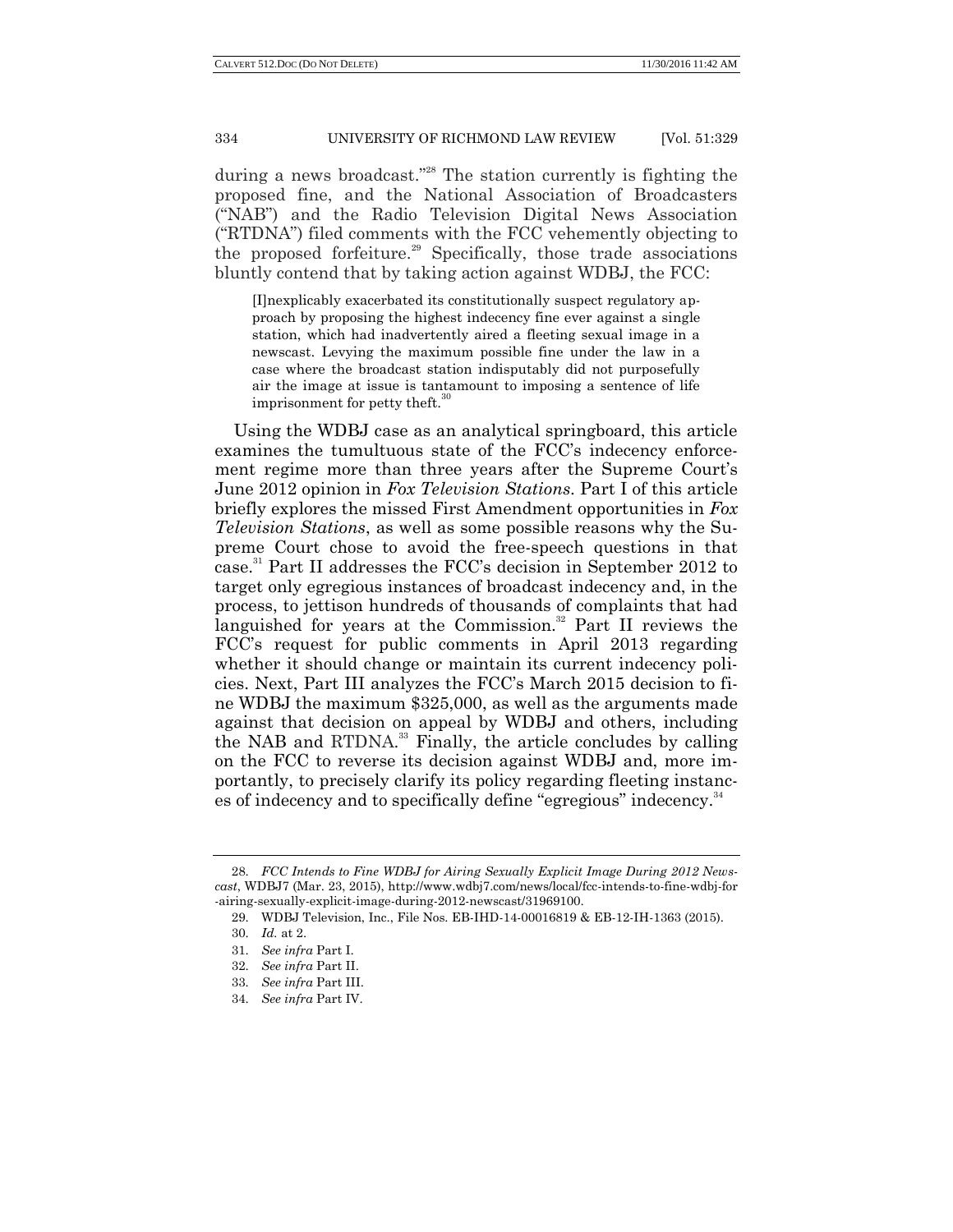# I. *FOX TELEVISION STATIONS* AND THE SUPREME COURT: MINIMALISM, AVOIDANCE AND PASSING THE FIRST AMENDMENT BUCK

In June 2011, the Supreme Court granted certiorari in *FCC v. Fox Television Stations, Inc.*<sup>35</sup> to consider "[w]hether the Federal Communications Commission's current indecency-enforcement regime violates the First or Fifth Amendment to the United States Constitution.<sup>36</sup> A trio of incidents of alleged indecency provided the case's factual foundation, with two pivoting on unscripted and fleeting utterances of "fuck" or "fucking" by celebrities during the Billboard Music Awards. $37$ 

The case and questions presented by *Fox Television Stations* were important because the FCC's decision to target fleeting expletives was relatively new, having started in only  $2004^{38}$  after years of allowing such language to escape its regulatory wrath.<sup>39</sup> The FCC's new position to punish isolated expletives made the issue the "latest '*cause celebre*' of both First Amendment advocates opposed to more government regulation of protected speech and crusaders seeking to protect children from alleged harm by 'sanitizing' broadcast media."<sup>40</sup>

Once certiorari was granted in *Fox Television Stations*, parties on both sides braced for the Court to address not only the fleeting expletives policy, but also the Commission's entire indecency regime, vis-à-vis *FCC v. Pacifica Foundation*. <sup>41</sup> But it was not to be.

38. *See* Day & Weatherby, *supra* note 24, at 484 (asserting that "[i]n 2004, the FCC completely abandoned its long-standing policy of not sanctioning fleeting expletives").

41. *See id.* at 494 (stating that "FCC v. Fox may be the beginning of the end of Pacifi-

<sup>35.</sup> 564 U.S. 1036 (2011), *cert. granted* 132 S. Ct. 2307 (2012).

<sup>36.</sup> *Id*. at 1036.

<sup>37.</sup> *See Fox Television Stations*, 132 S. Ct. at 2314. In accepting an award during the 2002 Billboard Music Awards, singer Cher stated "I've also had my critics for the last 40 years saying that I was on my way out every year. Right. So  $f^{***}$  "em." *Id.* At the same awards show the next year, Nicole Richie queried during a brief dialogue with Paris Hilton, "Have you ever tried to get cow s\*\*\* out of a Prada purse? It's not so f\*\*\*\*\*\* simple." *Id.* The third incident centered on an episode of the scripted show *NYPD Blue*, which ―showed the nude buttocks of an adult female character for approximately seven seconds and for a moment the side of her breast." Id.

<sup>39.</sup> *See* Coleman, *supra* note 24, at 884–85 (noting that for nearly twenty-five years after the Supreme Court's seminal indecency ruling in *FCC v. Pacifica Foundation*, 438 U.S. 726 (1978), "the FCC had treated fleeting expletives as an aspect of television that was beyond its reach to punish as indecent").

<sup>40.</sup> Day & Weatherby, *supra* note 24, at 492.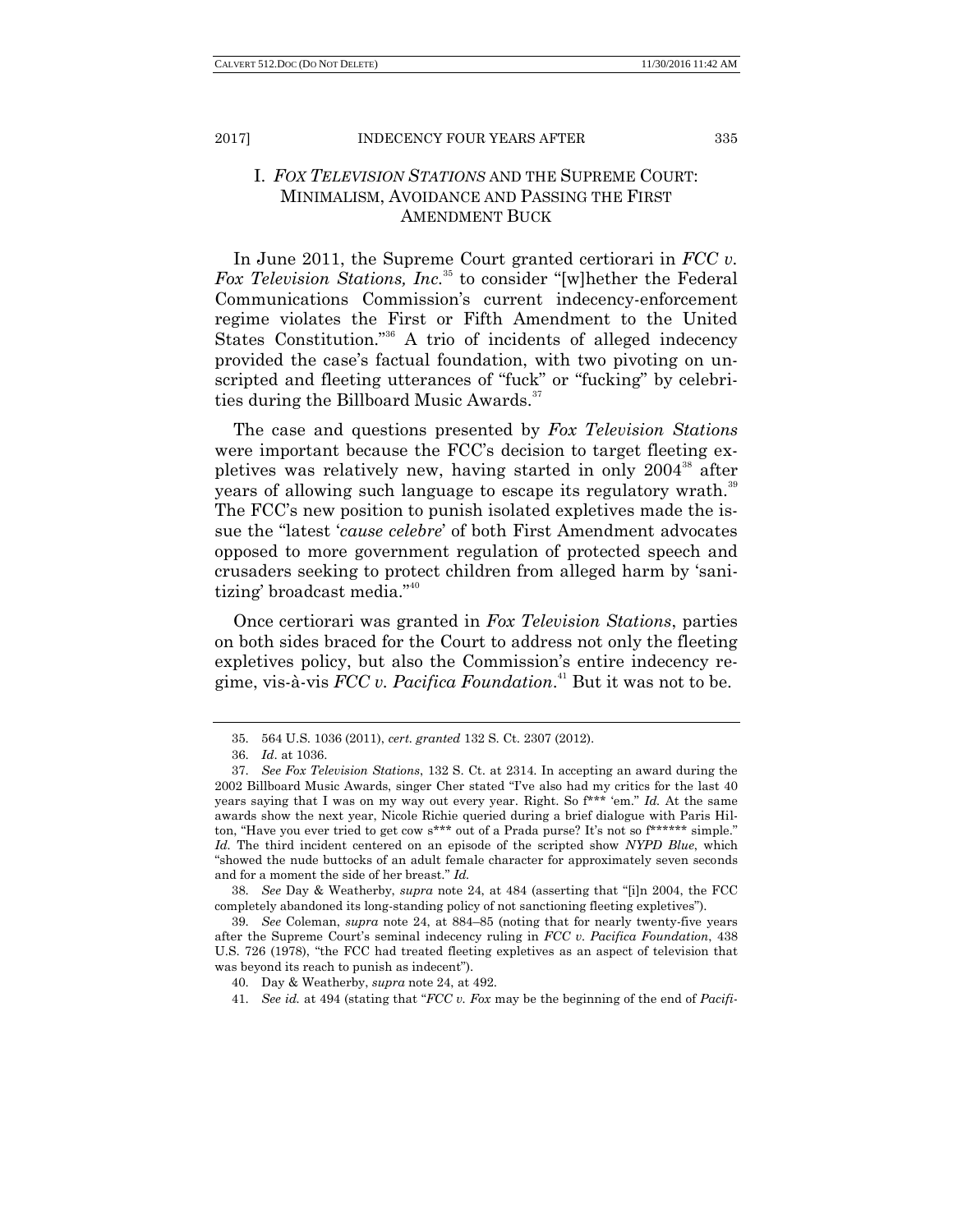Justice Anthony Kennedy, writing for the seven-justice majority,<sup>42</sup> bypassed the First Amendment matter and decided the case solely on the Fifth Amendment due process issue of fair notice.<sup>43</sup> Kennedy reasoned here that "[a] fundamental principle in our legal system is that laws which regulate persons or entities must give fair notice of conduct that is forbidden."<sup>44</sup> Because the FCC's policy "at the time of the broadcasts gave no notice to Fox or ABC that a fleeting expletive or a brief shot of nudity could be actionably indecent,"<sup>45</sup> the two networks could not be held liable for the content of the three broadcasts under consideration.<sup>46</sup>

Kennedy briefly nodded to the importance of protecting expression, suggesting that adherence to due process standards is of heightened significance "[w]hen speech is involved."<sup>47</sup> Yet, he sidestepped the First Amendment issue, finding that "[i]n light of the Court's holding that the Commission's policy failed to provide fair notice it is unnecessary to reconsider *Pacifica* at this time.<sup>748</sup>

Although perhaps disappointing to First Amendment advocates and scholars, the ruling was not surprising. That is particularly true considering the Roberts Court's general penchant for mini-

[B]ecause the Court resolves these cases on fair notice grounds under the Due Process Clause, it need not address the First Amendment implications of the Commission's indecency policy. It is argued that the Court's ruling in *Pacifica* . . . should be overruled because the rationale of that case has been overtaken by technological change and the wide availability of multiple other choices for listeners and viewers. The Government for its part maintains that when it licenses a conventional broadcast spectrum, the public may assume that the Government has its own interest in setting certain standards. These arguments need not be addressed here. In light of the Court's holding that the Commission's policy failed to provide fair notice it is unnecessary to reconsider *Pacifica* at this time.

*Id.* (internal citations omitted).

*ca*‖).

<sup>42.</sup> *Fox Television Stations*, 132 S. Ct. at 2310. Justice Ruth Bader Ginsburg filed a concurring opinion and Justice Sonia Sotomayor recused herself, due to her previous service on the Second Circuit Court of Appeals, through which the case arose. *Id.* at 2320–21.

<sup>43.</sup> *Id*. at 2320. The Fifth Amendment to the U.S. Constitution provides, in relevant part, that "[n]o person shall . . . be deprived of life, liberty, or property, without due process of law.‖ U.S. CONST. amend. V.

<sup>44.</sup> *Fox Television Stations*, 132 S. Ct. at 2317.

<sup>45.</sup> *Id.* at 2318.

<sup>46.</sup> *Id.* at 2320.

<sup>47.</sup> *Id.* at 2317.

<sup>48.</sup> *Id.* at 2320. Kennedy's entire evaluation of the First Amendment issue was five sentences long: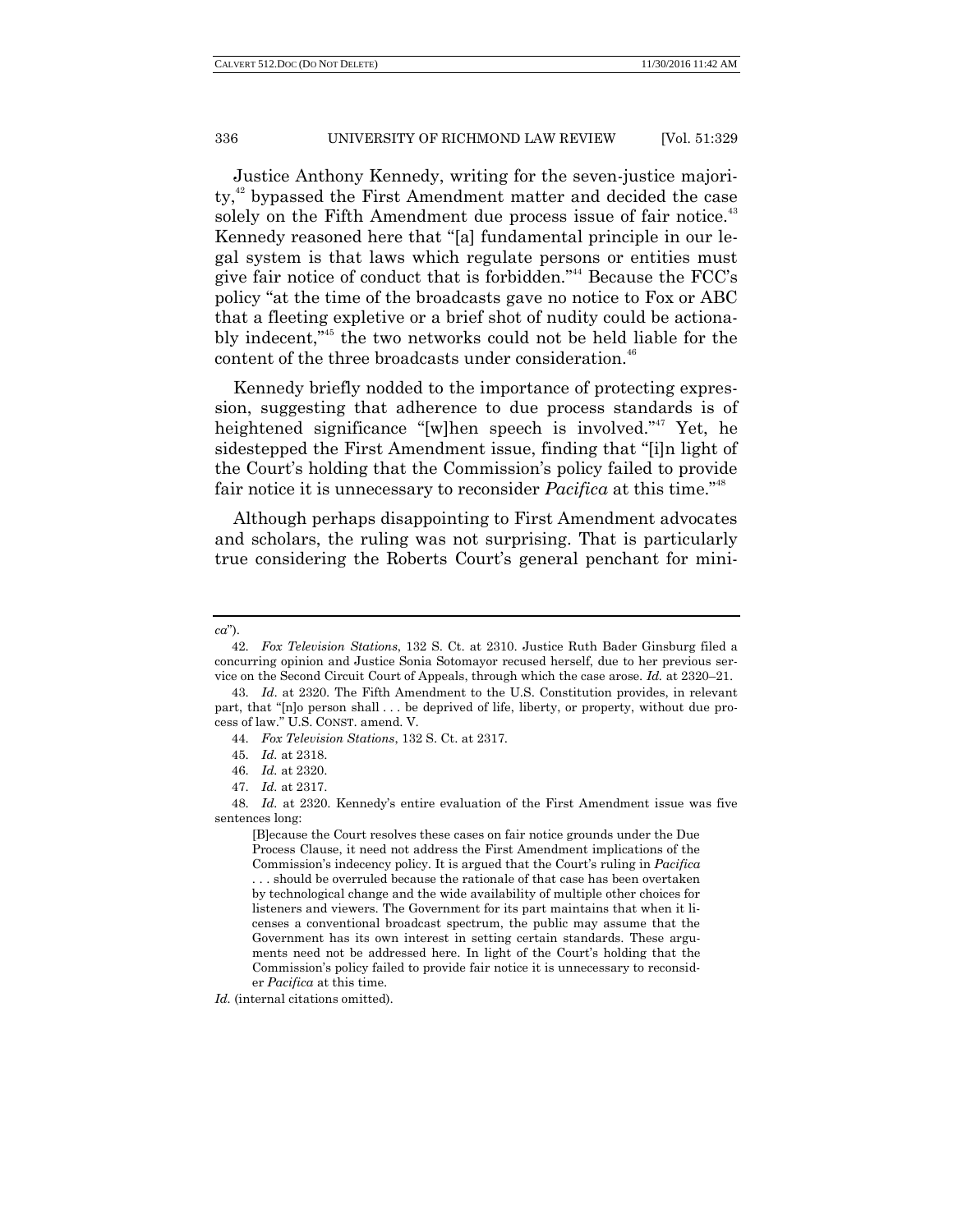malism<sup>49</sup> and its subscription to what Professor Caleb Nelson calls "the canon about avoiding constitutional questions." $50$ 

Minimalism, derisively dubbed by one commentator as "boilthe-frog gradualism<sup>351</sup> for its tendency to slowly change the course of jurisprudence, is more favorably described by Harvard Professor Cass Sunstein as "involv[ing] two principal features, narrowness and shallowness."<sup>52</sup> Sunstein, with whom minimalism is closely linked,<sup>53</sup> asserts that judges following this canon generally avoid "broad rules and abstract theories, and attempt to focus their attention only on what is necessary to resolve particular disputes.<sup> $54$ </sup> As Professor Tara Smith sums it up, "[m]inimalism is the view that courts should resolve cases by issuing narrow rulings that steer clear of broad principles and wide implications" and that "[w]hatever changes are effected through judicial rulings should be small and incremental, as judges should resolve as little as necessary in order to decide the dispute at hand.<sup>555</sup>

Beyond minimalism, one facet of the larger canon of constitutional avoidance<sup>56</sup> holds that "[t]he Court will not pass upon a

<sup>49.</sup> During his confirmation hearings in 2005, John Roberts famously declared that he perceived his job as a federal judge to be nothing more than that of an umpire "call[ing] balls and strikes." *Confirmation Hearing on the Nomination of John G. Roberts, Jr. to Be Chief Justice of the United States: Hearing Before the S. Comm. on the Judiciary*, 109th Cong. 55–56 (2005) (statement of John G. Roberts); *see also* John Elwood et al., *FCC, Fox, and That Other F-Word*, CATO SUP. CT. L. REV. 281, 305 (2012) (suggesting the *Fox Televi*sion Stations decision "may simply reflect the Roberts Court's (intermittent) judicial minimalism").

<sup>50.</sup> Caleb Nelson, *Avoiding Constitutional Questions Versus Avoiding Unconstitutionality*, 128 HARV. L. REV. F. 331, 332 (2015).

<sup>51.</sup> Edward Whelan, *Boiling the Frog*, 57 NAT'L REV. 56, 56–57 (2005) (reviewing CASS R. SUNSTEIN, RADICALS IN ROBES: WHY EXTREME RIGHT-WING COURTS ARE WRONG FOR AMERICA (2005))

<sup>52.</sup> Neil S. Siegel, *A Theory in Search of a Court, and Itself: Judicial Minimalism at the Supreme Court Bar*, 103 MICH. L. REV. 1951, 1955 (2005).

<sup>53.</sup> Minimalism is "a term coined by Cass Sunstein (minimalism's most prominent advocate).‖ Tara Leigh Grove, *The Structural Case for Vertical Maximalism*, 95 CORNELL L. REV. 1, 5 (2009).

<sup>54.</sup> CASS R. SUNSTEIN, ONE CASE AT A TIME: JUDICIAL MINIMALISM ON THE SUPREME COURT 9 (1999).

<sup>55.</sup> Tara Smith, *Reckless Caution: The Perils of Judicial Minimalism*, 5 N.Y.U. J.L. & LIBERTY 347, 352 (2010).

<sup>56.</sup> There are several discrete facets of constitutional avoidance. *See infra* note 58.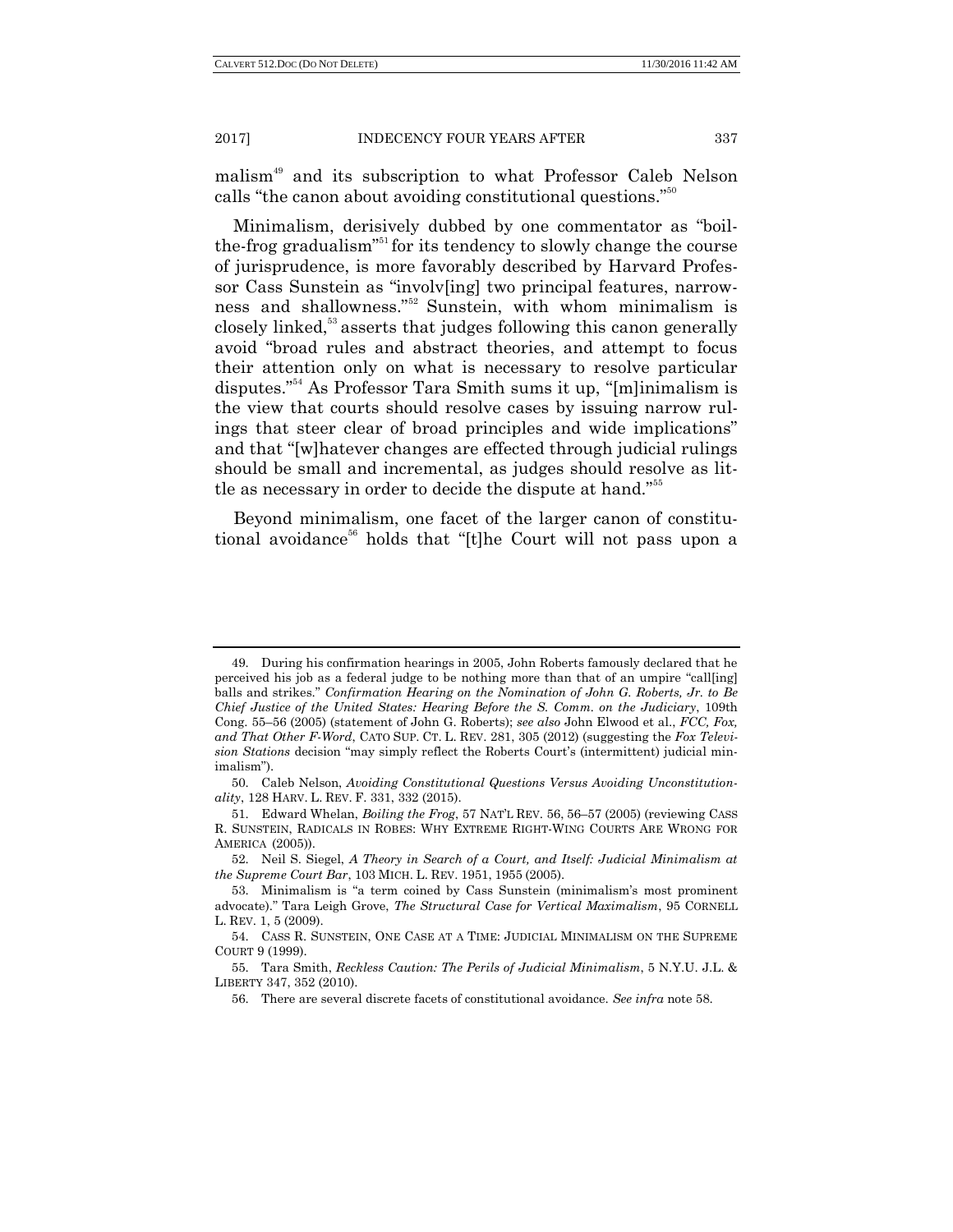constitutional question although properly presented by the record, if there is also present some other ground upon which the case may be disposed of."<sup>57</sup> This sometimes is called the "last resort rule."58

Under this rule, the Court, as Justice Stephen Breyer asserted in 2007, should "adhere to a basic constitutional obligation by avoiding unnecessary decision of constitutional questions."<sup>59</sup> That often is the position of the Court under the leadership of John Roberts, with Ronald Collins noting in 2012 that "[t]here's a doctrine that this Court loves to preach called the Doctrine of Constitutional Avoidance. We don't reach a Constitutional question unless we have to."<sup>60</sup> While the Court in *Fox Televisions Station* certainly did address one constitutional question—the narrow due process issue—it clearly avoided the more difficult First Amendment issue.

Ultimately, minimalism and the principle of avoiding constitutional questions are closely related. Professor Charles Rhodes observes, for instance, that a "minimalist judge will seek to avoid a constitutional decision if possible, to decide cases in small, incre-

<sup>57.</sup> Ashwander v. Tenn. Valley Auth., 297 U.S. 288, 347 (1936) (Brandeis, J., concurring). Justice Louis Brandeis added that "if a case can be decided on either of two grounds, one involving a constitutional question, the other a question of statutory construction or general law, the Court will decide only the latter." Id.

<sup>58.</sup> *See* Lisa A. Kloppenberg, *Avoiding Constitutional Questions*, 35 B.C. L. REV. 1003, 1004 (1994) (noting that "[t]he 'last resort rule' dictates that a federal court should refuse to rule on a constitutional issue if the case can be resolved on a nonconstitutional basis"). This position is distinct from other concepts that also fall under the broad umbrella of avoidance.

Professor Adrian Vermeule notes that avoidance applies to at least three distinct ideas: (1) procedural avoidance, in which federal courts "should order the issues for adjudication, or the rules that determine the forum in which a case should proceed, with an eye to obviating the need to render constitutional rulings on the merits"; (2) classical avoidance, which suggests that when courts must decide between two competing visions of what a law means, it should decide in such a way as to construe the law as constitutional; and (3) modern avoidance, the "last resort" doctrine often employed by the Roberts Court to circumvent constitutional questions altogether whenever possible. *See* Adrian Vermeule, *Saving Constructions*, 85 GEO. L.J. 1945, 1948–49 (1997). "The basic difference between classical and modern avoidance is that the former requires the court to determine that one plausible interpretation of the statute *would* be unconstitutional, while the latter requires only a determination that one plausible reading *might* be unconstitutional.‖ *Id.* at 1949.

<sup>59.</sup> Morse v. Frederick, 551 U.S. 393, 428 (2007) (Breyer, J., concurring in part and dissenting in part).

<sup>60.</sup> Alan B. Morrison et al., *Panel Discussion on Recent U.S. Supreme Court Free Speech Decisions & the Implications of These Cases for American Society*, 76 ALB. L. REV. 781, 809 (2012).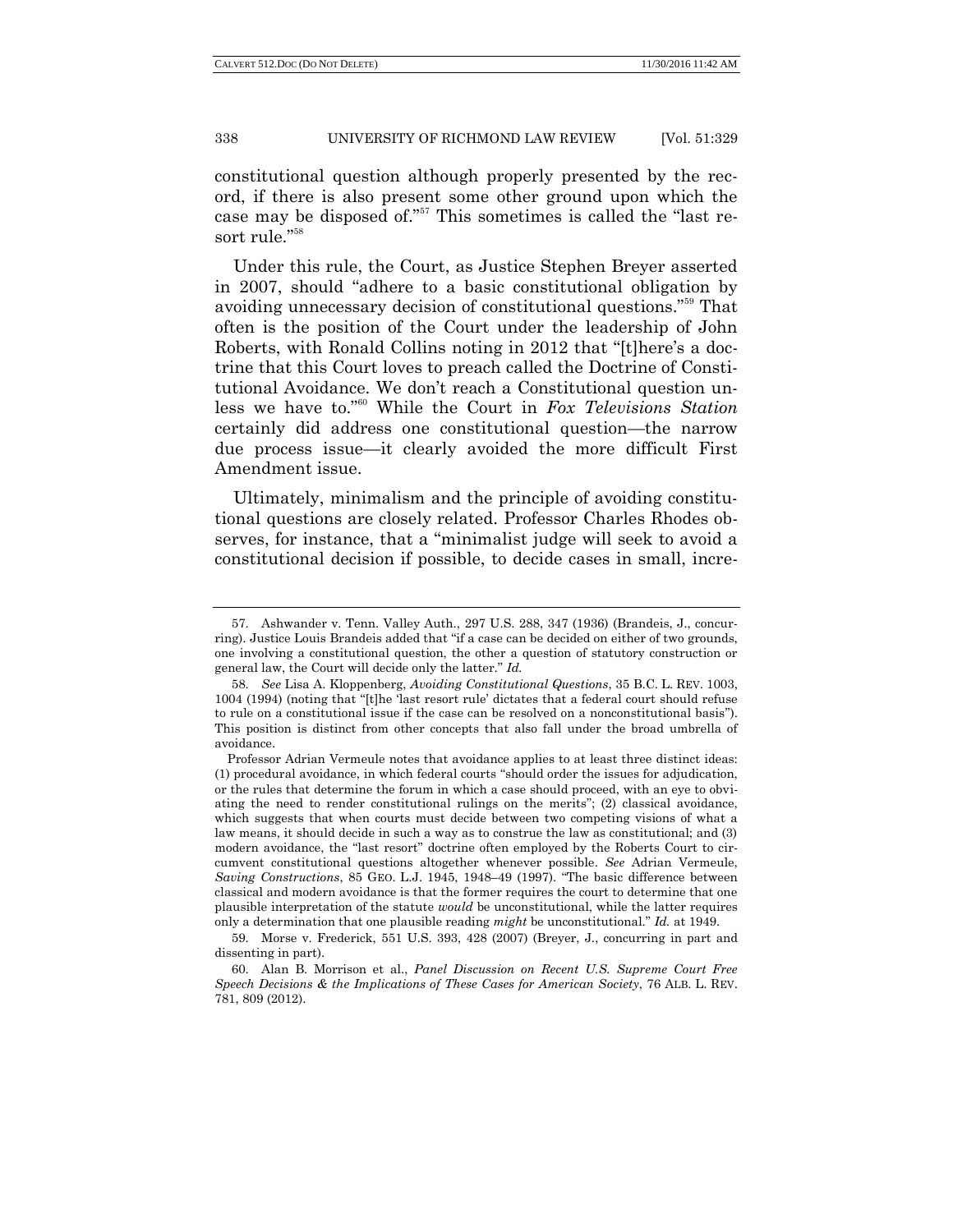mental steps, and to respect the holdings (although not necessarily the dicta) in prior cases."<sup>61</sup>

Minimalism and avoidance, in turn, have both pros and cons. Sunstein asserts that minimalism produces two primary benefits: ―[f]irst, it is likely to reduce the burdens of judicial decision,‖ and second, it "is likely to make judicial errors less frequent and (above all) less damaging.<sup>862</sup> Diane Sykes, a judge on the U.S. Court of Appeals for the Seventh Circuit, echoes this sentiment. She asserts that "[n]arrow, shallow decisions reduce the risk and cost of error. Minimalist decisions are also said to be more pluralistic, demonstrating respect for diverse perspectives by leaving fundamental matters of principle unaddressed."<sup>63</sup> In addition, Sykes notes that minimalism "claims to promote stability and predictability, to maintain flexibility for future courts, and to empower democratic deliberation by giving political decision-makers room to maneuver and respond to constitutional questions left open by the Supreme Court."<sup>64</sup> Furthermore, Duke Professor Neil Siegel, quoting Sunstein, observes that the narrow-is-better canon "allows continued space for democratic reflection from Congress and the states. It wants to accommodate new judgments about facts and values. To the extent that it can, it seeks to provide rulings that can attract support from people with diverse theoretical commitments."<sup>65</sup>

Despite such praise for minimalism and avoidance, the doctrines are subject to criticism.<sup>66</sup> Although constitutional avoidance "originated as a 'cardinal principle' of judicial self-restraint," former U.S. Solicitor General and Georgetown Professor Neal Katyal along with his co-author Thomas Schmidt, contend that "[t]he avoidance canon enables—even demands—sloppy and cursory constitutional reasoning."<sup>67</sup>

<sup>61.</sup> Charles W. Rhodes, *What Conservative Constitutional Revolution? Moderating Five Degrees of Judicial Conservatism After Six Years of the Roberts Court*, 64 RUTGERS L. REV. 1, 6 (2011).

<sup>62.</sup> SUNSTEIN, *supra* note 54, at 4.

<sup>63.</sup> Diane S. Sykes, *Minimalism and Its Limits*, CATO SUP. CT. REV. 17, 19 (2015).

<sup>64.</sup> *Id*.

<sup>65.</sup> Siegel, *supra* note 52, at 1955 (quoting Sunstein, *supra* note 54, at ix–x).

<sup>66.</sup> *See, e.g.*, ORIGINALISM: A QUARTER-CENTURY OF DEBATE 303 (Steven G. Calabresi ed., 2007) (quoting Charles Cooper for the proposition that Sunsteinian minimalism is nothing but a guise for deliberative, yet deliberate, "judicial activism").

<sup>67.</sup> Neal Kumar Katyal & Thomas P. Schmidt, *Active Avoidance: The Modern Su-*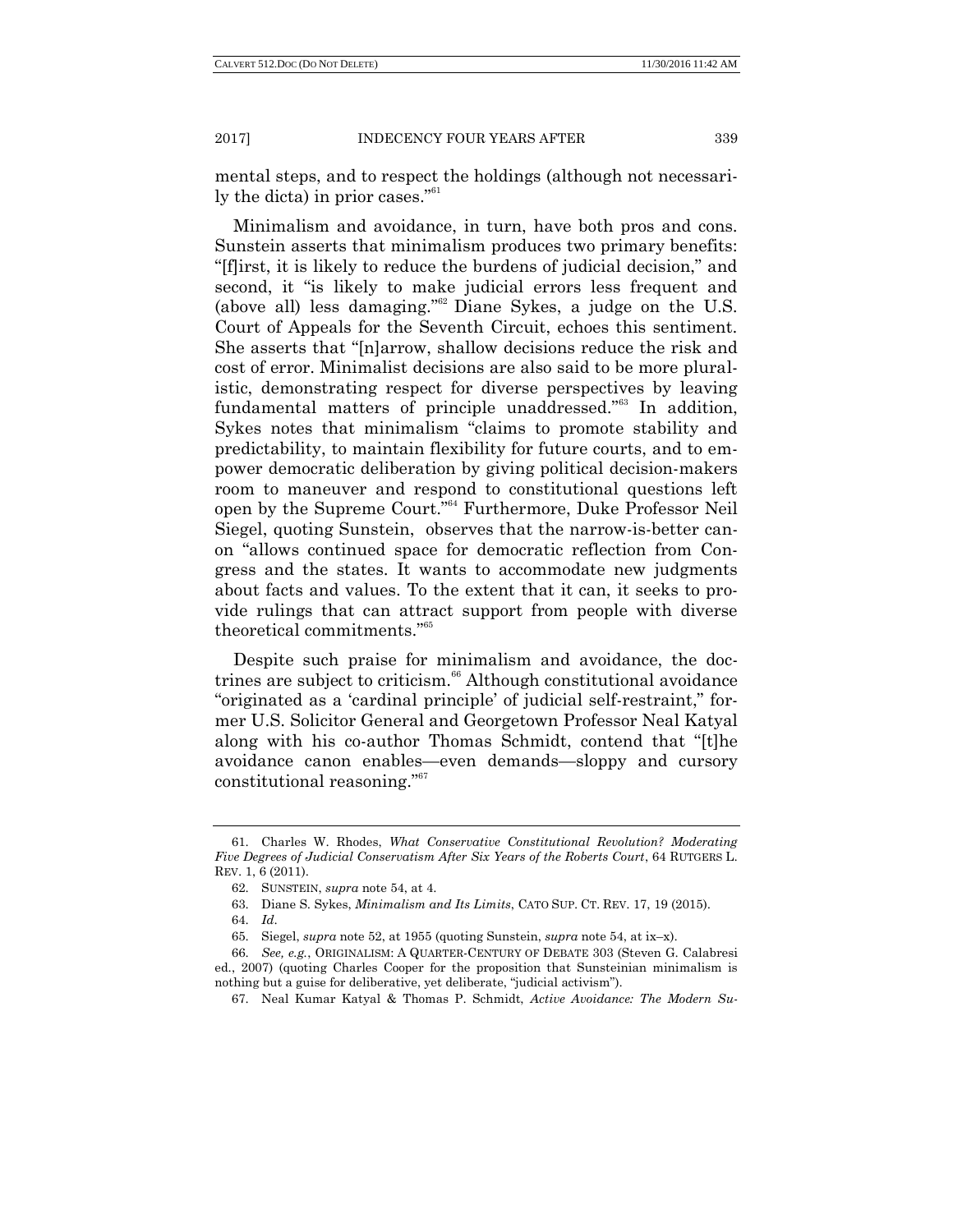Dual approaches, like those deployed by Justice Kennedy in *Fox Television Stations*, allow judges to refer in passing to one constitutional right—in *Fox Television Stations*, it was a passing reference to the First Amendment<sup>68</sup>—without needing to deal with the constitutional repercussions of their decisions.<sup>69</sup> This technique allows potentially unconstitutional statutes to remain in effect indefinitely.<sup>70</sup> The legislature, according to Katyal and Schmidt, actually might "prefer to have the constitutional question adjudicated finally so that it knows the boundaries within which it may legislate.<sup>71</sup> Gunnar Seaquist contends that by engaging in avoidance-by-default and never establishing where such boundaries actually stand, the judiciary "acknowledges, either expressly or implicitly, the constitutional elephant in the room but forgoes any meaningful analysis of the merits and contours of the issue," thus "cast [ing] an even greater pall of uncertainty over the legislature's ability to enact laws in constitutionally sensitive areas."<sup>72</sup>

On a more basic level, critics of minimalism and avoidance also argue that when the judiciary fails to push back on laws of dubious constitutional validity and avoids tough decisions, it simply is not doing its job.<sup>73</sup> Critiquing Sunstein's position, for example, Siegel suggests that by habitually avoiding constitutional matters, the Court dodges its duty to act as the "guardian of the fundamental rights of individuals," a task that is "advanced most effectively through relatively broad and deep judicial decisionmaking, not through narrow and shallow opinions."<sup>74</sup> Ultimately, Katyal and Schmidt conclude, "[t]he Court generally defends the avoidance canon as a species of judicial restraint. But the only

*preme Court and Legal Change*, 128 HARV. L. REV. 2109, 2112, 2122 (2015).

<sup>68.</sup> *See supra* note 47 and accompanying text (describing Justice Kennedy's cursory First Amendment analysis in *Fox Television Stations*).

<sup>69.</sup> Katyal and Schmidt explain that "because a court can announce a constitutional principle without actually having to strike down a law, avoidance frees a court from the useful discipline of facing the real ramifications of that principle." Katyal & Schmidt, *supra* note 67, at 2123.

<sup>70.</sup> *Id.* at 2118.

<sup>71.</sup> *Id.* at 2127.

<sup>72.</sup> Gunnar P. Seaquist, *The Constitutional Avoidance Canon of Statutory Construction*, 71 ADVOCATE 25, 27 (2015).

<sup>73.</sup> In effect, Katyal and Schmidt write, "avoidance allows the Court to make constitutional law without fulfilling its *Marbury* 'duty' to 'say what the law is." Katyal & Schmidt, *supra* note 67, at 2126 (quoting Marbury v. Madison, 1 U.S. (1 Cranch) 137, 177 (1803)).

<sup>74.</sup> Siegel, *supra* note 52, at 2004.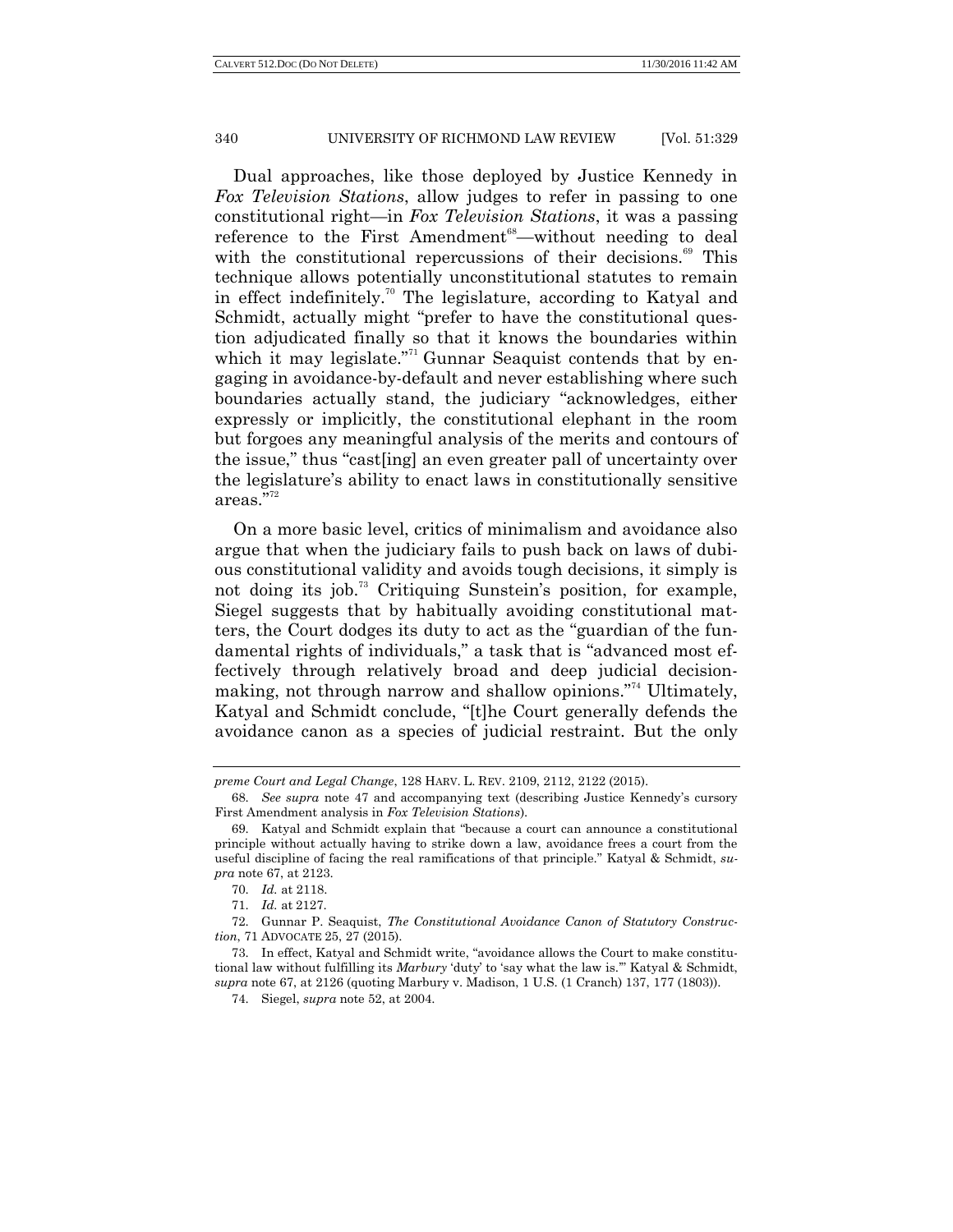thing the avoidance canon 'avoids' is the invalidation of a stat $ute^{75}$ —in many cases, perhaps, statutes that deserve invalidation.

For good or ill, the path-of-least-resistance approach taken by the Court in *Fox Television Stations* allowed it to abstain from a First Amendment discussion that clearly "would raise hard questions about the constitutionality<sup>776</sup> of the FCC's indecency policy.<sup>77</sup> In musing over the possible reasons why the Court declined to answer those hard questions,<sup>78</sup> UCLA Professor Eugene Volokh notes that "the Court agrees to hear a tiny fraction of the cases that it's asked to take, and it generally takes them precisely to render decisions that are broadly applicable and thus worth the Court's time."<sup>79</sup> With its distinct overtones of minimalism and avoidance, was *Fox Television Stations*, then, really worth the Roberts Court's time?

The Court's reticence in *Fox Television Stations* may have been less due to an abiding faith in any constitutional principle than to a latent desire to avoid triggering a skirmish in the culture wars<sup>80</sup> or confronting the unenviable task of embracing or rejecting the FCC's definition of "fuck." Attorney Barry Chase, for instance,

79. Eugene Volokh, FCC v. Fox Television *Decided Narrowly on Lack-of-Fair-Notice Grounds*, VOLOKH CONSPIRACY (June 21, 2012), http://volokh.com/2012/06/21/fcc-v-foxtelevision-decided-narrowly-on-lack-of-fair-notice-grounds/.

80. *See, e.g.*, Press Release, Parents Television Council, PTC Applauds Supreme Court for Siding with Decency Law (June 21, 2012), http://www.parentstv.org/PTC/news/relea se/2012/0621.asp (citing PTC president Tim Winter, who claimed *Fox Television Stations* as a victory for "[b]roadcast decency rules [that] have existed to protect children since the dawn of the broadcast medium".

<sup>75.</sup> Katyal & Schmidt, *supra* note 67, at 2164.

<sup>76.</sup> Nelson, *supra* note 50, at 334 (emphasis omitted).

<sup>77.</sup> *See Katyal & Schmidt, <i>supra* note 67, at 2126 (articulating that an "avoidance decision [such as was the case in  $F\alpha x II$ ], will be less visible" and "[t]he prospect of public scrutiny and criticism of the decision will therefore operate as a less effective check").

<sup>78.</sup> The Roberts Court has not always abided by its minimalistic creed of avoiding of hard questions. Critics of the Court often point, for example, to *Citizens United v. FEC*, 558 U.S. 310 (2010), as an example of "maximalism," where the Court aggressively answered more than constitutionally necessary to adjudicate the case. *See, e.g.*, Margaret L. Moses, *Beyond Judicial Activism: When the Supreme Court Is No Longer a Court*, 14 U. PA. J. CONST. L. 161, 182 (2011) (arguing that "[i]n *Citizens United*, the Court reached out and decided an issue that was not before it," thereby "fail[ing] to respect the most important principles of judicial process, such as . . . the avoidance canon"); *see also* LISA A. KLOPPENBERG, PLAYING IT SAFE: HOW THE SUPREME COURT SIDESTEPS HARD CASES AND STUNTS THE DEVELOPMENT OF THE LAW 1 (2001) ("The [Supreme] Court has not invoked the avoidance doctrine consistently. It alternatively employs—or ignores—avoidance to achieve particular substantive outcomes.‖).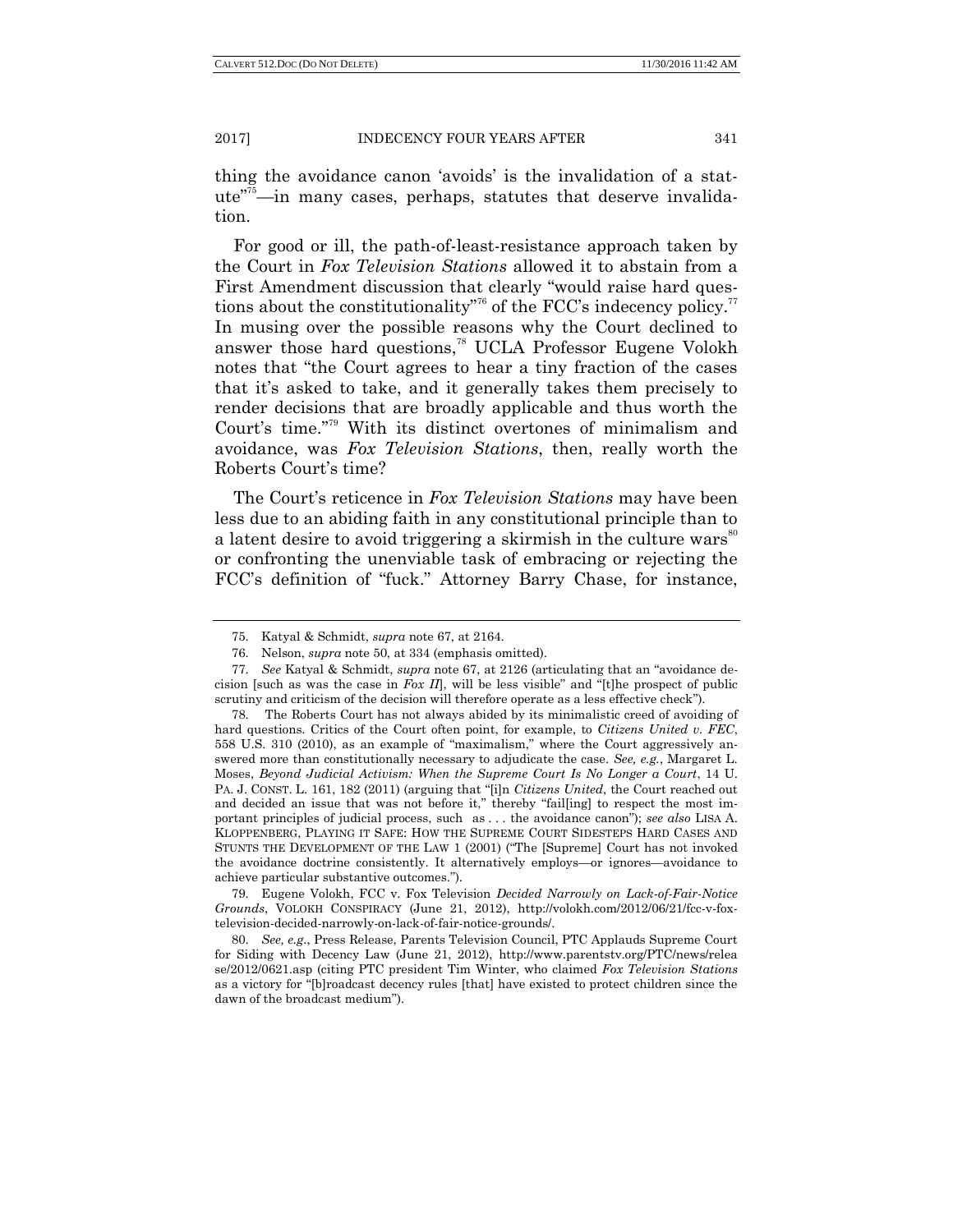contends that the case smacks "of a judicial/political effort to avoid creating a firestorm among certain segments of the public who care deeply about their children being confronted with 'Filthy Words."<sup>81</sup>

Additionally, Adam Liptak of *The New York Times* points out that "[t]he Supreme Court specializes in law, not lexicography."<sup>82</sup> Making normative judgments about the ostensible indecency of words is a divisive enterprise, prompting Justice John Harlan to famously opine in *Cohen v. California* that "one man's vulgarity is another's lyric."<sup>83</sup> Harlan added that "it is largely because governmental officials cannot make principled distinctions in this area that the Constitution leaves matters of taste and style so largely to the individual."<sup>84</sup> Indeed, Christopher Wolfe contends that "the modern Court is reluctant to engage in making the distinctions necessary to maintain even a very limited public ortho $d$ oxy." $85$ 

Whatever the Court's actual reasons for avoiding the contentious constitutional matters in *Fox Television Stations*, its rationale can only last so long before the Court finally confronts the application of First Amendment principles to current FCC policy. Sunstein suggests that the Court's contemporary, minimalistic approach "leaves things open [and] will not foreclose options in a way that may do a great deal of harm,"<sup>86</sup> especially when "definitive rulings about the role of the First Amendment in an area of new communications technologies" hangs in the balance.<sup>87</sup>

Even the most minimal steps, when aggregated over time, eventually lead closer to a constitutionally conclusive destination. This is especially true in the realm of indecency, given that both Justices Clarence Thomas and Ruth Bader Ginsburg expressed

<sup>81.</sup> Barry Chase, *The FCC"s Indecency Jurisdiction: A Stale Blemish on The First Amendment*, 39 OHIO N.U. L. REV. 697, 718 (2013).

<sup>82.</sup> Adam Liptak, *Must It Always be About Sex?*, N.Y. TIMES, Nov. 2, 2008, at WK4.

<sup>83.</sup> 403 U.S. 15, 25 (1971).

<sup>84.</sup> *Id.*

<sup>85.</sup> Christopher Wolfe, *Public Morality and the Modern Supreme Court*, 45 AM. J. JURIS. 65, 80 (2000).

<sup>86.</sup> SUNSTEIN, *supra* note 54, at 4.

<sup>87.</sup> *Id.*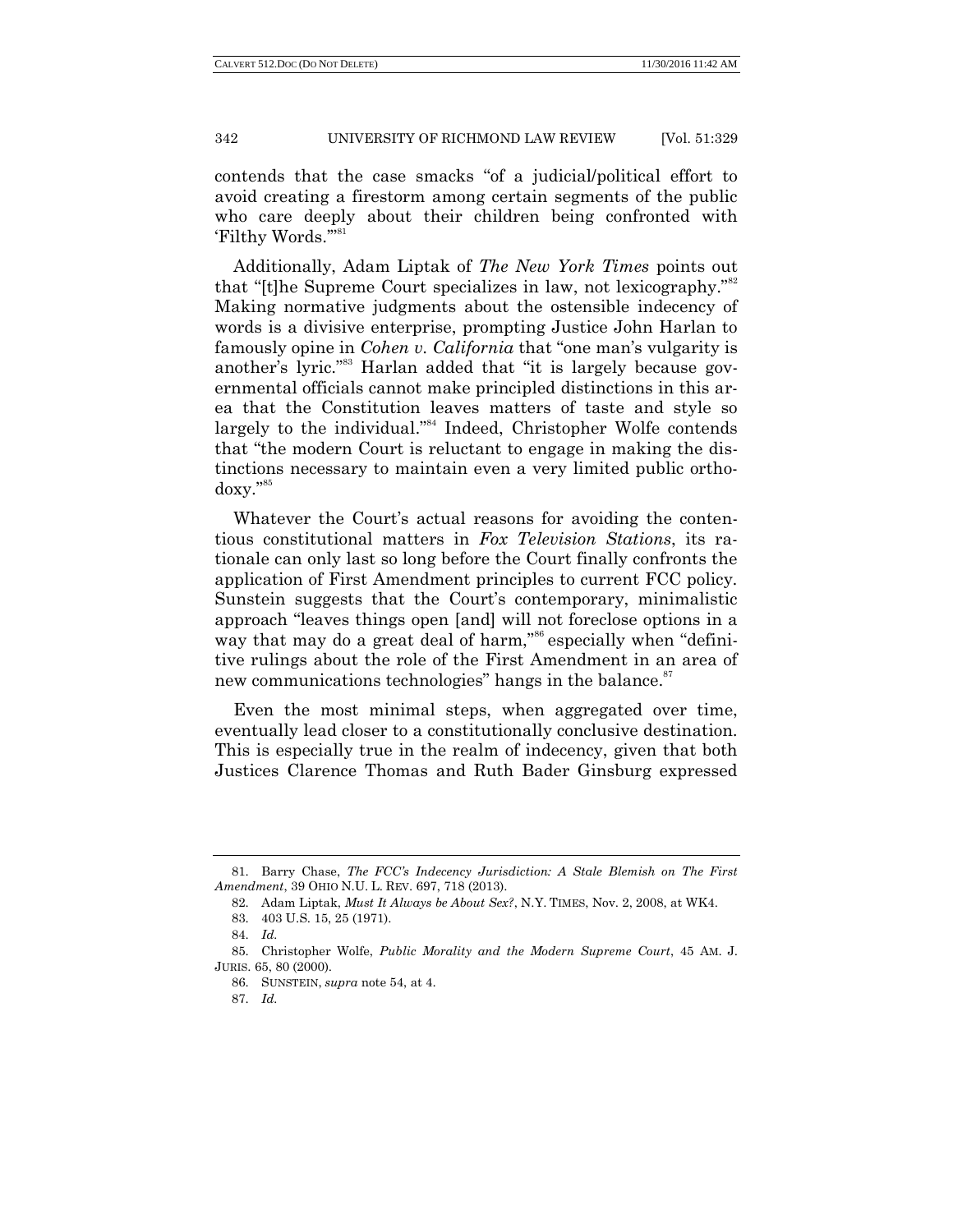clear interest in revisiting *Pacifica Foundation*. <sup>88</sup> The only question now, it seems, is when this will occur.<sup>89</sup>

Until that point is reached, the lack of clarity fostered by the Court's minimalistic and avoidance tendencies likely will perpetuate practical problems, not the least of which is that broadcasters today have "little real grasp of what is allowed and what is not."<sup>90</sup> The situation was so unclear after *Fox Television Stations* that former FCC chair Julius Genachowski was reduced to tweeting his views about indecency in late April of 2013, after baseball player David Ortiz, who is known as Big Papi, uttered the word ―fucking‖ during a Boston Red Sox pre-game ceremony that was broadcast live.<sup>91</sup>

The speech-chilling vagueness of the current FCC indecency rules, when considered alongside the policy's over-inclusiveness, under-inclusiveness,  $32$  and general archaicness,  $33$  make the matter a prime target for judicial review. As Robert Richards and David

91. *See* Arthur S. Hayes, *Broadcast Indecency Now Adjudicated by Tweet*, USA TODAY, Apr. 25, 2013, at 10A.

92. It has been observed that:

[T]he FCC's indecency enforcement regime as it applies to fleeting expletives and isolated nudity is both overinclusive and underinclusive. It is overinclusive because it penalizes these alleged indecencies without any evidence that one four-letter word or an isolated glimpse of Janet Jackson's breast is harmful to children. It is underinclusive because the policy exempts, on a case-bycase basis, some of these same words and images if they are essential for artistic, educational, or newsworthy purposes.

Day & Weatherby, *supra* note 24, at 500.

<sup>88.</sup> *See* Christopher M. Fairman, *Institutionalized Word Taboo: The Continuing Saga of FCC Indecency Regulation*, 2013 MICH. ST. L. REV. 567, 604 ("When Justices at opposite ends of the judicial spectrum, such as Justices Ginsburg and Thomas, both call for the reevaluation of *Pacifica* and its special treatment of broadcast media, its days would seem to be numbered. Yet *Pacifica* is resilient. Despite multiple opportunities to revisit the case, the Supreme Court has chosen to evade the issue.").

<sup>89.</sup> *See* Robert D. Richards & David J. Weinert, *Punting in the First Amendment"s Red Zone: The Supreme Court"s "Indecision" on the FCC"s Indecency Regulations Leaves Broadcasters Still Searching for Answers*, 76 ALB. L. REV. 631, 634 (2013) (discussing Robert Lloyd's suggestion regarding *Fox Television Stations* that "[w]e will meet here again, the justices as good as said.‖).

<sup>90.</sup> *Id.* at 633 (quoting Edward Wyatt, *Can You Say That on TV? Broadcasters Aren"t Sure*, N.Y. TIMES, June 22, 2012, at B6).

<sup>93.</sup> *See* Richards & Weinert, *supra* note 89, at 662 (writing that technological advances and media-consumption habits since *Pacifica* have rendered the two primary rationales of the decision—pervasiveness of the broadcast medium and the protection of children obsolete).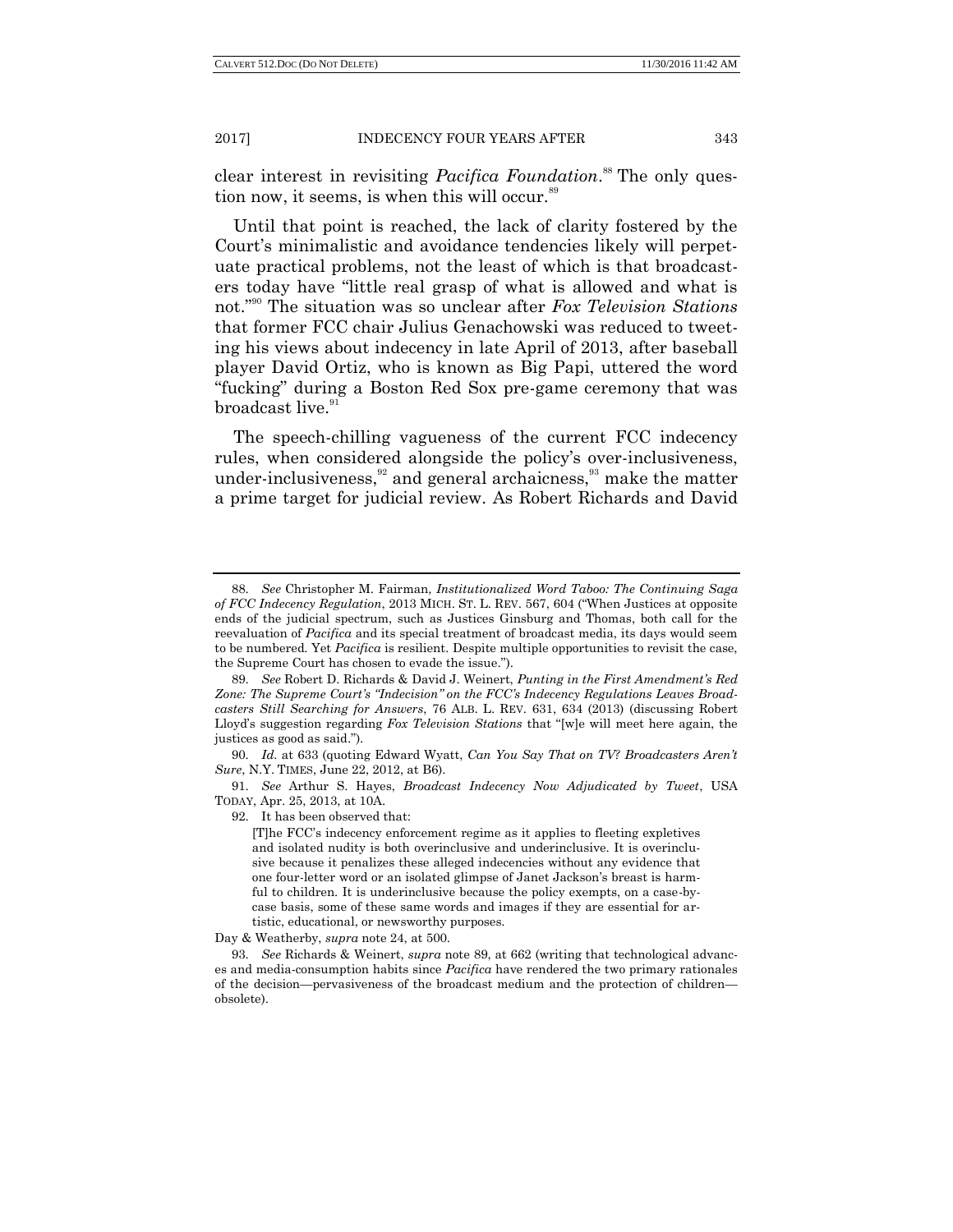Weinert coyly noted, *Fox Television Stations* "arguably accomplished one thing for certain: ensuring that there will be" another such case.<sup>94</sup>

# II. INDECENCY AND THE FCC AFTER *FOX TELEVISION STATIONS*: TARGETING EGREGIOUS INCIDENTS, REQUESTING PUBLIC COMMENT AND DUMPING THOUSANDS OF AGING AND STALE COMPLAINTS

Following the Supreme Court's failure in June 2012 to address the First Amendment issues in *Fox Television Stations*, the FCC took several steps regarding broadcast indecency. These measures included: (1) adding a new, interim wrinkle to its indecency policy; (2) discarding a backlog of indecency complaints; and (3) calling for public comment on its current policy, particularly as it affects isolated expletives. Those measures are described in that order below.

## A. *Tentative Steps Toward a Shift in Policy*

In September 2012, then-Chairman Julius Genachowski announced that the FCC was "reviewing its indecency enforcement policy to ensure the agency carries out Congress's directive in a manner consistent with vital First Amendment principles. . . . In the interim, [he] directed the Enforcement Bureau to focus its resources on *the strongest cases* that involve egregious indecency violations."<sup>95</sup> This was the first signal that an official change in indecency policy might lie ahead. It also flowed naturally from Justice Kennedy's closing observation in *Fox Television Stations* that "this opinion leaves the Commission free to modify its current indecency policy in light of its determination of the public interest and applicable legal requirements."<sup>96</sup>

Genachowski's September 2012 statement occurred at the same time the Department of Justice announced it was dropping a lawsuit "against Fox Broadcasting and four Fox-owned TV stations over a 2003 episode of the show *Married by America* that

<sup>94.</sup> *Id.* at 663.

<sup>95.</sup> *See* Cynthia Littleton, *DOJ Nixes Indecency Suit*, DAILY VARIETY, Sept. 24, 2012, at 12 (emphasis added).

<sup>96.</sup> FCC v. Fox Television Stations, Inc., 132 S. Ct. 2307, 2320 (2012).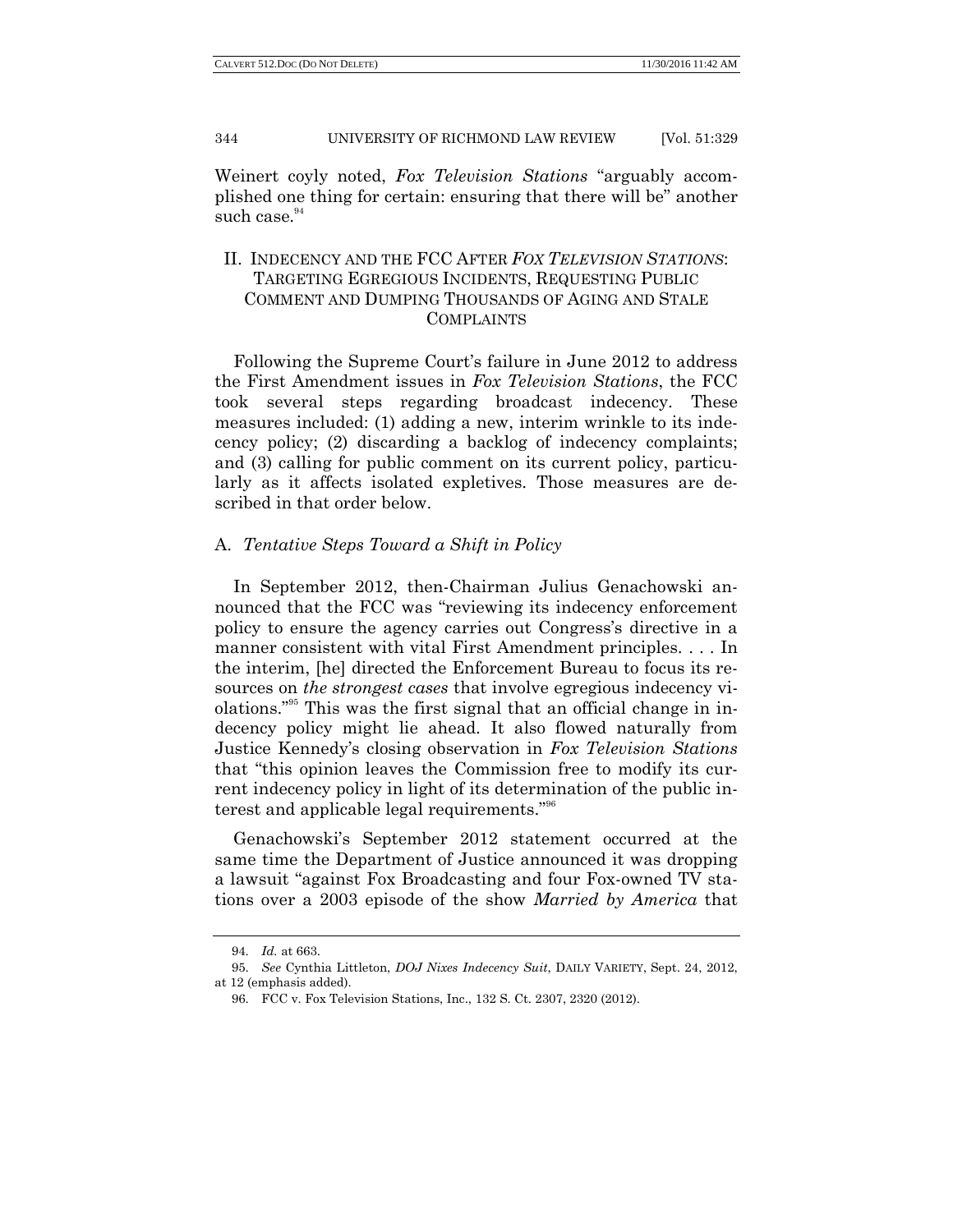featured strippers."<sup>97</sup> It thus seemed like a more free-speech friendly indecency policy was in the offing.

By February 2013, however, no further word had come from the FCC. The silence caused an official from the Parents Television Council<sup>98</sup> ("PTC") to speculate at the time that Genachowski was "trying to run out the clock"<sup>99</sup> before officially announcing his resignation from the FCC. "All indications are that Chairman Genachowski does not want to deal with this," Dan Isett, director of public policy for the PTC, told a reporter from *The Hill*.<sup>100</sup>

In contrast, a February 2013 editorial in *Broadcasting & Cable* magazine lauded Genachowski's proposal "for ratcheting [the FCC] back from the brink of censorship."<sup>101</sup> It added that "playing" national nanny is way down the list of the FCC under chairman Julius Genachowski."<sup>102</sup>

Genachowski, indeed, announced his resignation on March 22, 2013.<sup>103</sup> Perhaps reflecting his reluctance to tackle indecency head-on during his tenure, Genachowski's resignation press release focused on his accomplishments with broadband policy and mobile technology.<sup>104</sup> It was silent, however, on indecency, despite *Fox Television Stations* having been decided on his watch.<sup>105</sup>

Ten days later and with Genachowski having already announced his resignation, the initial waiting game would be over. On April 1, 2013, the FCC revealed both that it had jettisoned a

102. *Id.*

<sup>97.</sup> Alex Ben Block, *Justice Department Drops Fox Indecency Case Over Strippers on Reality Show*, HOLLYWOOD REP. (Sept. 21, 2012), http://www.hollywoodreporter.com/thresq/married-america-fox-strippers-indecency-373034.

<sup>98.</sup> The mission of the Parents Television Council is "[t]o protect children and families from graphic sex, violence and profanity in the media, because of their proven long-term harmful effects.‖ *The PTC Mission*, PARENTS TELEVISION COUNCIL, http://w2.parentstv. org/ main/About/mission.aspx (last visited Dec. 16, 2016).

<sup>99.</sup> Brendan Sasso, *FCC Shows Little Interest in Policing Indecency on TV*, THE HILL (Feb. 03, 2013, 11:00 AM), http://thehill.com/policy/technology/280679-fcc-shows-little-inte rest-in-policing-tv-indecency.

<sup>100.</sup> *Id.*

<sup>101.</sup> Editorial, *Let"s Not Go There*, BROAD. & CABLE, Feb. 11, 2013, at 26.

<sup>103.</sup> Cecilia Kang, *FCC Chairman Announces Resignation*, WASH. POST (Mar. 23, 2013), https://www.washingtonpost.com/business/technology/fcc-chairman-announces-resig nation/2013/03/22/c748f8a0-92f3-11e2-ba5b-550c7abf6384\_story.html.

<sup>104.</sup> *See* Press Release, Fed. Commc's Comm'n, Chairman Julius Genachowski Announces He Will Step Down From the Federal Communications Commission in Coming Weeks (Mar. 22, 2013), https://apps.fcc.gov/edocs\_public/attachmatch/DOC-319730A1.pdf.

<sup>105.</sup> *See id.*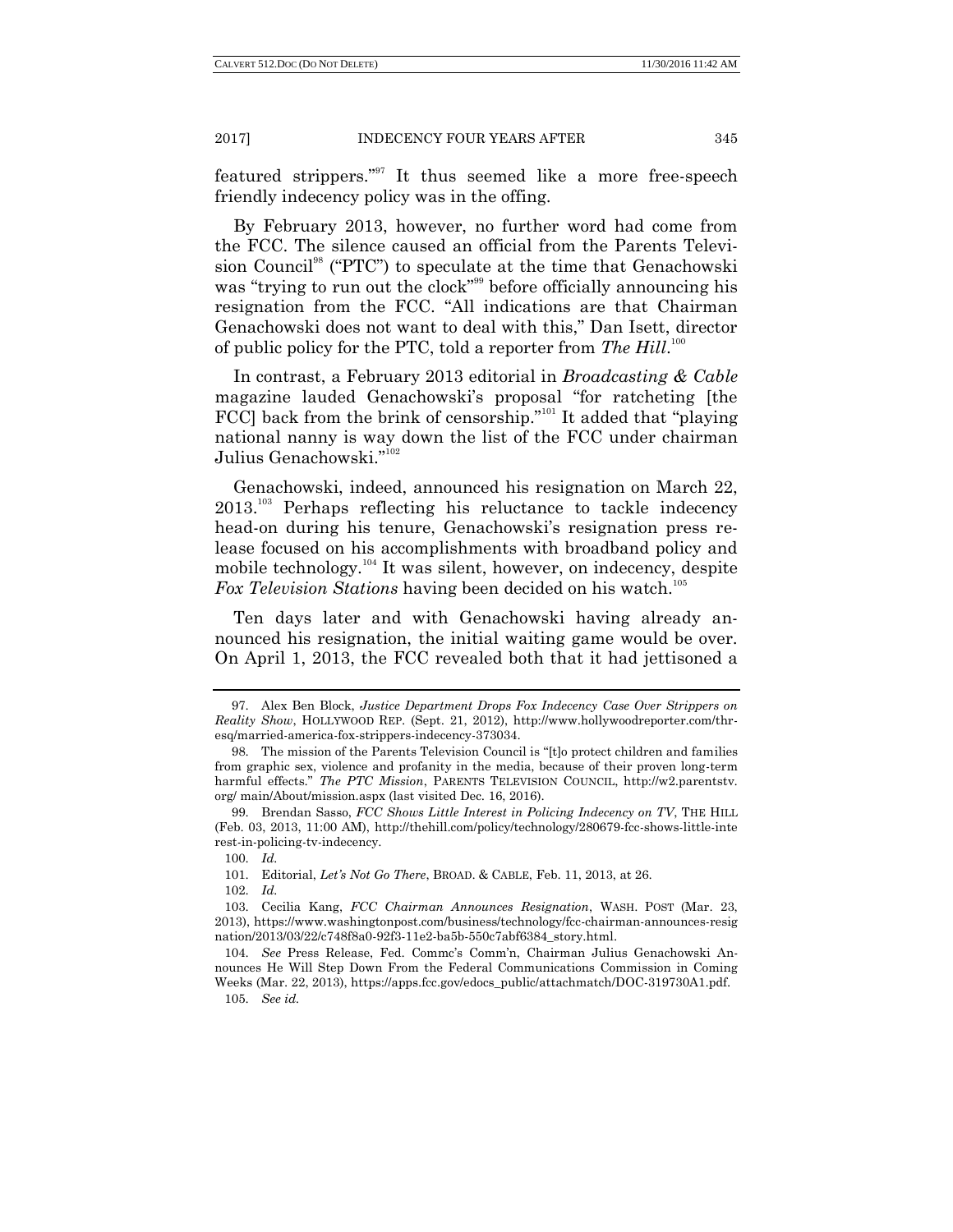whopping one million aging indecency complaints and that it was seeking public comment regarding its indecency policy.<sup>106</sup> Those two developments are addressed below in Parts II.B and C.

# B. *The Massive Dumping of Indecency Complaints*

While *Fox Television Stations* was working its way up to the Supreme Court, the FCC largely "put enforcement of broadcast indecency complaints on hold.<sup>"107</sup> Additionally, Genachowski had demonstrated "little interest in making broadcast indecency a priority."<sup>108</sup> Indeed, as Eriq Gardner notes, Genachowski "moved" the agency away from aggressive indecency policing of broadcast television."109

The result of this hands-off, wait-for-the-Court-to-rule approach was a burgeoning backlog of indecency complaints. Professor Christopher Fairman notes that by the time the Court finally resolved *Fox Television Stations* in June 2012, "the FCC had approximately 1.5 million indecency complaints pending, involving about  $9,700$  broadcasts."<sup>110</sup> That, however, would change rapidly.

Shortly after *Fox Televisions Stations*, the FCC reduced its backlog of indecency complaints by more than one million—a figure equaling 70 percent of all then-outstanding complaints.<sup>111</sup> In just six months—from September 2012 through February 2013 the Commission went from having 1.48 million complaints to about  $465,000$ .<sup>112</sup>

The radical reduction happened for several reasons. As the FCC stated in an April 2013 press release, the dramatic drop occurred "principally by closing pending complaints that were beyond the statute of limitations or too stale to pursue, that in-

<sup>106.</sup> FCC Reduces Backlog *supra* note 19, at 4082.

<sup>107.</sup> Ted Johnson, *Election: Hollywood Awaits Decisions on Key Issues*, DAILY VARIETY, Nov. 5, 2012, at 1.

<sup>108.</sup> Ted Johnson, *Expletive Backlog*, DAILY VARIETY, Feb. 6, 2013, at 6.

<sup>109.</sup> Eriq Gardner, *FCC Head Julius Genachowski Confirms Departure to Staffers*, HOLLYWOOD REP. (Mar. 22, 2013)[, http://www.hollywoodreporter.com/news/fcc-head-julius](http://www.hollywoodreporter.com/news/fcc-head-julius-genachowski-confirms-430426)[genachowski-confirms-430426.](http://www.hollywoodreporter.com/news/fcc-head-julius-genachowski-confirms-430426)

<sup>110.</sup> Fairman, *supra* note 88, at 634.

<sup>111.</sup> FCC Reduces Backlog, *supra* note 19, at 4082.

<sup>112.</sup> Ted Johnson, *FCC Chair Proposes Policy to Focus Only on "Egregious" Indecency Cases*, VARIETY (Apr. 1, 2013), http://variety.com/2013/tv/news/fcc-chair-genachowski-fleet ing-expletives-on-egregious-indecency-cases-1200331440.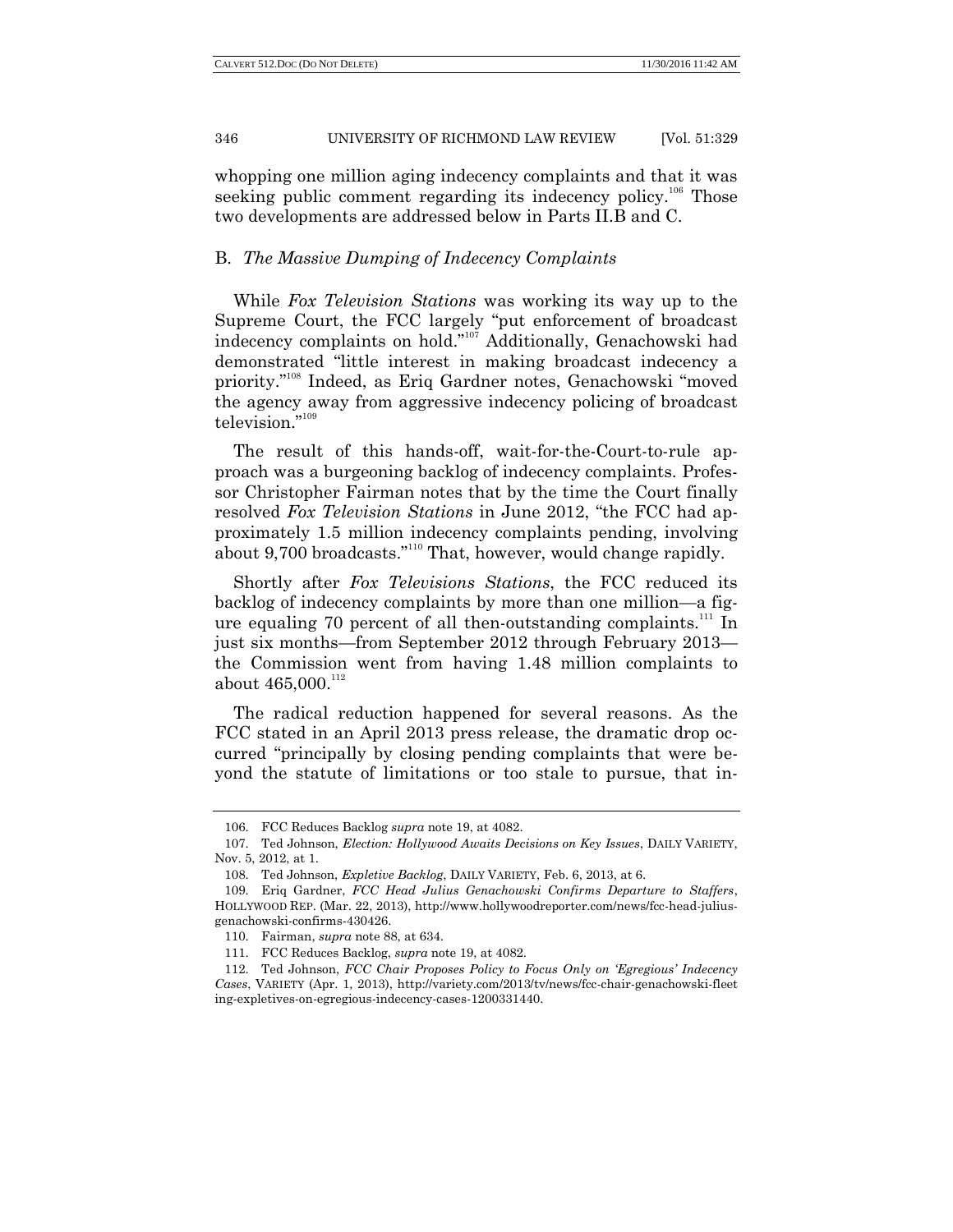volved cases outside FCC jurisdiction, that contained insufficient information, or that were foreclosed by settled precedent."<sup>113</sup>

Attorneys Gregg Leslie of the Reporters Committee for Freedom of the Press and Kristen Rasmussen of Dow Lohnes PLLC emphasize that these dismissals were "based, not on substantive evaluations of whether the material at issue is indecent under *FCC v. Fox,* but rather on a number of procedural grounds."<sup>114</sup> As such, the pair contend that "this process of filtering out the easy cases . . . does nothing to address the lingering questions about whether a particular broadcast can be ruled indecent post-*FCC v.*   $F_{0}x$ ."115

The massive dumping of complaints drew sharp criticism in some quarters. Tim Winter, president of the PTC, directly linked the jettisoning of complaints to Genachowski's proposal to target only egregious incidents of indecency addressed above in Part II.A. Winter asserted in April 2013 that "[t]he fact that the FCC already dismissed millions of complaints means a complete change in policy has been made without public input or approval from the rest of the Commission. This is an outrage."<sup>116</sup> Melissa Henson, then director of Grassroots Education and Advocacy for the PTC, added that some of the dumped complaints were only "stale because of the FCC's inaction."<sup>117</sup> In other words, it was only the FCC's own foot dragging that caused the complaints to grow stale in the first place, thus creating a ready-made excuse for them to be dumped.

That the PTC would worry about the dumped complaints seems particularly fitting. Attorney David Oxenford, who represents broadcasters, suggests that "[i]t may well be that many of the complaints that have been dismissed were ones filed by pres-

<sup>113.</sup> FCC Reduces Backlog, *supra* note 19, at 4082.

<sup>114.</sup> Gregg P. Leslie & Kristen Rasmussen, FCC v. Fox: *A Decision That Does Little to Clear the Air in Regulation of Fleeting Expletives in News Broadcasts*, 4 J.L. TECH. & INTERNET 353, 369 (2013).

<sup>115.</sup> *Id.* at 370.

<sup>116.</sup> Press Release, Parents Television Council, PTC Responds to FCC's Proposal to Limit Broadcast Decency Enforcement (Apr. 1, 2013), http://w2.parentstv.org/Main/News /Detail.aspx?docID=2771.

<sup>117.</sup> Melissa Henson, *When Did the FCC Become a Lobbying Arm of the Entertainment Industry?*, PARENTS TELEVISION COUNCIL: TV WATCHDOG (Apr. 10, 2013), http://w2.parent stv.org/blog/index.php/2013/04/10/when-did-the-fcc-become-a-lobbying-arm-of-the-entertai nment-industry/.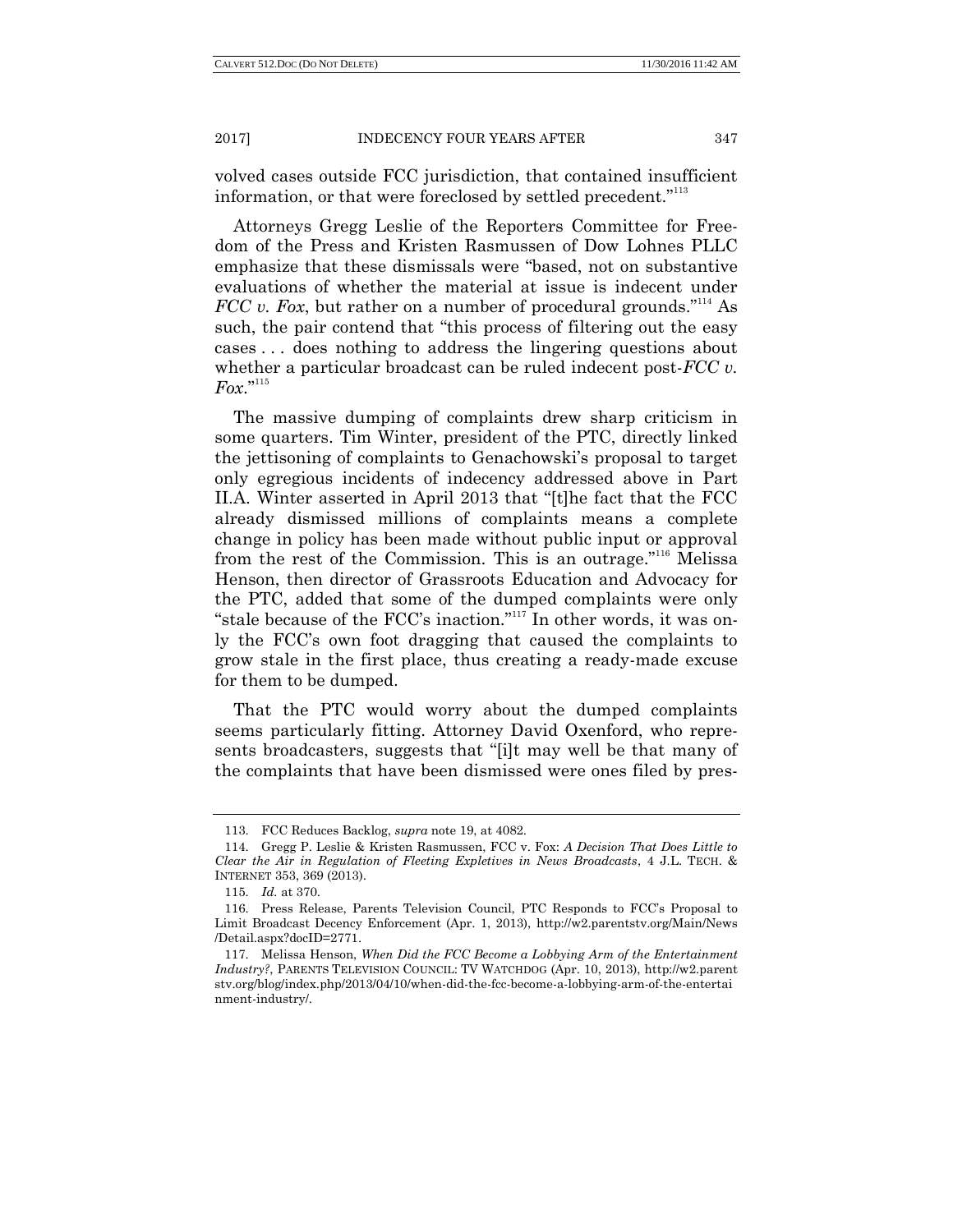sure groups—submitting thousands of complaints against single incidents, while many of the protests by single individuals against individual stations are still pending."<sup>118</sup>

# C. *A Call for Public Comment Without Subsequent Action*

On April 1, 2013, the FCC began seeking public comment on whether to change "its current broadcast indecency policies or maintain them as they are."<sup>119</sup> Specifically, the Commission requested input on how it should regulate "isolated expletives," $120$ and it queried, by way of example, if it should "treat isolated (non-sexual) nudity the same as or differently than isolated expletives."<sup>121</sup>

The notice was officially published in the *Federal Register* on April 19, 2013, thus establishing May 20, 2013 as the deadline for comment filing and June 18, 2013 as the deadline for replies. $122$ Those deadlines, however, proved short lived. They were soon extended until June 19, 2013 for comments and July 18, 2013 and replies after the NAB requested more time, due to the complex nature of the issues and the "need to consider the views of its members on the issues and the impact on stations and networks."123

The deadline for replies was later extended again—until August 2, 2013—upon a request by College Broadcasters, Inc.<sup>124</sup> That group claimed more time was needed because of "the substantial" number of comments filed in the proceeding, the scope and com-

<sup>118.</sup> David Oxenford, *FCC Seeks Comments on Its Indecency Policy—How Should the Commission Enforce Its Policies After Last Year"s Supreme Court Ruling?*, BROADCAST L. BLOG (Apr. 3, 2013), http://www.broadcastlawblog.com/2013/04/articles/fcc-seeks-comme nts-on-its-indecency-policy-how-should-the-commission-enforce-its-policies-after-last-years -supreme-court-ruling/.

<sup>119.</sup> FCC Reduces Backlog, *supra* note 19, at 4082; *see also* 78 Fed. Reg. 23,563 (Apr. 19, 2013) (setting forth the official publication of the April 1, 2013 public notice, establishing May 20, 2013 as the deadline for written comments, and establishing June 18, 2013 as the deadline for reply comments).

<sup>120.</sup> FCC Reduces Backlog, *supra* note 19, at 4082.

<sup>121.</sup> *Id.* at 4082–83.

<sup>122.</sup> *Id*.; 78 Fed. Reg. at 23,563.

<sup>123.</sup> FCC Extends Pleading Cycle for Indecency Cases Policy, 28 FCC Rcd. 6566 (May 10, 2013) (public notice).

<sup>124.</sup> FCC Extends Reply Comment Dates for Indecency Cases Policy, 28 FCC Rcd. 10130 (July 12, 2013) (public notice).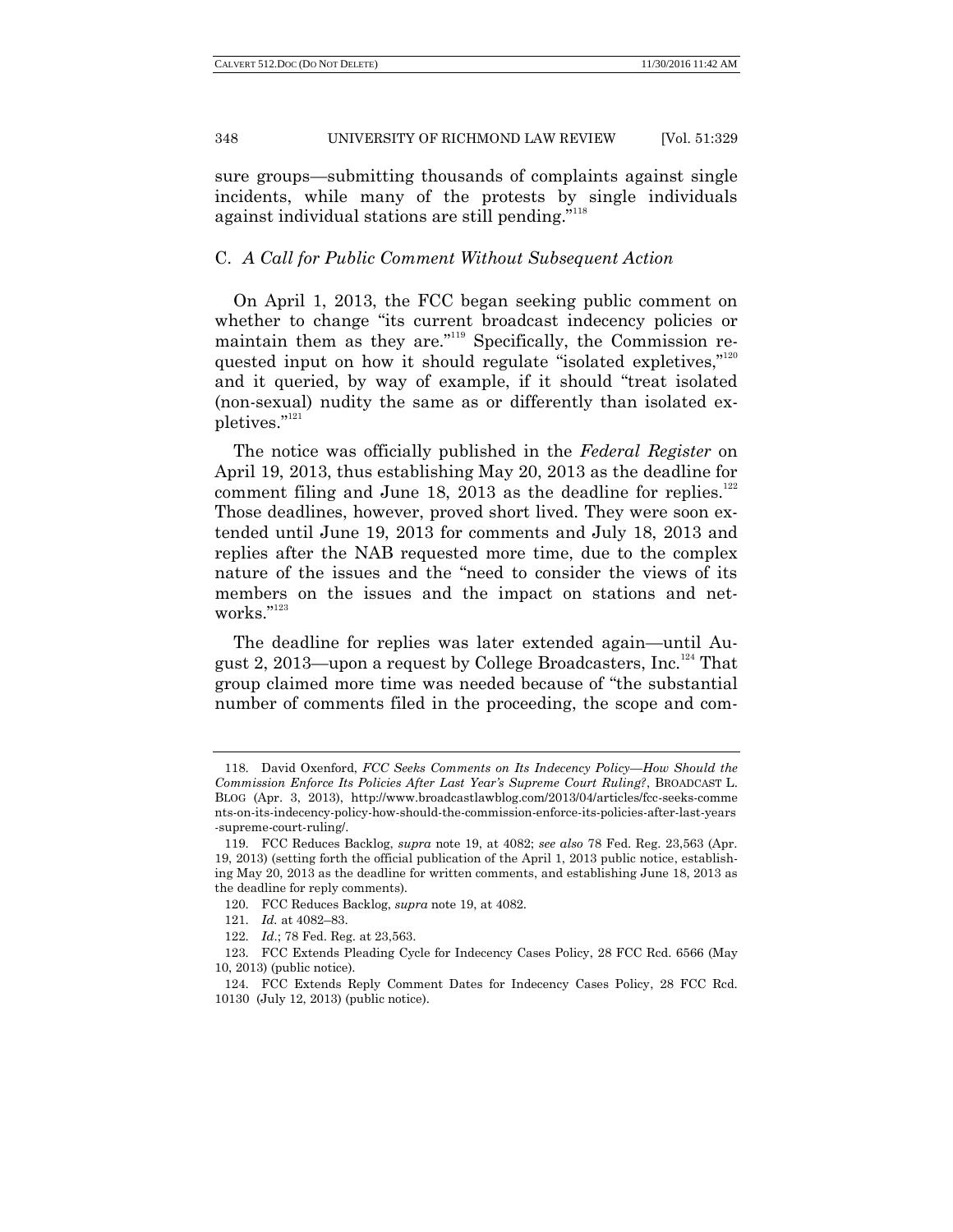plexity of the notice, and its own limited budgets and staffing constraints during the summer portion of the academic year."<sup>125</sup>

Ultimately, when the August 2, 2013 deadline expired, the FCC had received more than  $102,000$  comments and replies.<sup>126</sup> Although large, that figure pales in comparison to the more than four million comments received on its net neutrality policy. $127$ 

Beyond requesting comments about the Commission's indecency policy, however, the April 1, 2013 public notice also made explicit what Chairman Genachowski first suggested back in September  $2012^{128}$ -namely, that the FCC since that time had focused its indecency efforts solely on "egregious cases."<sup>129</sup> The notice also emphasized that the Commission's Enforcement Bureau was "actively investigating egregious indecency cases"<sup>130</sup> and that Genachowski's directive to concentrate "indecency enforcement resources on egregious cases remains in force" until a more complete record is established for the full Commission's considera- $\int$ tion<sup>131</sup>

Predictably, the April 2013 formal announcement of targeting only egregious indecency cases drew a swift and stern rebuke from the PTC. PTC President Tim Winter blasted the move as ―unnecessarily weaken[ing] a decency law that withstood a ferocious, ten-year constitutional attack waged by the broadcast industry."<sup>132</sup> Dan Isett, the PTC's director of public policy, called the decision wrong as a matter of "both policy and process" because Genachowski "acted unilaterally, with no public input."<sup>133</sup>

But what about the official comments filed with the FCC? An August 2013 review by *Broadcasting & Cable* magazine indicates

<sup>125.</sup> *Id.*

<sup>126.</sup> Cheryl Wetzstein, *Viewers Express Outrage as FCC Considers Easing TV Indecency Standards*, WASH. TIMES (Aug. 4, 2013), http://www.washingtontimes.com/news/2013/ aug/4/viewers-express-outrage-at-fcc-considering-easing-/.

<sup>127.</sup> Rebecca R. Ruiz & Steve Lohr, *F.C.C. Votes to Regulate the Internet as a Utility*, N.Y. TIMES, Feb. 27, 2015, at B1.

<sup>128.</sup> *See supra* Part II.A.

<sup>129.</sup> FCC Reduces Backlog, *supra* note 19, at 4082.

<sup>130.</sup> *Id.*

<sup>131.</sup> *Id.* at 4083.

<sup>132.</sup> Press Release, Parents Television Council, PTC Responds to FCC's Proposal to Limit Broadcast Decency Enforcement (Apr. 1, 2013), http://w2.parentstv.org/Main/News/ Detail.aspx?docID=2771.

<sup>133.</sup> Michael Overall, *Clarity Needed in FCC Rules*, TULSA WORLD, May 6, 2013, at A9.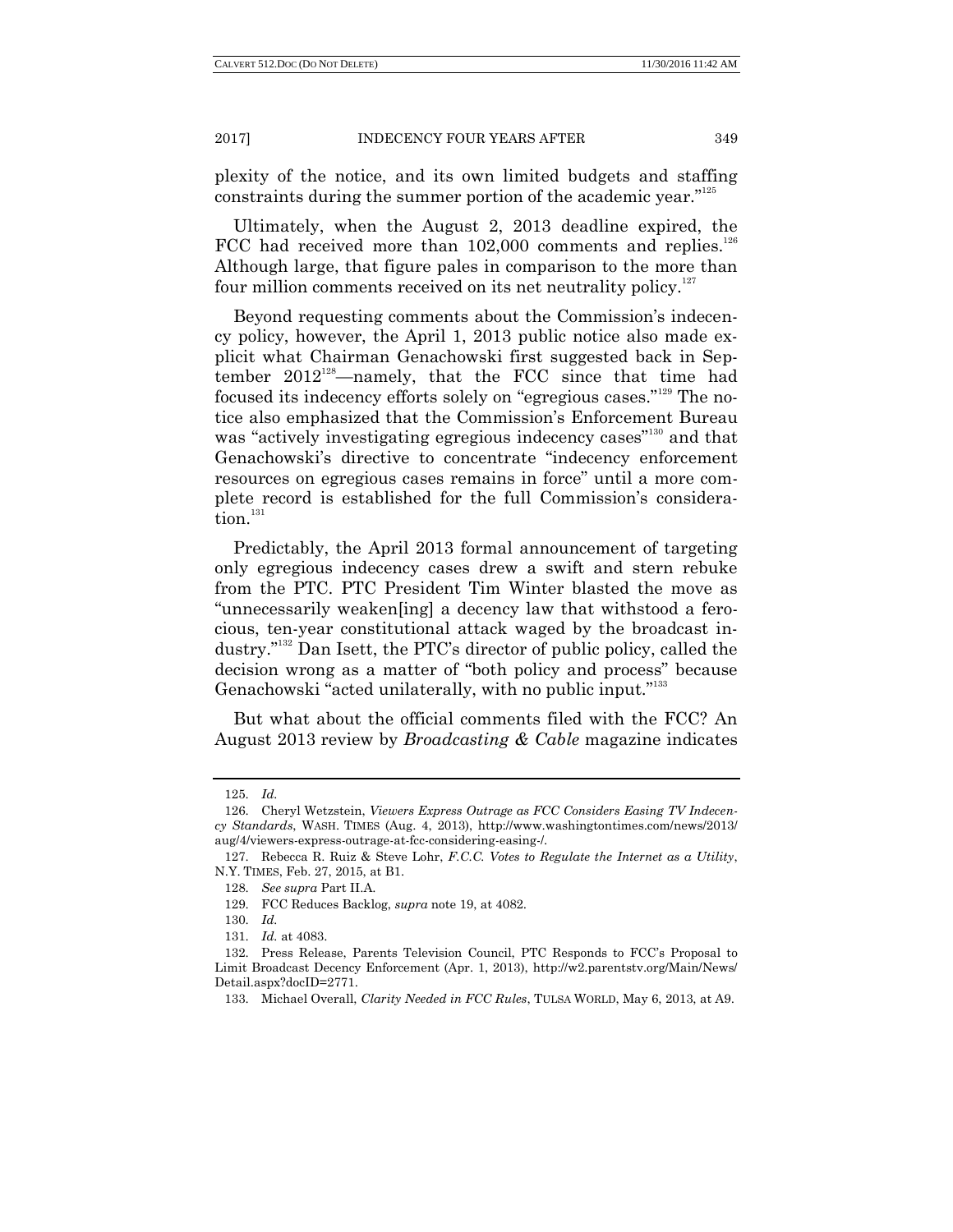that over-the-air (or terrestrial) broadcasters and their trade organizations are virtually unified in the belief that it is unfair to hold only them subject to indecency regulations while the Commission gives a free pass to cable channels and other modes of communication.<sup>134</sup> As the NAB argued in its June 19, 2013 filing with the FCC:

[W]ith regard to the government's concern that children may be exposed to adult-oriented or otherwise inappropriate material, there is *no principled way to focus solely on broadcast content*. Children in particular enjoy unfettered access to content via devices that they carry in their pockets and backpacks—access that usually involves no subscription or special parental involvement. In this environment, the constitutionality of a broadcast-only prohibition on indecent material is increasingly in doubt.

Perhaps more importantly, particularly as it affects the WDBJ newscast indecency case at the heart of this article, the RTDNA argued in its comments that "the Commission should immediately ameliorate the chilling impact on broadcast journalism by *exempting from indecency regulation language or visuals contained in news and public affairs programming.*<sup>3136</sup> In calling for a bona fide newscast exemption from indecency regulations, the RTDNA reasoned that:

[B]roadcast journalists face innumerable decisions, many of which must be made on a real-time or near-real-time basis, regarding which events warrant attention and how best to present them to viewers. Increasingly, broadcasters have to exercise creativity in order to keep audiences captivated due to the presence of ever-growing competition from cable and satellite news networks, not to mention Internet sources of news programming, and sometimes they may attempt to do so by utilizing creative, or even unorthodox, program formats that stray from the model of traditional "news."

The RTDNA further asserts that "[t]he First Amendment compels the FCC to defer to broadcasters' good faith judgment re-

<sup>134.</sup> *See* John Eggerton, *Indecent Exposure*, BROAD. & CABLE, July 8, 2013, at 24.

<sup>135.</sup> Comments of the National Association of Broadcasters at i, FCC Seeks Comment of Adopting Egregious Cases Policy, No. 13-86 (FCC June 19, 2013) (emphasis added), http://www.nab.org/documents/filings/IndecencyReplyComments0802.pdf [hereinafter Comments of the NAB].

<sup>136.</sup> Comments of the Radio Television Digital News Association at 19, FCC Seeks Comment of Adopting Egregious Cases Policy, No. 13-86 (FCC June 19, 2013) (emphasis added), http://www.rtdna.org/uploads/files/RTDNA%20FCC%20Indecency%20Comments. pdf [hereinafter Comments of the RTDNA].

<sup>137.</sup> *Id.* at 18.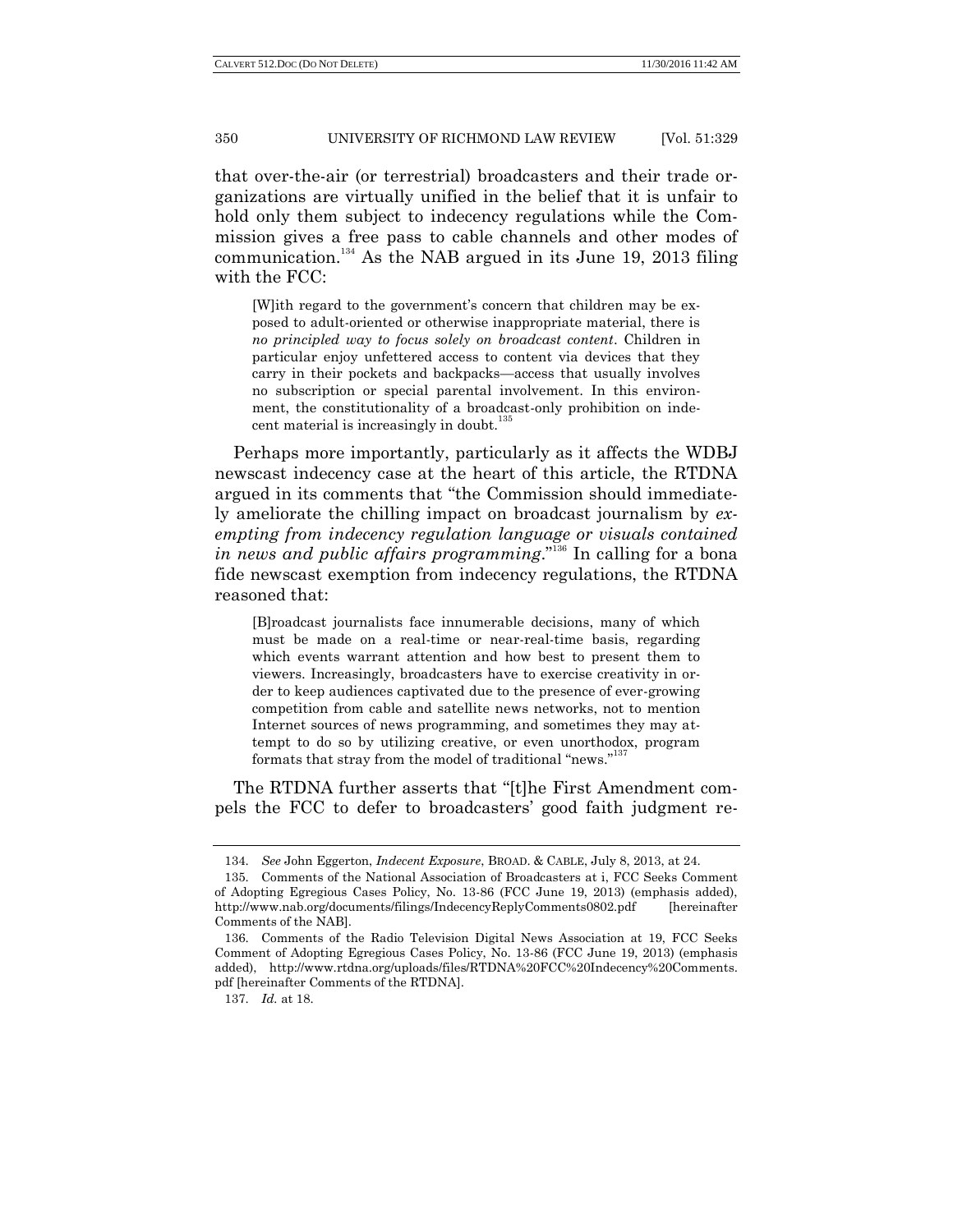garding when it may be appropriate to include expletives and nudity in order to convey messages or storylines to viewers and listeners."<sup>138</sup> It emphasized that enforcing a "policy under which expletives and nudity in news and public affairs programs are considered actionable threatens to dilute the first-hand, eyewitness images, sounds and accounts unique to broadcast journalism, resulting in the receipt of *less* information by the public and concomitant harm to the public interest."<sup>139</sup>

As of late October 2016—more than two-and-a-half years after the deadline for public comments—the FCC had failed to take any action, and it had not proposed a new indecency policy. The Commission, in fact, had not even issued a statement describing why it was waiting so long.

With this in mind—and, particularly former Chairman Genachowski's unilateral decision to target only egregious indecency cases and the RTDNA's subsequent arguments that bona fide newscasts should be exempted from indecency sanctions—the article now turns to the *In re WDBJ Television, Inc.* case.

# III. AN EGREGIOUS INTRUSION INTO THE NEWSROOM? EXAMINING THE PROPOSED FINE AGAINST WDBJ

This part analyzes and critiques the Notice of Apparent Liability ("NAL") issued in March 2015 by the FCC against WDBJ Television, Inc. for airing during a newscast a small, fleeting image of a hand fondling an erect penis.<sup>140</sup> Initially, Part A provides a detailed description of the news segment at issue in the case, drawing on the facts as presented by both the television station and the FCC.

Part B describes the FCC's reasons for declaring the segment indecent under its two-part indecency test, including the Commission's analysis of the three key factors it takes into account in deciding whether a broadcast is patently offensive. Significantly, Part B emphasizes that while the FCC claims that examining the

<sup>138.</sup> *Id.* at 19.

<sup>139.</sup> *Id.* at 21.

<sup>140.</sup> *See* WDBJ Television, Inc., 30 FCC Rcd. 3024, 3026 (Mar. 23, 2015) (setting forth the NAL at issue).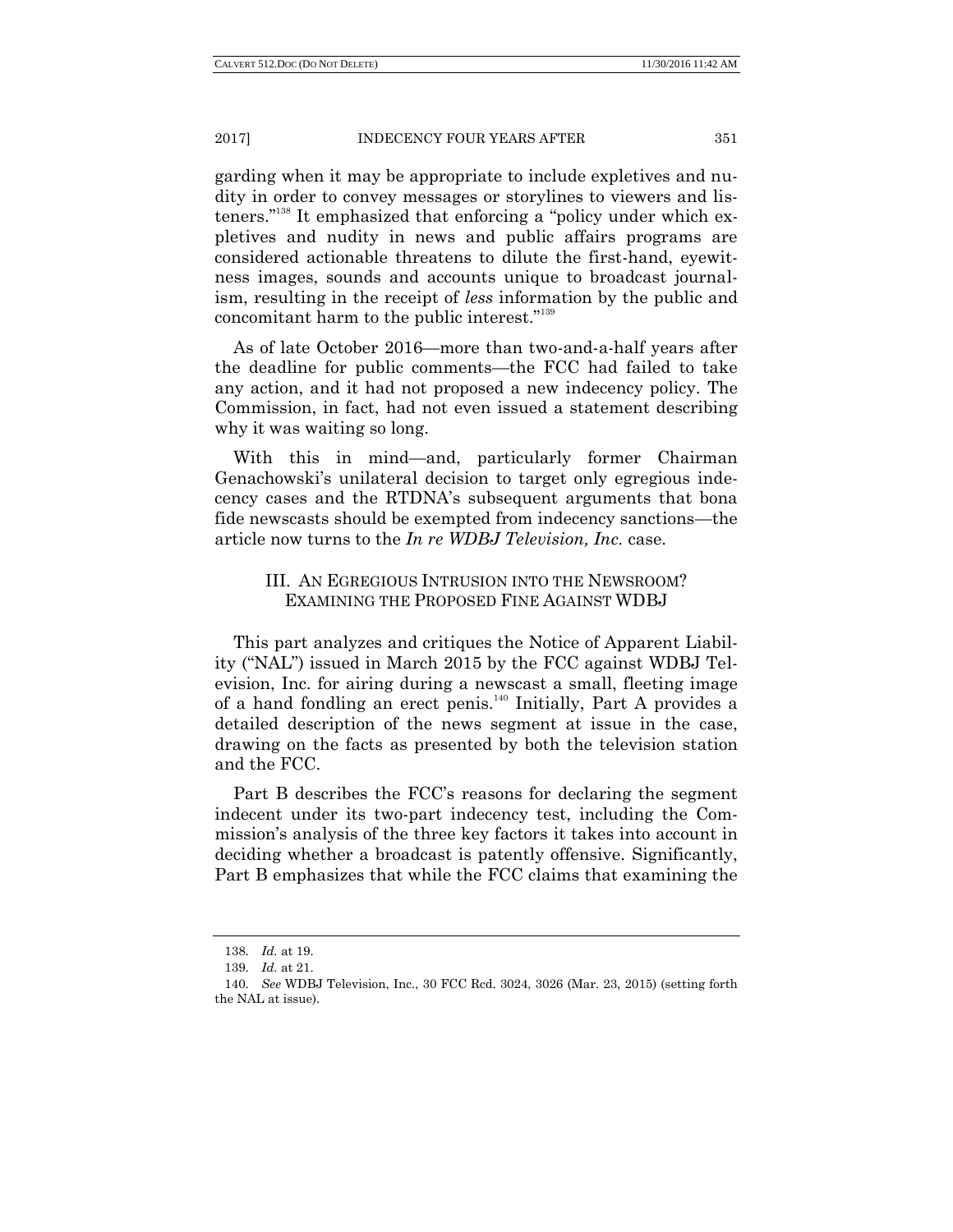"full context"<sup>141</sup> in which content appears "is critically important,<sup>"142</sup> its actual analysis in *In re WDBJ Television* completely decontextualized the 2.7-second image from the rest of the 190 second news story $143}$  about a public controversy in which it appeared. The image was incidental and peripheral to the overall story in terms of both where and for how long it appeared. Additionally, Part B asserts that the FCC's analysis of all three patent-offensiveness factors was cursory and conclusory at best.

Finally, Part C highlights three key arguments against the FCC's action made either or both by the attorneys for WDBJ in their official opposition to the  $NAL<sup>144</sup>$  and by the NAB and RTDNA in a joint statement filed with the Commission in July  $2015.<sup>145</sup>$ 

# A. *The Broadcast*

On July 12, 2012, as part of its "top story"<sup>146</sup> on the 6:00 PM newscast, Roanoke station WDBJ "broadcast an image of sexual activity involving  $\ldots$  an erect penis being stroked.<sup>"147</sup> It was part of a segment centering on a retired adult film star who was volunteering as an emergency medical technician ("EMT") in the Roanoke suburb of Cave Spring.<sup>148</sup>

Miami-born actress Tracy Rolan appeared in more than 300 films between 2003 and 2012 under the name Harmony Rose.<sup>149</sup>

<sup>141.</sup> *Id.* at 3027.

<sup>142.</sup> *Id.*

<sup>143.</sup> *See* Opposition of WDBJ Television, Inc. to Notice of Apparent Liability at 2, In re WDBJ Television, Inc., Nos. EB-IHD-14-00016819 & EB-12-IH-1363 (FCC June 30, 2015) [hereinafter Opposition of WDBJ Television], https://rtdna.org/uploads/files/WDBJ%20 Opposition%20to%20NAL%2006\_30\_15.pdf (noting that "[t]he image appeared for  $2.7$  seconds during a three minute and ten second story").

<sup>144.</sup> *Id.*

<sup>145.</sup> Comments of the NAB, *supra* note 135 (setting forth the complete joint statement of the NAB and RTDNA).

<sup>146.</sup> WDBJ Television, 30 FCC Rcd. at 3025.

<sup>147.</sup> *Id.* at 3024.

<sup>148.</sup> *See id.* at 3025.

<sup>149.</sup> *Harmony Rose*, INTERNET MOVIE DATABASE, http://www.imdb.com/name/nm1701 090/ (last visited Dec. 16, 2016). Richard Arnold, chief executive officer of adult movie company Pure Play Media, once called Rose "one of the greatest performers of all time." *Pure Play Media Releases Immoral "Titterific" and "Fuck a Fan 8*,*"* AVN (May 7, 2010), https://avn.com/business/press-release/video/Pure-Play-Media-Releases-Immoral-Product ions-Titterific-Fuck-A-Fan-8-396095.html.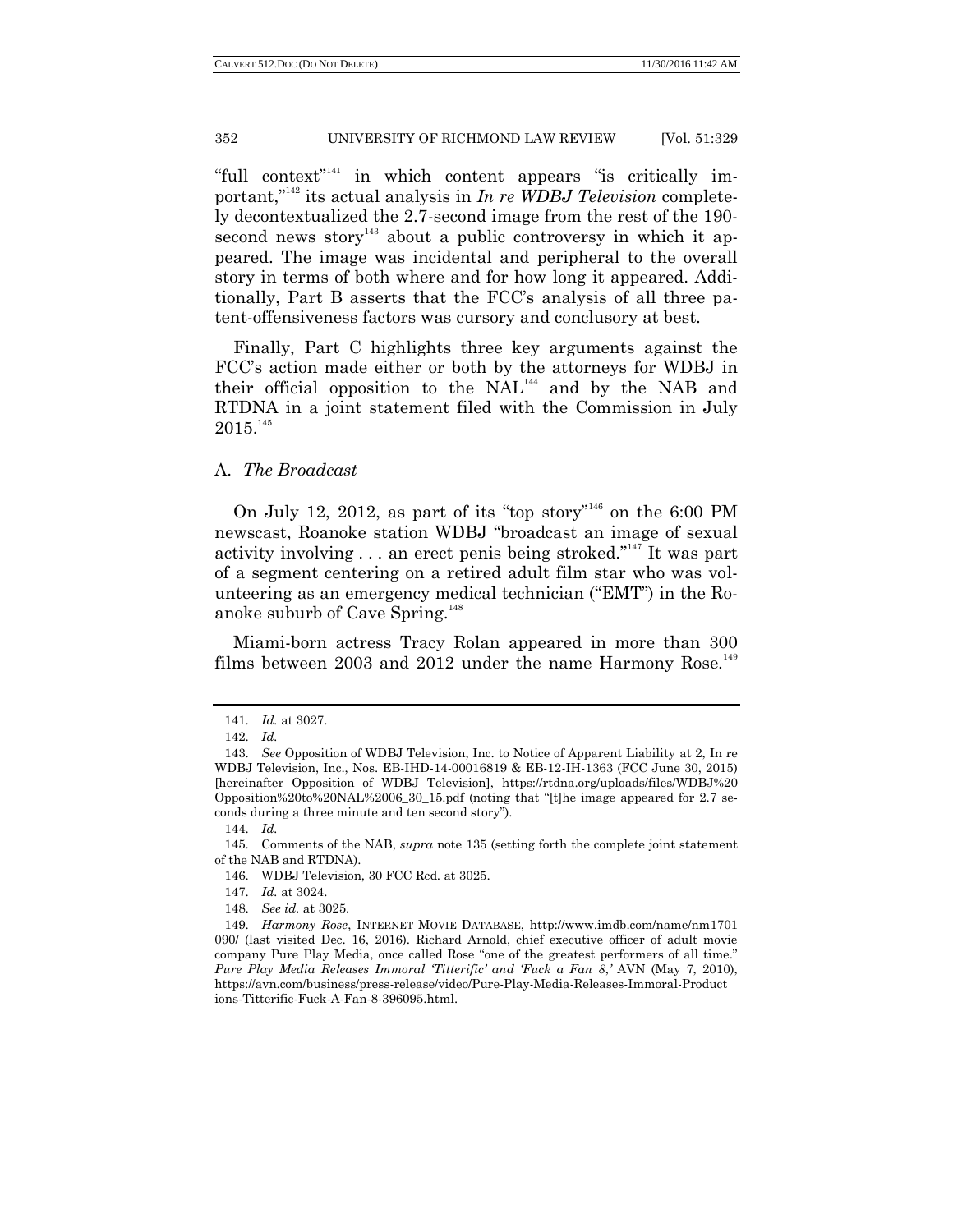In the *Huffington Post"s* words, she was experienced not only in "getting the blood flowing," but also in getting some local officials "hot and bothered" over her new vocation.<sup>150</sup> When WDBJ's story aired, Rolan already had passed a criminal background check and was working as an EMT "on a standard six-month probationary period after which the squad's members [would] vote and decide whether Rose becomes a permanent member."<sup>151</sup>

Public reaction,<sup>152</sup> and that of at least one government official, to Rolan's new job drew WDBJ's attention. According to station president Jeffrey Marks, Rolan's:

[B]ackground and previous profession became controversial and residents of the community raised questions about whether she should be permitted to serve as an EMT. One stated concern was whether the former actress was continuing to benefit from sales of her films and thus from her allegedly improper former career. The County Fire Chief was sufficiently concerned to write to the County Attorney to ask whether her services should be terminated. WDBJ's News Department determined that the controversy was of

sufficient public interest to warrant coverage.<sup>1</sup>

WDBJ thus aired a three-minute, twenty-second segment questioning "whether [Rolan] should be permitted to serve as an  $EMT.<sup>154</sup>$  The story was replete with all of the traditional trappings of solid reportage: (1) interviews with Rolan's EMT colleagues; (2) interviews with people Rolan had assisted as an EMT; (3) comments from people who questioned the propriety of her serving as an EMT; and (4) quotes from the fire chief and county attorney about Rolan.<sup>155</sup>

<sup>150.</sup> *Ex-Porn Star Harmony Rose*, *AKA Tracy Rolan*, *Volunteers as EMT*, HUFFINGTON POST (July 14, 2012), http://www.huffingtonpost.com/2012/07/14/harmony-rose-porn-starvolunteer-rescue-squad\_n\_1671830.html.

<sup>151.</sup> *Harmony Rose Stirs Controversy as Volunteer EMT*, AVN (July 13, 2012), http:// business.avn.com/articles/video/Harmony-Rose-Stirs-Controversy-as-Volunteer-EMT-4818 34.html.

<sup>152.</sup> Not all public discussion of her participation, however, was negative. As one Facebook user commented on WDJB's online coverage of the matter before it was taken down, "[i]t's not like she was doing porn in the squad building." *Ex-Porn Star Harmony Rose*, *supra* note 150.

<sup>153.</sup> Opposition of WDBJ Television, *supra* note 143, at Appendix A, paras. 5–6.

<sup>154.</sup> *Id.*; WDBJ Television, 30 FCC Rcd. 3024, 3025.

<sup>155.</sup> Opposition of WDBJ Television, *supra* note 143, at Appendix A, (Mar. 23, 2015).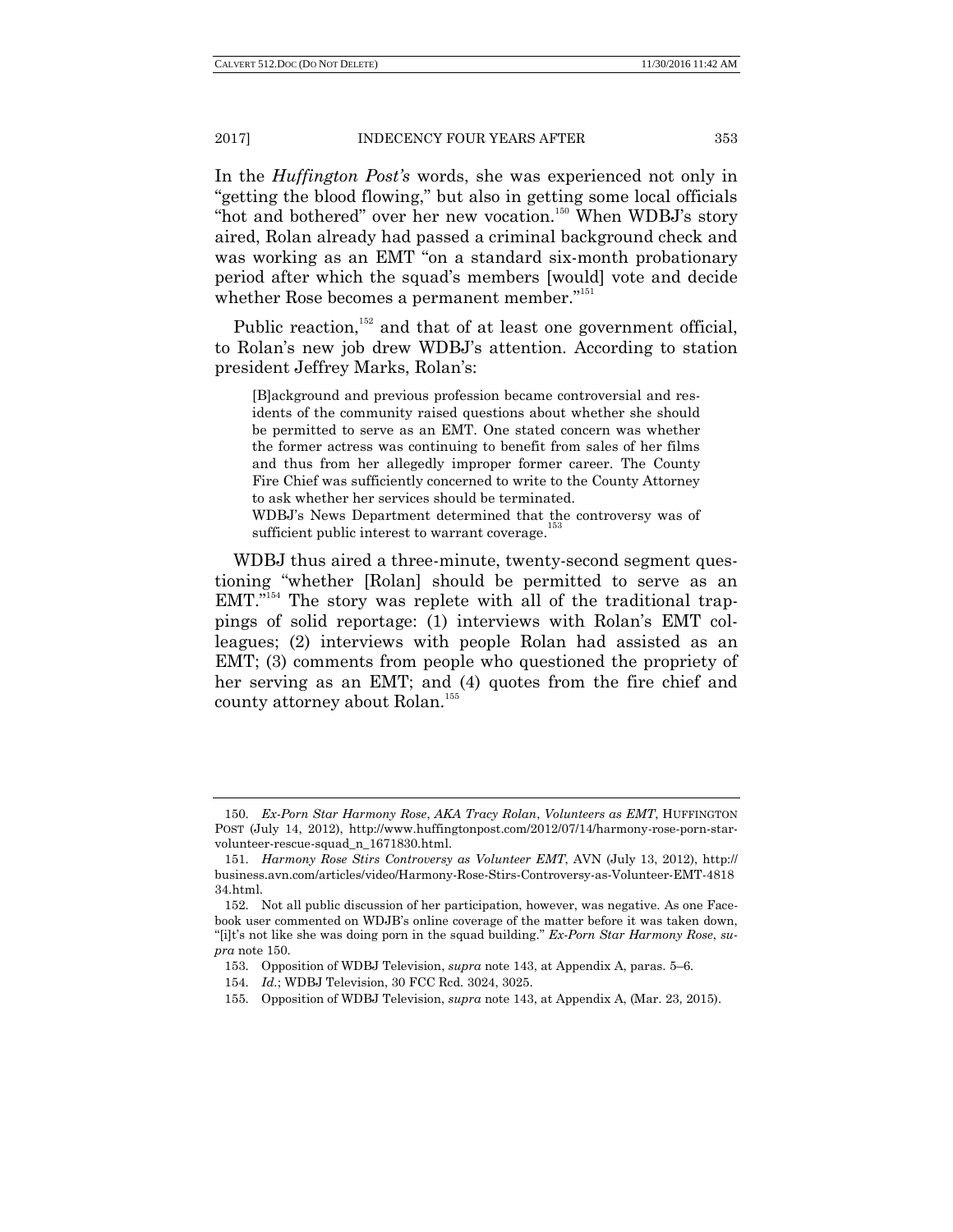Perhaps more colorfully, the story also included images from the website of a distributor of her films,<sup>156</sup> as well as a video in which Rolan "appear[ed] to suck on her finger."<sup>157</sup> Included along with this video were screen-grabs of the distributor's surrounding website, which were "bordered on the right side by boxes showing video clips from other films" available from the distributor.<sup>158</sup>

Alongside a screenshot from a page of Google search results for the name Harmony Rose—with blurred-out hyperlinks to active adult sites $159$ —one box "contain[ed] the image of sexual activity involving manipulation of an erect penis."<sup>160</sup> This box occupied only about 1.7 percent of the entire TV viewing area and appeared in a corner for  $2.7$  seconds.<sup>161</sup>

WDBJ maintains that when the broadcast aired, it was converting its equipment for digital operation.<sup>162</sup> Non-updated production and editing equipment "displayed only a 4 by 6 image" and "did not allow [the production team] to adjust the monitor to view parts of a widescreen image that were outside of the area shown in the monitor."<sup>163</sup> Thus, when "access[ing] Internet material, [the equipment] did not enable the operator to see material that was not in the center of a website."<sup>164</sup>

According to WDBJ, because the row of boxes containing the explicit image appeared on the far right edge of the website, they could not be accessed by its journalists when downloading the images for the segment.<sup>165</sup> Furthermore, the boxes were not seen by the reporter and two managers "who reviewed the story before it was broadcast, since editorial review at WDBJ took place on the same editing equipment."<sup>166</sup> Unfortunately, when the story

<sup>156.</sup> *Id*.

<sup>157.</sup> WDBJ Television, 30 FCC Rcd. at 3025.

<sup>158.</sup> *Id.*

<sup>159.</sup> Opposition of WDBJ Television, *supra* note 143, at Appendix A.

<sup>160.</sup> WDBJ Television, 30 FCC Rcd. at 3025.

<sup>161.</sup> Opposition of WDJB Television, *supra* note 143, at 10.

<sup>162.</sup> *Id.* at 9.

<sup>163.</sup> *Id.*

<sup>164.</sup> *Id.*

<sup>165.</sup> *Id.*

<sup>166.</sup> *Id.* at 10.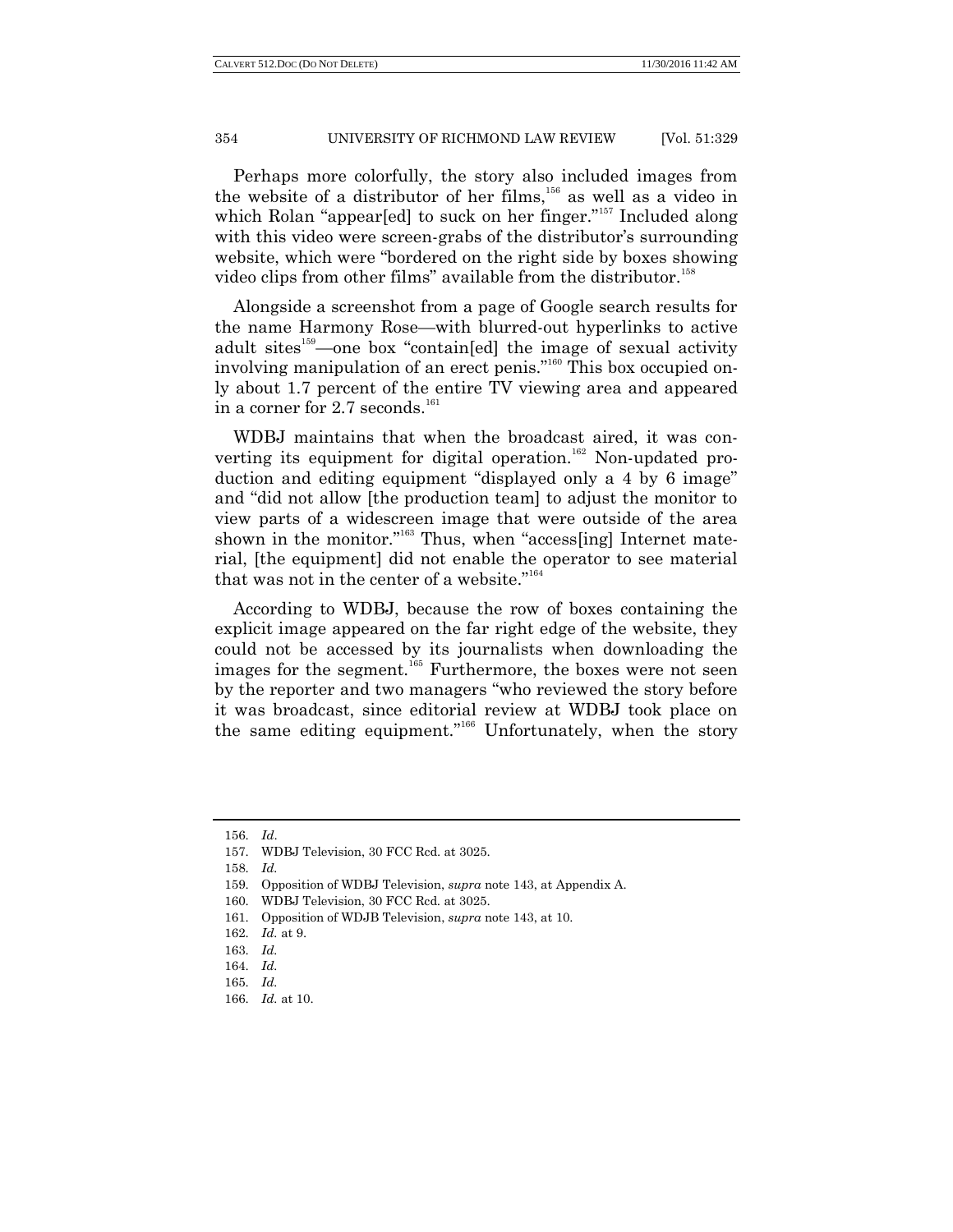was broadcast and viewed on widescreen television sets, the oncehidden boxes were suddenly visible.<sup>167</sup>

Regardless of how or why the material made it past the production crew, WDBJ quickly "deleted the story from its online website [and] decided that the story would not be shown again in any other newscasts."<sup>168</sup> Following complaints from offended viewers, the station also apologized for what it referred to as "the brief and" inadvertent inclusion of unrelated material in its newscast."<sup>169</sup>

# B. *The Notice of Apparent Liability*

Almost three years later, on March 23, 2015, the FCC issued a NAL proposing to fine the station's owners \$325,000 for violating the Commission's indecency standards.<sup>170</sup> The FCC defines indecency as "language or material that, in context, depicts or describes, in terms patently offensive as measured by contemporary community standards for the broadcast medium, sexual or excretory activities or organs."<sup>171</sup> This definition breaks down into a two-part test: (1) Is there a depiction of sexual organs or activities?; and (2) If so, then is that depiction also patently offensive?

Regarding the first question, it was undisputed that the broadcast included the requisite subject matter because it depicted "a nude sexual organ, i.e., a penis ... [and] sexual activity, i.e., a hand stroking an erect penis." $172$  The controversy, therefore, focused solely on the second part of the test—whether the depiction was patently offensive.

The FCC assesses three key factors for patent offensiveness. They are  $(1)$  the explicitness or graphic nature of the material; (2) whether the material is repeated or dwelled upon; and (3) whether it panders, titillates, or shocks." $173$  While considering these three factors, a 2001 FCC policy statement makes it clear that ―the *full context* in which the material appeared is critically im-

<sup>167.</sup> *Id.* at 9–10.

<sup>168.</sup> *Id.* at 10.

<sup>169.</sup> *Id*.

<sup>170.</sup> WDBJ Television, 30 FCC Rcd. 3024, 3024 (Mar. 23, 2015).

<sup>171.</sup> *See supra* note 9 (providing a link for more information about the Commission's indecency standards); Policy Statement, 16 FCC Rcd. 7999, 8000 (Apr. 26, 2001).

<sup>172.</sup> WDBJ Television, 30 FCC Rcd. 3024, 3028 (Mar. 23, 2015).

<sup>173.</sup> *Id*. at 3028–29.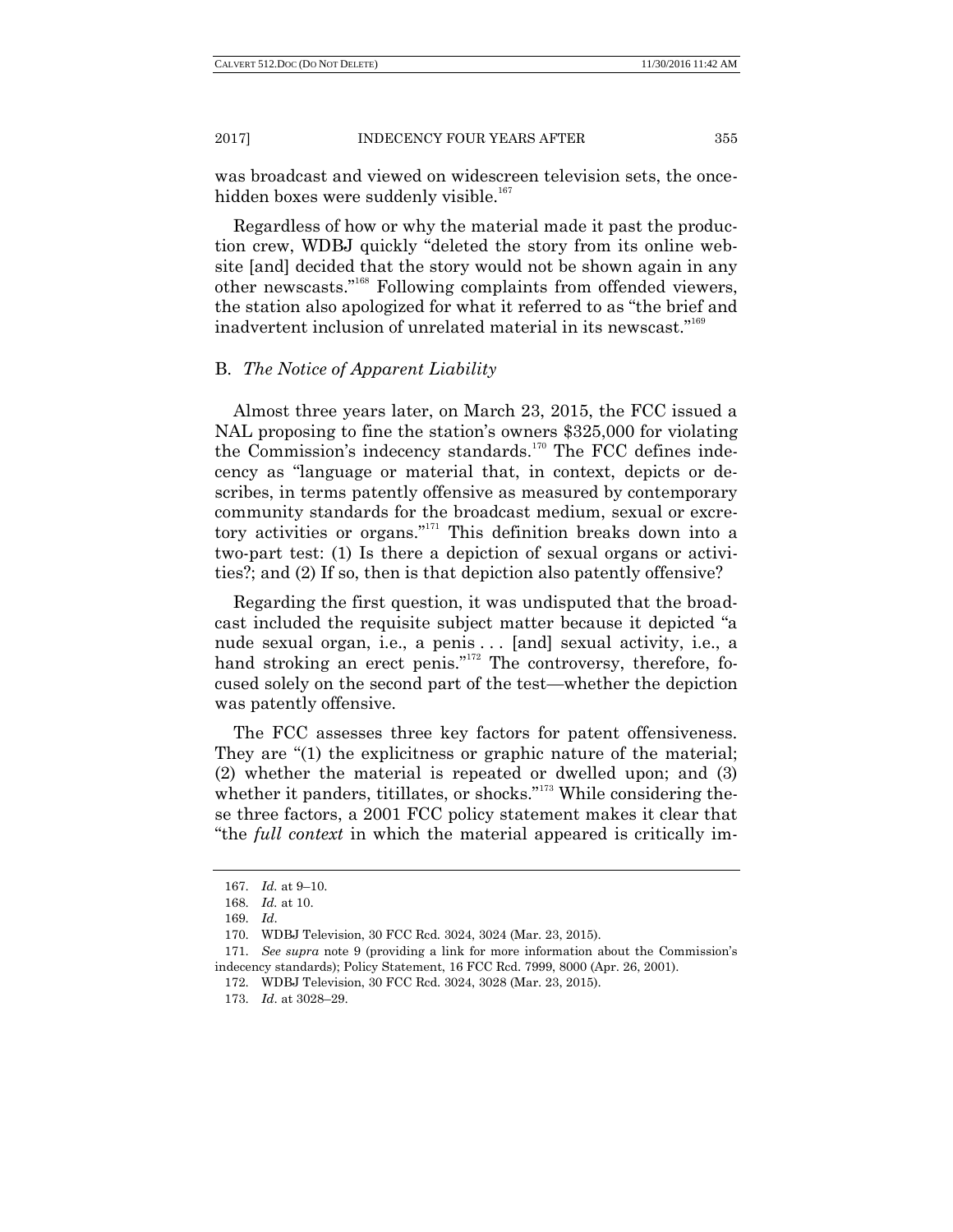portant."<sup>174</sup> Context is key because every indecency case involves a "particular mix of these, and possibly other, factors."<sup>175</sup>

The NAL explained that the first factor—whether the material was explicit and graphic—was satisfied because "the video of the penis and manipulation thereof was shot at close range."<sup>176</sup> Providing no explanation for why this fact "weighs heavily in our assessment of the factors concerning whether the material is patently offensive," $177$  the NAL cursorily asserted the image "was extremely graphic and explicit"<sup>178</sup> and left it at that.

Under the second factor—whether the material was repeated or dwelled upon—the NAL openly acknowledged the news segment "did not extensively dwell on or contain repetitions of sexual material."<sup>179</sup> Nonetheless, the FCC found that the offending image was "not so brief as to preclude an indecency finding."<sup>180</sup> The Commission supported this by pointing out that the 2.7-second image was long enough "to attract and hold viewers' attention [and] several complainants note[d] that they viewed the material perfectly well."<sup>181</sup> In brief, the FCC's logic was: if viewers can spot it, then it is long enough to punish.

Turning to the third factor—whether the content shocks, panders, or titillates—the FCC typically considers the "manner and purpose of a presentation," the latter of which "can substantially affect whether it is deemed to be patently offensive as aired."<sup>182</sup> Yet, the NAL skated over the purpose analysis and instead contended that "[i]n evaluating whether material is indecent, we examine the material itself and the manner in which it is presented, not the subjective state of mind of the broadcaster."<sup>183</sup> The FCC basically defaulted to viewers' reactions to find the material was shocking, rather than performing its own analysis. To wit, the FCC reasoned that "the material indeed shocked the audi-

- 176. WDBJ Television, 30 FCC Rcd. at 3029.
- 177. *Id.*
- 178. *Id.*
- 179. *Id.*
- 180. *Id.*
- 181. *Id.*
- 
- 182. Policy Statement, 16 FCC Rcd. 7999, 8010 (Apr. 26, 2001).
- 183. WDBJ Television, 30 FCC Rcd. at 3029.

<sup>174.</sup> 16 FCC Rcd. at 8002.

<sup>175.</sup> *Id*. at 8003.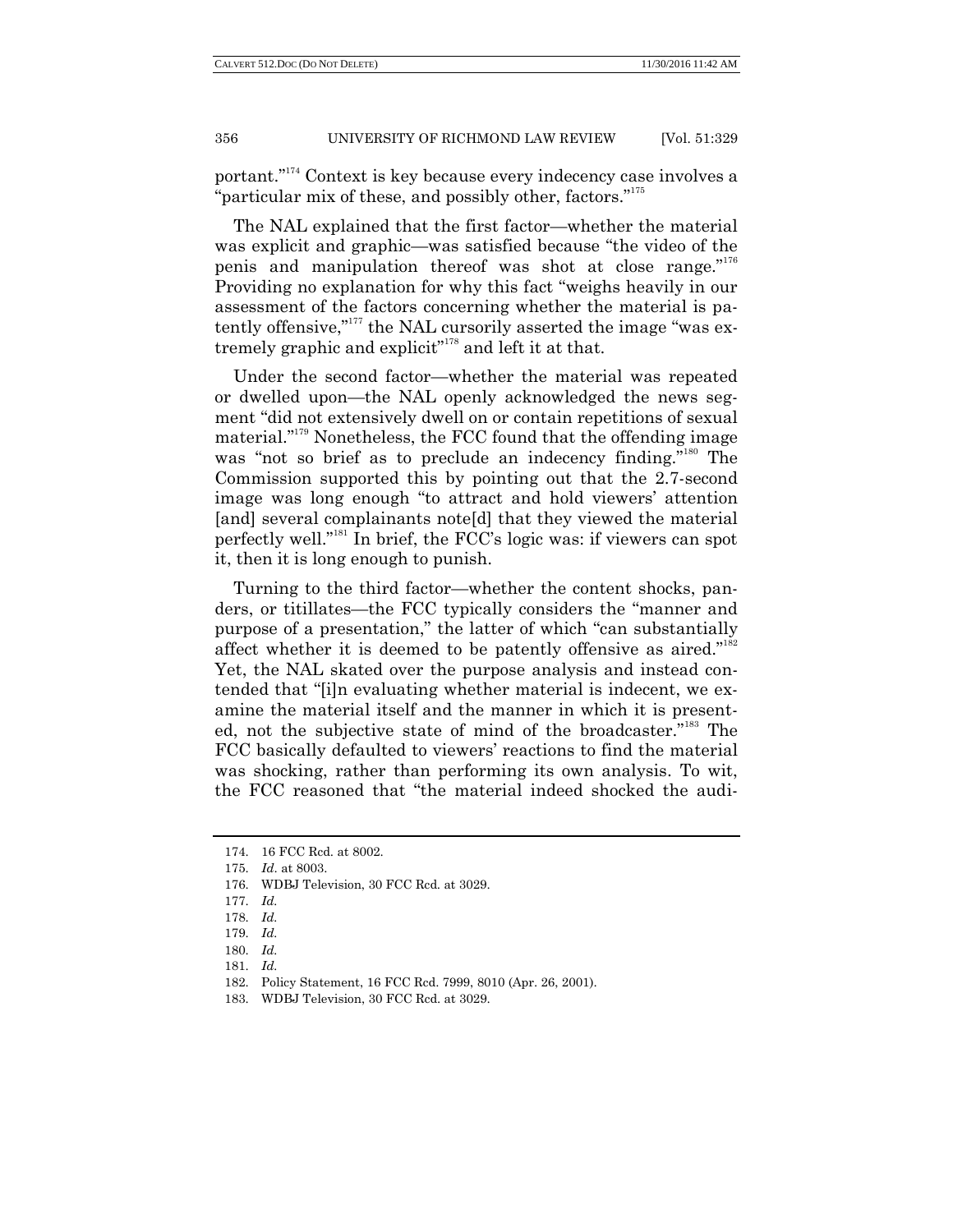ence, as reflected in the complainants' disbelief that the Station aired" the image.<sup>184</sup> The FCC's logic here boils down to this—if a few viewers who complain are shocked, then so are we! Based on all three factors, the FCC thus declared the video to be "patently offensive as measured by contemporary community standards for the broadcast medium."<sup>185</sup>

The NAL's declaration, however, is plagued by a pair of intertwined and recurring problems. The first is that the FCC untethered its analysis from established doctrinal moorings by decontextualizing its focus; the second is that its analysis is conclusory and self-referentially circular.

As described in the NAL itself, "full context" serves a substantial role in determining the result of the indecency test applied.<sup>186</sup> So without considering all the surrounding facts and circumstances, the test fails to properly measure the level of actionable indecency.

The first of the three patent-offensiveness factors examines the explicitness and graphicness of the content, but the NAL never defines what those terms mean or entail. Instead, it simply refers to a handful of viewer complaints and summarily concludes that the material was explicit and graphic—despite the fact that the "standard is that of an average broadcast viewer or listener," not the sensibilities of any individual complainant. Questions fill the void left by the NAL's silence: What is the standard of the average broadcast viewer watching a 6:00 PM local TV newscast? Is newsworthiness a mitigating factor for graphicness, or is it relevant on the third prong? Does the mere fact that a few viewers allege something make it so?

Applying the second factor—repeating or dwelling upon allegedly indecent material—is also troublesome. In prior cases, ―where sexual or excretory references have been made once or have been passing or fleeting in nature, this characteristic has tended to weigh against a finding of indecency."<sup>188</sup> It is undisputed

<sup>184.</sup> *Id.*

<sup>185.</sup> *Id*. at 3030.

<sup>186.</sup> *Id*. at 3027.

<sup>187.</sup> WPBN/WTOM License Subsidiary, Inc., 15 FCC Rcd. 1838, 1841 (Jan. 14, 2015) (memorandum order and opinion).

<sup>188.</sup> Policy Statement, 16 FCC Rcd. 7999, 8008 (Apr. 26, 2001).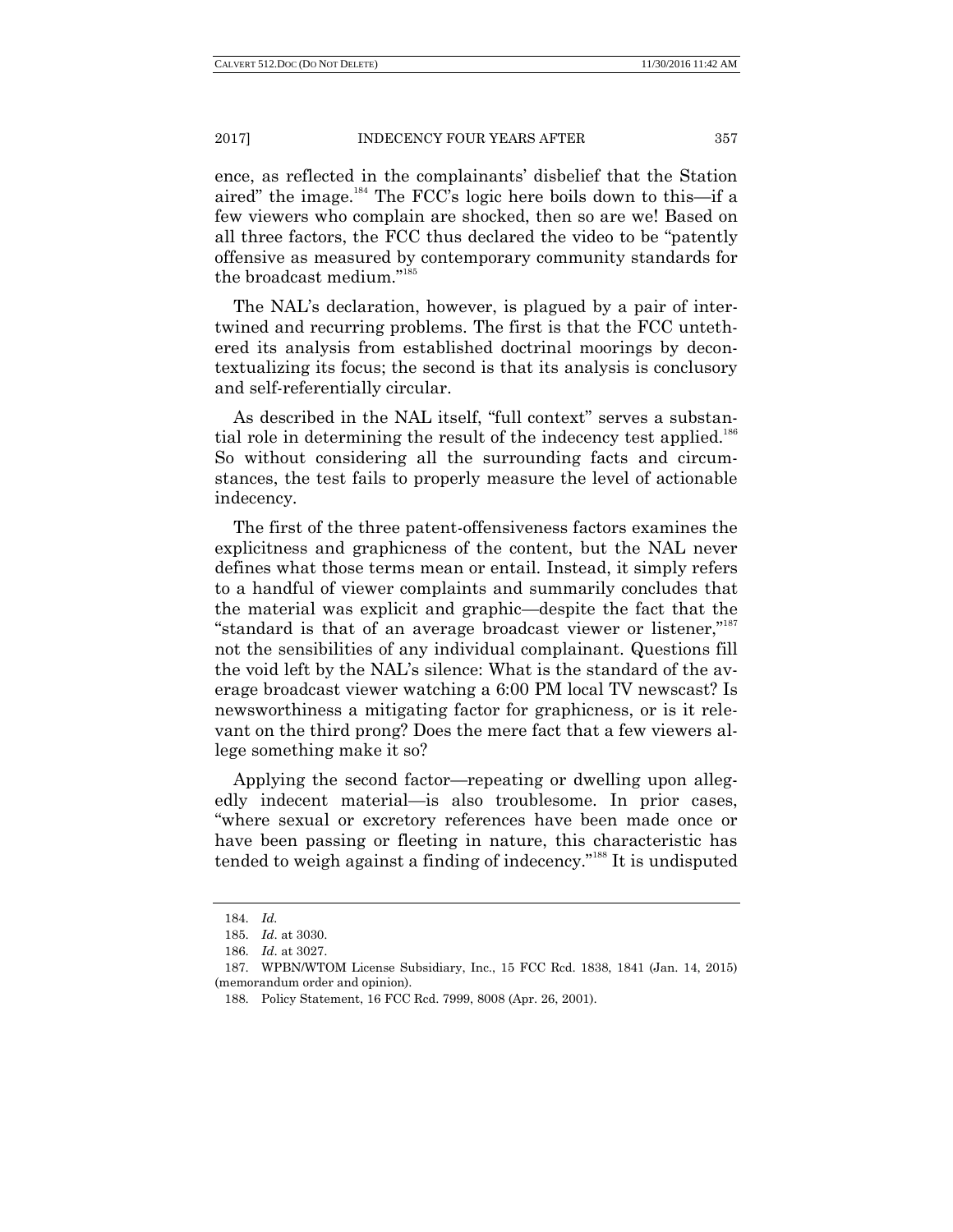that the material was not repeated, and a 2.7-second clip within the context of a 200-second segment certainly seems both passing and fleeting.

Furthermore, the NAL's application of the third factor was, at times, circular and self-defeating. To find that the material titillated the audience simply because it depicted a sexual organ confuses titillation with the uncontested threshold prong of the indecency analysis regarding whether it depicts a sexual organ. It is well established that the video depicted a penis; whether it was intended to shock, pander, or titillate, however, is another matter that was virtually untouched by the Commission.

To the contrary, the story's newsworthiness, lack of focus on the objectionable material, brevity with which it was shown, and the station's haste to remove the material from its website and not re-air it, are much more indicative of an embarrassing mistake than the anticipatory desire to shock, pander, or titillate.

Finally, the Commission failed to contextualize the video within the entire news segment. The  $\text{FCC's supposed "full context"}^{189}$ approach is not unique to indecency analysis. In obscenity prosecutions, for example, current doctrine requires the work in question to be examined as a whole.<sup>190</sup> Likewise, in libel cases, an ostensibly defamatory work must be examined contextually to ascertain liability.<sup>191</sup> In the NAL, however, the Commission all but ignored the more than 98 percent of the segment that did not display sexual or excretory organs. Instead, it focused exclusively on an apparently accidental 2.7-second excerpt in which less than 2 percent of the screen depicted a sexual organ in the far corner of the screen.

<sup>189.</sup> *Id.* at 8002.

<sup>190.</sup> *See* Miller v. California, 413 U.S. 15, 24 (1973) (defining obscenity as being "limited to works which, taken as a whole, appeal to the prurient interest in sex, which portray sexual conduct in a patently offensive way, and which, *taken as a whole*, do not have serious literary, artistic, political, or scientific value") (emphasis added).

<sup>191.</sup> *See, e.g.*, Levesque v. Doocy, 560 F.3d 82, 88 (1st Cir. 2009) (stating that "a court should consider the context in which the challenged statement is made, viewing it within the communication as a whole").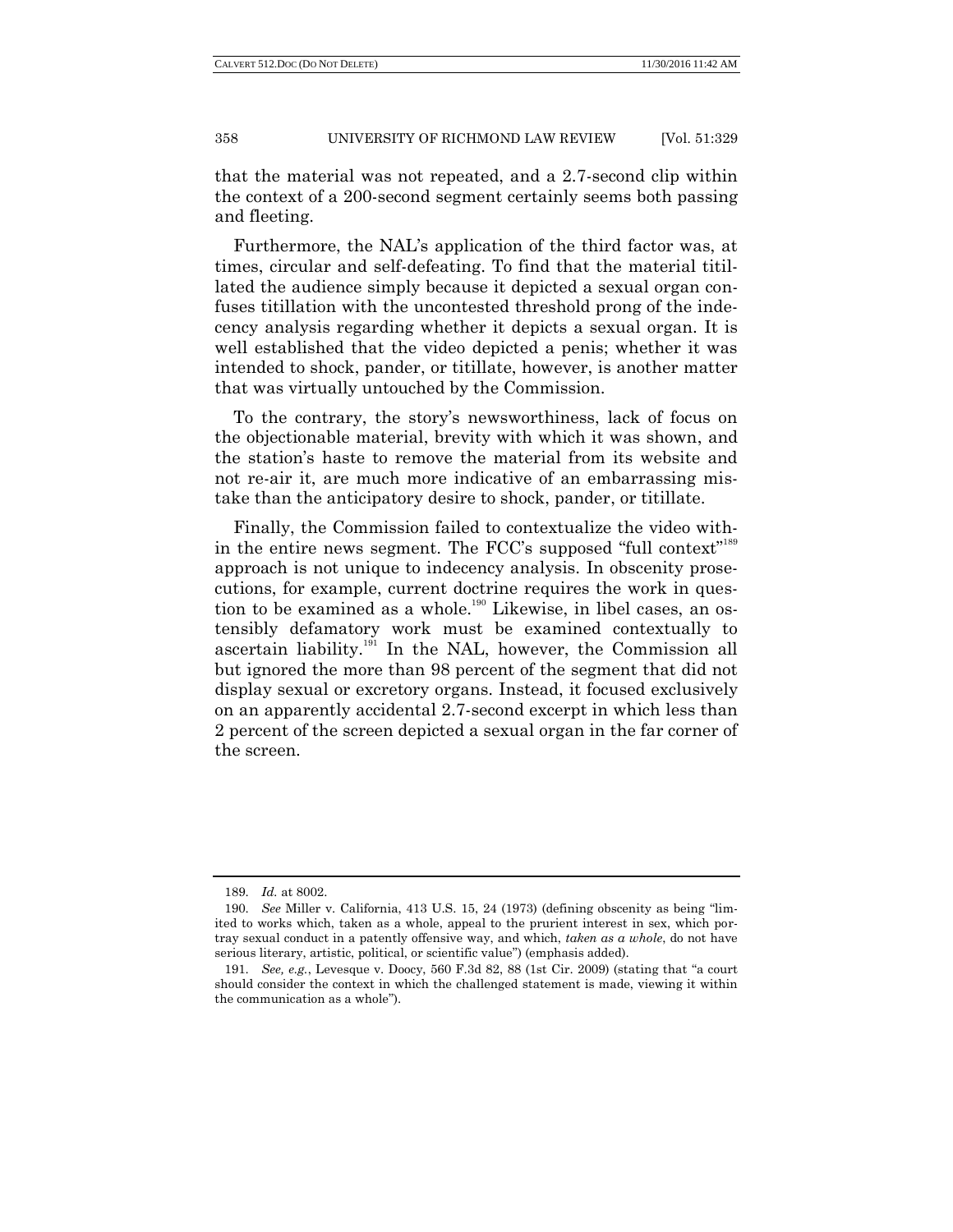# C. *Key Arguments of WDBJ & the NAB/RTDNA in Opposition to the Notice of Apparent Liability*

Although the statements filed with the FCC in opposition to the NAL of both WDBJ and the NAB/RTDNA include multiple arguments, this part concentrates on perhaps the three most critical ones. They are addressed separately below.

1. An Unreasonable Intrusion into News Judgment and Editorial Discretion of Journalists

Today, the FCC today readily acknowledges on its website that it "cannot interfere with a broadcaster's selection and presentation of material for the news."<sup>192</sup> This principle is far from new, having been recognized for decades by the United States Supreme Court.

More than twenty years ago, for instance, the Court remarked that "[t]he FCC is well aware of the limited nature of its jurisdiction, having acknowledged that it 'has no authority and, in fact, is barred by the First Amendment and [47 U.S.C. § 326]<sup>193</sup> from *interfering with the free exercise of journalistic judgment.*"<sup>194</sup> Some two decades prior to that, the Court in *Columbia Broadcasting System, Inc. v. Democratic National Committee* considered the powers delegated by Congress to the FCC under the Telecommunications Act of 1934.<sup>195</sup> It observed there "that Congress intended to permit private broadcasting to develop *with the widest journalistic freedom consistent with its public obligations*. Only when the interests of the public are found to outweigh the private jour-

<sup>192.</sup> *Consumer Guide: Complaints About Broadcast Journalism*, FED. COMMC'NS COMM'N, https://www.fcc.gov/consumers/guides/complaints-about-broadcast-journalism (last visited Dec. 16, 2016).

<sup>193.</sup> This statute, adopted as part of the Telecommunications Act of 1934, provides: Nothing in this chapter shall be understood or construed to give the Commission the power of censorship over the radio communications or signals transmitted by any radio station, and no regulation or condition shall be promulgated or fixed by the Commission which shall interfere with the right of free speech by means of radio communication.

<sup>47</sup> U.S.C. § 326 (Supp. II 2015).

<sup>194.</sup> Turner Broad. Sys. v. FCC, 512 U.S*.* 622, 650 (1994) (quoting In re Hubbard Broad. Inc., 48 F.C.C.2d 517, 520 (F.C.C. 1974)) (emphasis added).

<sup>195.</sup> 412 U.S. 94, 97 (1973).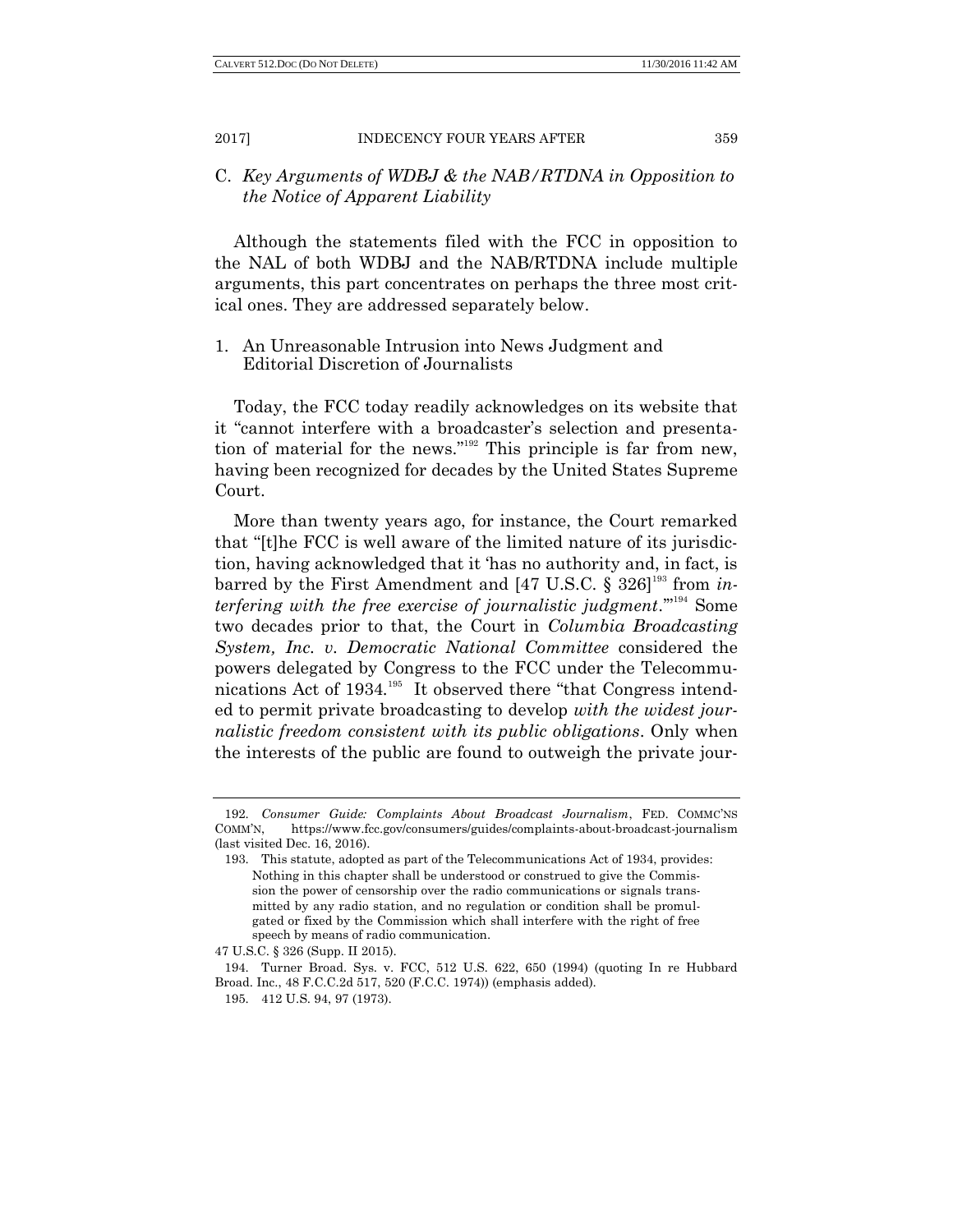nalistic interests of the broadcasters will government power be asserted within the framework of the Act."<sup>196</sup>

There is, then, a more than forty-year tradition of the high Court valuing the importance of shielding broadcast journalism from FCC censorship. Preserving a wide range of journalistic discretion is, indeed, a necessary component of retaining a broad flow of information to the public. As the NAB and RTDNA argue on behalf of WDBJ in opposition to the FCC's \$325,000 proposed fine, "the editorial judgment of broadcast licensees in presenting news ... [is] at the core of the First Amendment's free press guarantee."197

Indeed, the proposed fine against WDBJ under the FCC's indecency enforcement powers directly butts up against First Amendment protection of broadcast journalism. The station thus argues that the FCC's intimation that covering a matter of public controversy involving an adult film star is not fit for public consumption "is not an appropriate call for the government to make."<sup>198</sup> It further asserts that the Commission cannot "legitimately substitute its news judgment for that of WDBJ."<sup>199</sup> The NAB and RTDNA contend that if the fine is upheld, a pall of selfcensorship will fall over broadcast journalists, who:

[W]ill have little choice but to steer far clear of matters of potential controversy and to cut back on live programming that poses any degree of risk, thus depriving viewers and listeners of coverage of important local and national news events. The result is the exact opposite of what the Constitution demands.

What the Constitution demands—for the sake of both the public and news organizations—is robust public discourse on public controversies, even local ones about the propriety of permitting a former adult-movie actress to serve as an EMT. To paraphrase Justice John Marshall Harlan's observation in *Cohen v. Califor-*

<sup>196.</sup> *Id.* at 110 (emphasis added).

<sup>197.</sup> Comments of the NAB, s*upra* note 135, at 18 (quoting, in part, the Omnibus Indecency Order, 21 FCC Rcd. 2664, 2668 (Mar. 18, 2006) and making sure to "not suggest. that WDBJ made an affirmative editorial decision to include in its newscast the fleeting image at issue").

<sup>198.</sup> Opposition of WDJB Television, *supra* note 143, at 43.

<sup>199.</sup> *Id*.

<sup>200.</sup> Comments of the NAB, s*upra* note 135, at 22.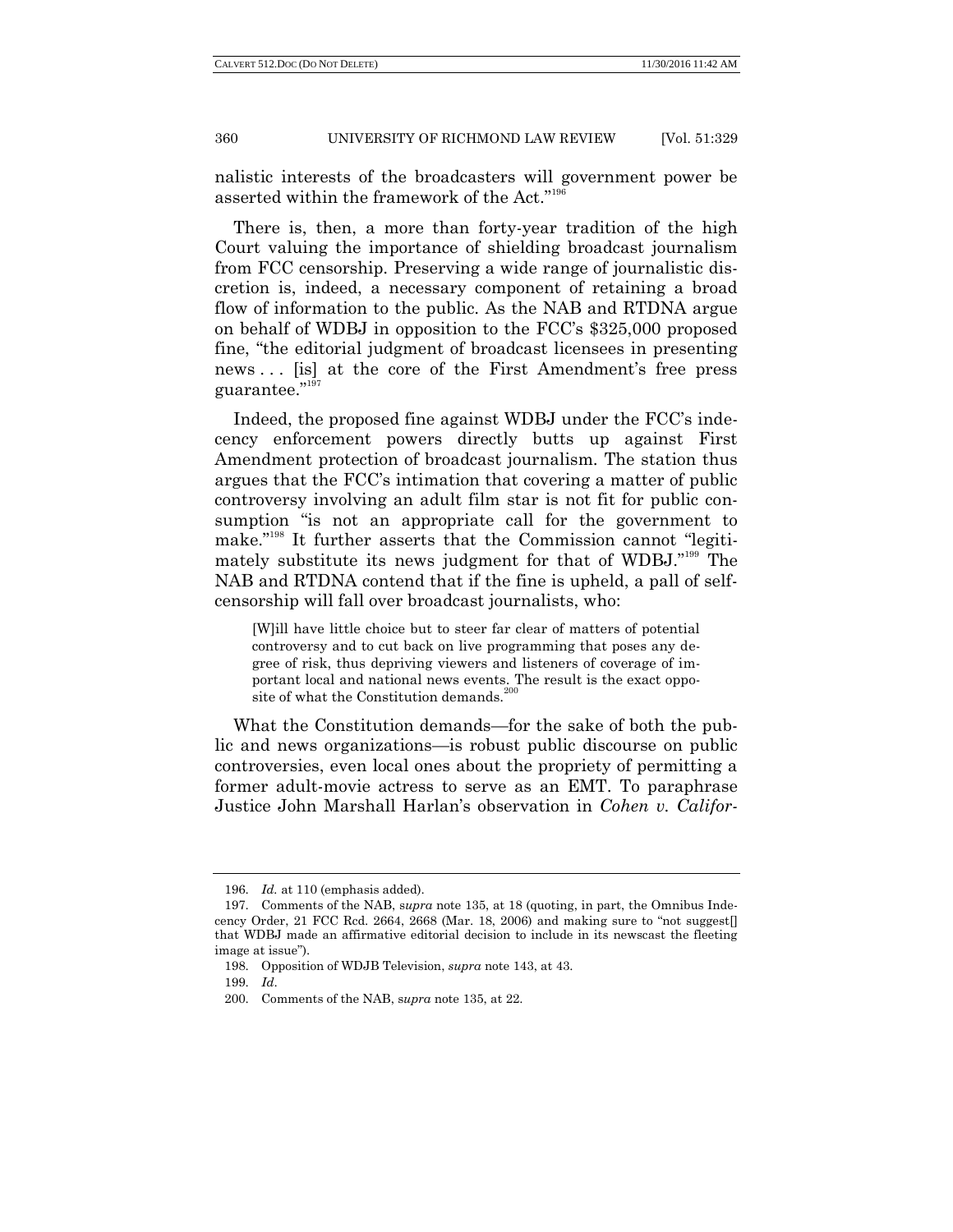$nia<sub>i</sub><sup>201</sup>$  the FCC has no right to cleanse public airwaves to the point where they are topically "palatable to the most squeamish among us," and one "cannot indulge the facile assumption that [the FCC] can forbid particular [news stories] without also running a substantial risk of suppressing ideas in the process. $^{202}$ 

Providing the FCC discretion over which topics may be shown on TV news therefore is "not only an affront to journalistic freedom, but also offends the First Amendment in the same manner as would direct content regulation."<sup>203</sup> As the RTDNA contends, an FCC "policy under which expletives and nudity in news and public affairs programs are considered actionable threatens to dilute the first-hand, eyewitness images, sounds and accounts unique to broadcast journalism, resulting in the receipt of *less* information by the public and concomitant harm to the public interest."204

2. Broadcasters Continue to Lack Clear Guidance and Fair Notice About What is Permissible

"Since *Pacifica*," WDBJ's opposition statement argues, "the Supreme Court repeatedly has reminded the government that it cannot regulate speech absent clear standards that limit administrative discretion."<sup>205</sup> What the Court has not done, however, as this article points out,<sup>206</sup> is revisit *Pacifica's* facial constitutionality.<sup>207</sup> The result is that the Court's avoidance of the First Amend-

[T]he FCC cannot act as if the test it purports to apply in this case is free from constitutional doubt where it has been found to be seriously deficient by the only courts ever to review it in operation. The Commission must address

<sup>201.</sup> 403 U.S. 15 (1971).

<sup>202.</sup> *Id.* at 25–26.

<sup>203.</sup> Comments of the NAB, s*upra* note 135, at 6.

<sup>204.</sup> Comments of the RTDNA, *supra* note 136, at 21; FCC Seeks Comment on Adopting Egregious Cases Policy, Docket No. 13-86 (June 19, 2013), http://www.rtdna.org/up loads/files/RTDNA%20FCC%20Indecency%20Comments.pdf.

<sup>205.</sup> Opposition of WDBJ Television, *supra* note 143, at 38.

<sup>206.</sup> *See supra* note 48 and accompanying text (describing *Fox Television Station"s* lack of illumination on the matter of *Pacifica"s* constitutionality).

<sup>207.</sup> It is important to note, as the station does in its opposition to the proposed forfeiture, that the Supreme Court affirmed the holding (though not the rationale) of the Second Circuit in *Fox*, which bluntly stated that the Commission's enforcement of indecency in light of *Pacifica* has been arbitrary and confusing. *See* Fox Television Stations, Inc. v. FCC, 613 F.3d 317, 330–33 (2d Cir. 2010), *aff"d*, 132 S. Ct. 2307, 2320 (2012). Although the WDBJ's lawyers acknowledge the Second Circuit's ruling is not binding upon the FCC, they make the case that: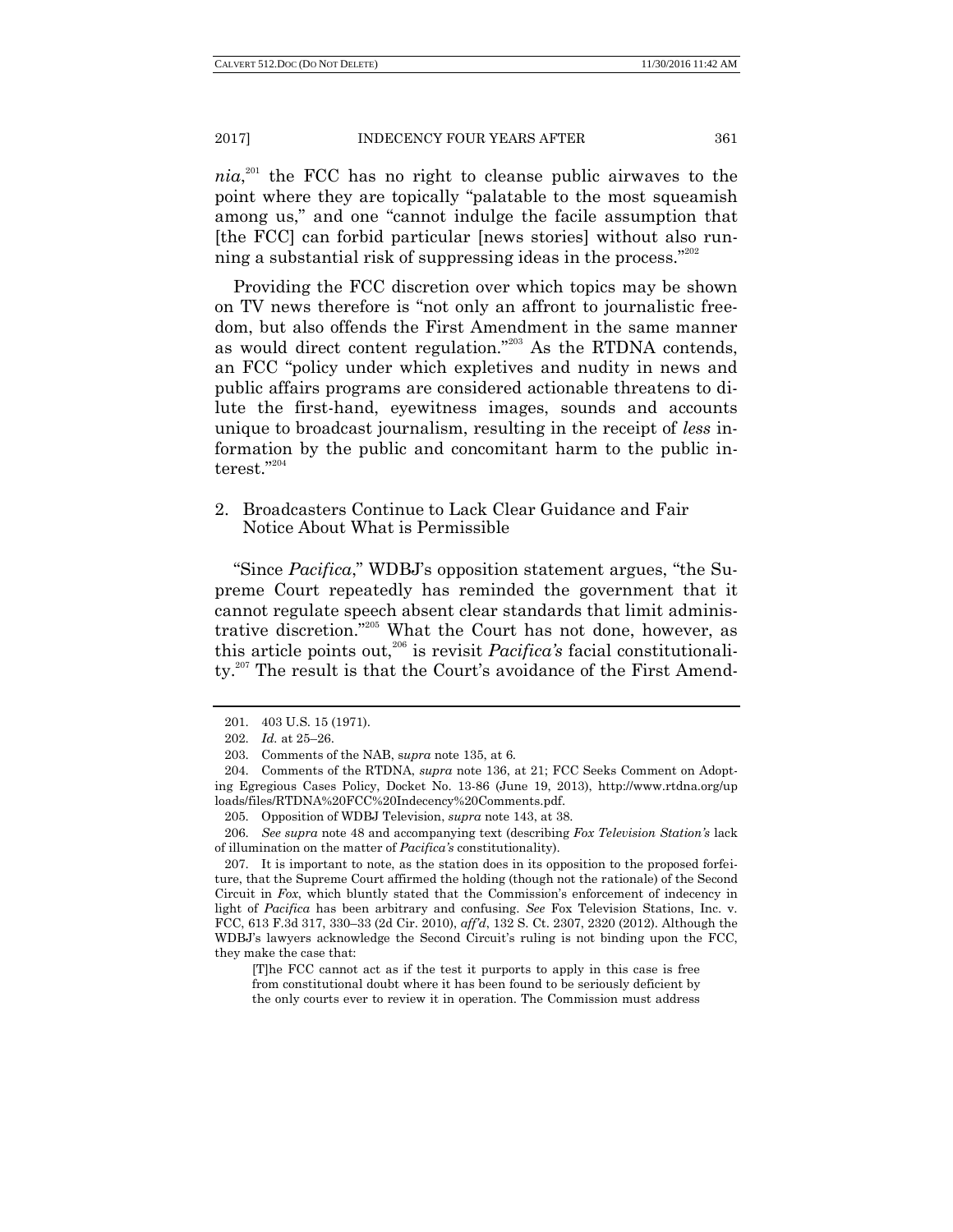ment issue, when coupled with the Commission's oscillating and seemingly arbitrary application of its indecency standards, is befuddling to beleaguered broadcasters like WDBJ, who are left with scant guidance regarding what the FCC deems inappropriate.

Even prior to *Fox Television Stations*, the Commission's enforcement of its indecency policy was too often, in the Second Circuit's view, "arbitrary and capricious."<sup>208</sup> Yet, as WDBJ emphasizes, developments since  $F_{\alpha}$  only exacerbate this confusion.<sup>209</sup> As discussed earlier,<sup>210</sup> the FCC recognized possible problems with its indecency policies and thus, in order "to ensure they are fully consistent with vital First Amendment principles," called for public comment.<sup>211</sup> This action, WDBJ contends, was "an acknowledgement that [the FCC] owes licensees and the public a better explanation of its constitutional reasoning."<sup>212</sup> But more than 100,000 public comments and two-plus years later, the FCC has failed to take action to clarify its enforcement rules and "has yet to answer its own questions for how its policies might be changed to be consistent with 'vital First Amendment principles."<sup>213</sup>

What is perhaps even more troubling, especially in light of the Commission's discarding of more than one million complaints to focus only on the most "egregious cases," is that neither former Chairman Genachowski nor the notice itself defined what "egregious" means. $^{214}$  In the NAL against WDBJ, the station asserts that "[t]he Commission did not even attempt to explain how a miniature and inadvertent 2.7-second shot of a sexual organ could be deemed 'egregious."<sup>215</sup> It adds that "[a]dministrative agencies are not free to announce one policy and then, without discussion or analysis, follow a different one."216

the constitutional issues that arise from the application of its indecency test in *this* case, and it is no answer to state only that *Pacifica* is still good law.

Opposition of WDBJ Television, *supra* note 143, at 24–25.

<sup>208.</sup> *Fox Television Stations*, 613 F.3d at 324.

<sup>209.</sup> *See* Opposition of WDBJ Television, *supra* note 143, at 25–27.

<sup>210.</sup> *See supra* Part II discussion.

<sup>211.</sup> FCC Reduces Backlog, *supra* note 19, at 4082.

<sup>212.</sup> Opposition of WDBJ Television, *supra* note 143, at 26.

<sup>213.</sup> *Id.* at 27.

<sup>214.</sup> *See id.* at 26–27, n.26; FCC Reduces Backlog, *supra* note 19, at 4082.

<sup>215.</sup> Opposition of WDBJ Television, *supra* note 143, at 27.

<sup>216.</sup> *Id*.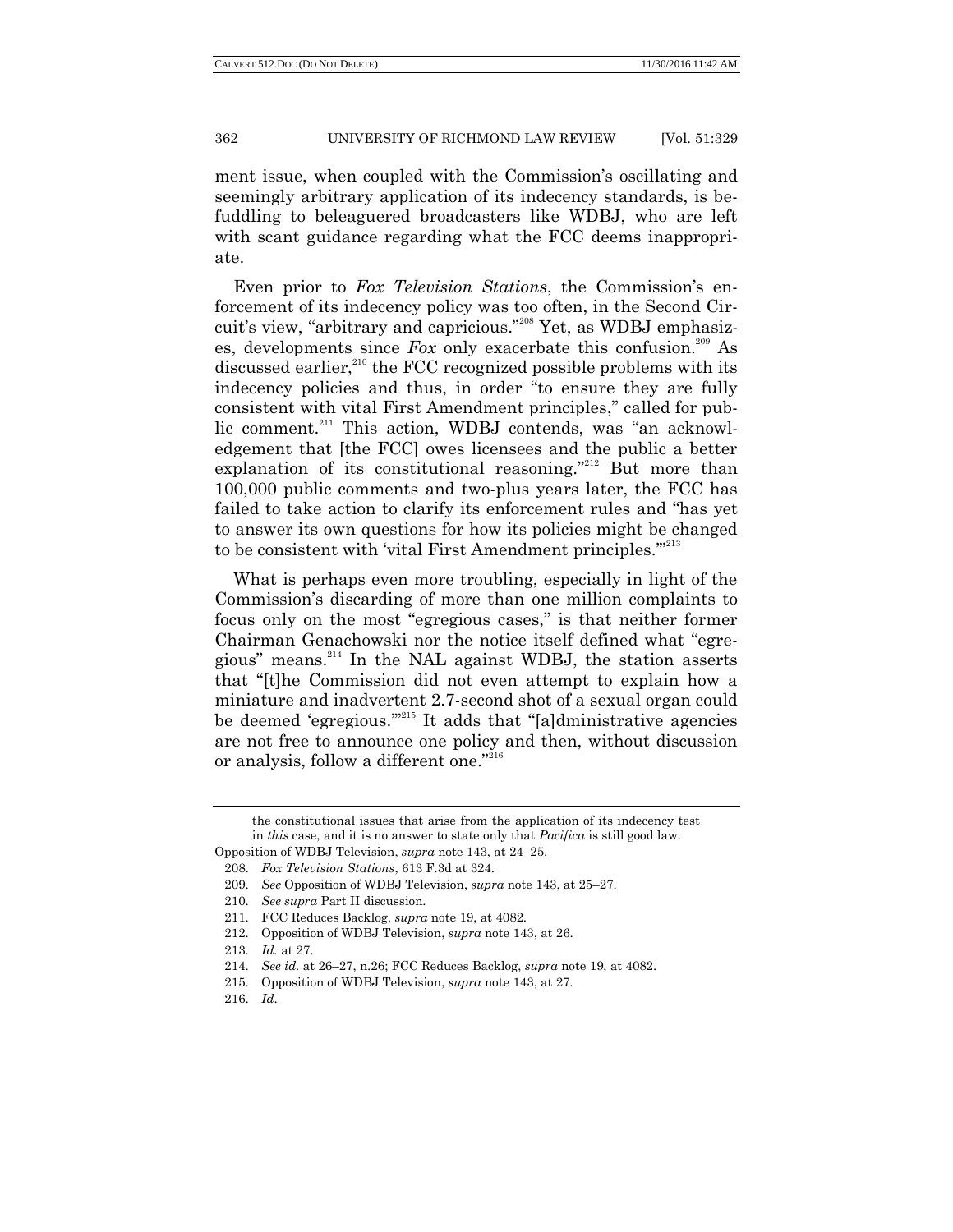In summary, as the NAB argues, "[t]he FCC's inconsistent treatment of similar material, unpredictable decisions, and random reversals do not comport with either bedrock First Amendment principles or section 326 of the Communications Act, both of which demand an exacting standard for regulating broadcast content."<sup>217</sup> Without an exacting standard, Richards and Weinert observe, "[t]he resulting quagmire for broadcasters is trying to determine just what programming is acceptable and which shows, if aired, could place their licenses in jeopardy."<sup>218</sup> The practical effect is self-censorship or, in the NAB's words, "a 'when in doubt, leave it out' mentality."<sup>219</sup> This chilling effect portends deleterious effects on press freedoms, as news organizations have essentially been told by the FCC to "air controversial content at your peril."<sup>220</sup>

# 3. WDBJ Lacked the Requisite State of Mind (Scienter) to be Fined Under First Amendment Principles

In the 2015 true threats case of *Elonis v. United States*, the United States Supreme Court made it clear that "a defendant" must be 'blameworthy in mind' before he can be found guilty, a concept courts have expressed over time through various terms such as *mens rea*, scienter, malice aforethought, guilty knowledge, and the like." $221$  The federal statute under which the FCC has the power to target indecency is criminal in nature, as it provides that "[w]hoever utters any obscene, indecent, or profane language by means of radio communication shall be *fined under this title or imprisoned not more than two years, or both.*<sup>222</sup>

Yet in *WDBJ Television*, the FCC has apparently misunderstood a concept that is, in the words of the Supreme Court, "as universal and persistent in mature systems of law as belief in freedom of the human will and a consequent ability and duty of the normal individual to choose between good and evil." $223$  That is,

<sup>217.</sup> Comments of the NAB, s*upra* note 135, at 17.

<sup>218.</sup> Richards & Weinert, *supra* note 89, at 664.

<sup>219.</sup> Comments of the NAB, s*upra* note 135, at 21.

<sup>220.</sup> *Id*.

<sup>221.</sup> 135 S. Ct. 2001, 2009 (2015).

<sup>222.</sup> 18 U.S.C. § 1464 (Supp. II 2015) (emphasis added).

<sup>223.</sup> Morissette v. United States, 342 U.S. 246, 250 (1952).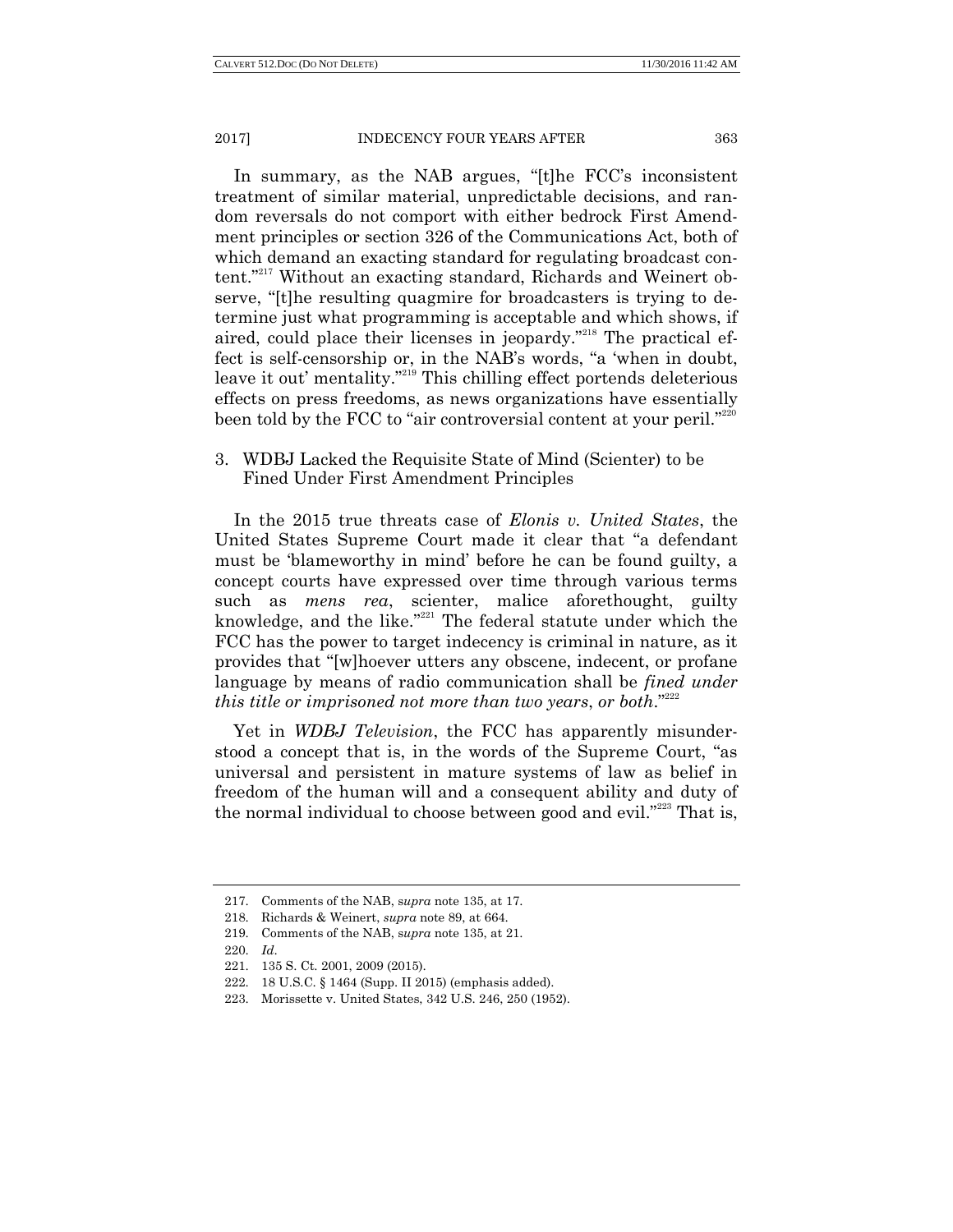a guilty act is nothing—except in rare strict-liability cases  $224$  without the requisite guilty mind.

The necessary state of mind for the crime at issue for WDBJ is "willfulness," defined by a telecommunications statute as "the conscious and deliberate commission or omission of such act, irrespective of any intent to violate any provision" of this Act.<sup>225</sup> Willfulness is a subjective state of mind that is often, in the words of crime scholar Joshua Dressler, "used as a synonym for 'intentional." $2226$  It is a harder burden for a prosecutor to prove than mere negligence, which is a mens rea category that, unlike willfulness, is an objective standard that "constitutes a deviation from the standard of care that a reasonable person would have observed in the actor's situation."227

Regarding the fleeting sexual image at heart of this article, the NAL declares that "[b]ased upon the evidence before us, we find that WDBJ apparently willfully violated  $\dots$  the Rules.<sup>"228</sup> To illustrate willfulness, the Commission notes that a WDBJ employee "should have been more alert to what he was downloading for broadcast from a sexually explicit website, and we cannot absolve the Licensee of responsibility because its employee failed to notice what he was downloading and preparing for broadcast." $229$ 

If anything, it would seem that the phrase "should have been more alert"—obsolescent editing equipment notwithstanding<sup>230</sup>—

<sup>224.</sup> Strict liability crimes, which require no scienter, have a "generally disfavored status." United States v. U.S. Gypsum Co., 438 U.S. 422, 438 (1978). Strict liability is especially frowned upon in cases implicating the First Amendment. *See* Smith v. California, 361 U.S. 147, 152 (1959).

<sup>225.</sup> 47 U.S.C. § 312(f)(1) (Supp. II 2015).

<sup>226.</sup> JOSHUA DRESSLER, UNDERSTANDING CRIMINAL LAW 130 (7th ed. 2015).

<sup>227.</sup> *See id.* at 131 (continuing that ""negligence' constitutes *objective* fault: An actor is not blamed for a wrongful state of mind, but instead is punished for his morally blameworthy *failure* to . . . live up to the standards of the fictional 'reasonable person.").

<sup>228.</sup> WDBJ Television, Inc., 30 FCC Rcd. 3024, 3033 (Mar. 23, 2015).

<sup>229.</sup> *Id*. The FCC continues its hapless attempt to prove one degree of scienter (willfulness) by describing what appears to be another degree of scienter (negligence) while using the language of yet a third degree of scienter: (knowingly). "[T]he Station knowingly used editing equipment whose viewing capability did not permit the editing staff to view the same content as the audience, and thus, the Licensee omitted appropriate safeguards." Id.

<sup>230.</sup> WDBJ personnel maintain they had no way of actually seeing the margins of the video box until the story was broadcast. They were in the process of updating the equipment when the Harmony Rose story aired. Opposition of WDBJ Television, *supra* note 143, at 9–10. This scenario stands in stark contrast to the intent displayed in other indecency enforcement cases, such as the willfulness displayed by the news host who cogni-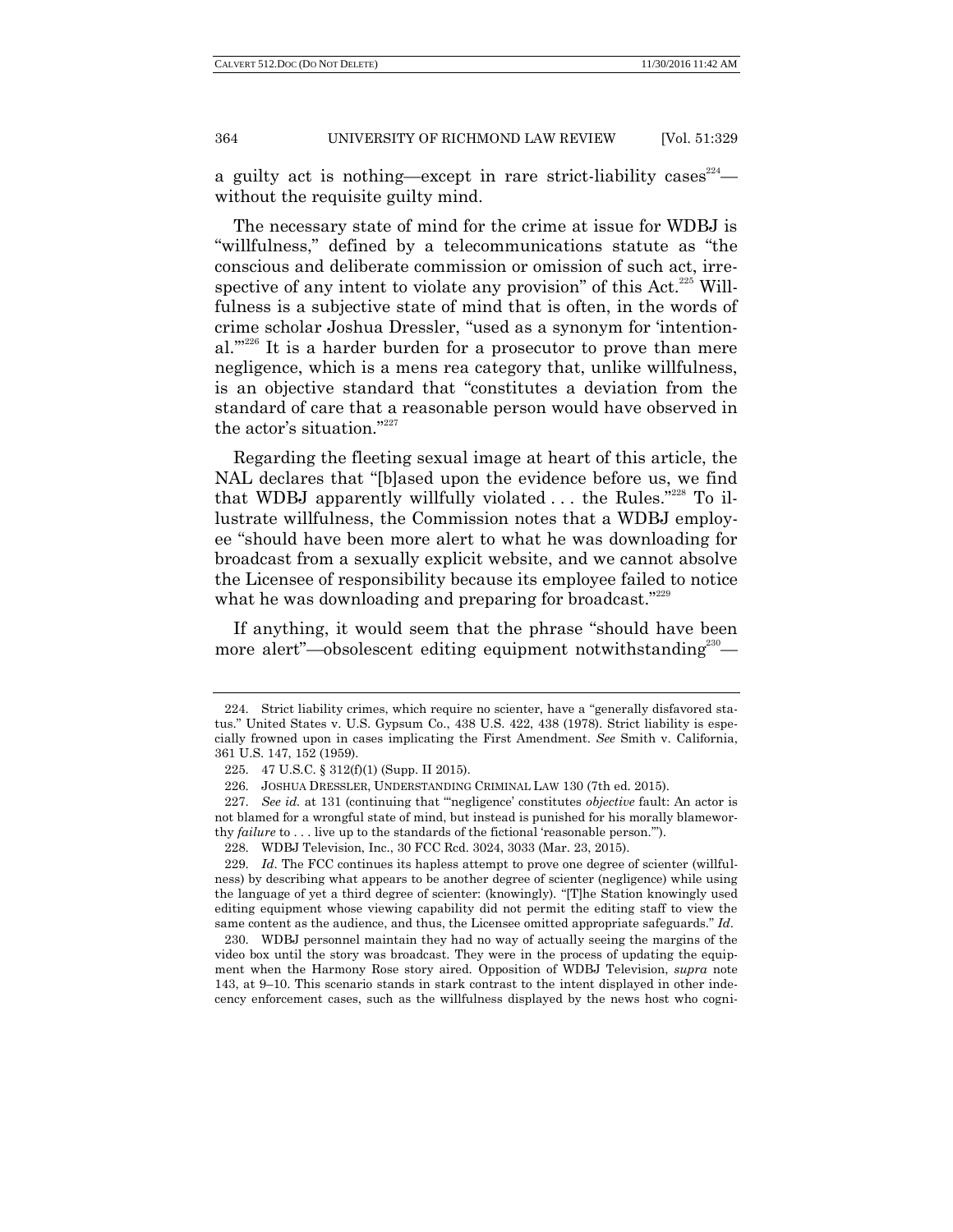is an objective assessment of reasonable care, which would place the action squarely within the confines of *negligence*, not *willfulness*. As WDBJ's attorneys argue, it would be particularly odd for the producers to have intentionally blurred out URLs to pornographic websites, yet willfully allow a pornographic image to make it on the  $air.^{231}$  This fact, along with the station's swift removal of the broadcast from its website, points to apparent negligence at worst, but certainly not willfulness.

The FCC's blurring of the lines between willfulness and negligence, the NAB laments, has:

[D]istort[ed] the legal, as well as the common sense, understanding of the term "willful" to try to justify a maximum record penalty against WDBJ for unintentionally airing a sexual image for 2.7 seconds. The Commission's erroneously expansive view of willfulness in this case potentially would result in virtually all human errors, equipment failures, and unpredictable occurrences being treated as deliberate, intentional violations of federal law. . . . This draconian result, tantamount to a strict liability standard, will be felt in newsrooms across the country.<sup>23</sup>

With this trio of arguments against fining WDBJ for its unintentional broadcast of a fleeting, tiny sexual image—one that was peripheral to a legitimate news story—in mind, this article next concludes by encouraging the FCC to take several steps to remedy the situation.

## **CONCLUSION**

The FCC's indecency actions since *Fox Television Stations* are erratic and capricious and, at least in WDBJ's case, satisfy no legitimate punitive rationale.<sup>233</sup> For example, under retributive theory's demand for proportionality, the Commission's levying a rec-

zantly allowed men to manipulate their genitalia on live television. *See supra* notes 25–27 and accompanying text (explaining the "Puppetry of the Penis" incident).

<sup>231.</sup> Opposition of WDBJ Television*, supra* note 143, at 21 n.20.

<sup>232.</sup> Comments of the NAB, *supra* note 135, at 18–19, 22.

<sup>233.</sup> *See* DRESSLER, *supra* note 226, at 14–17 (explaining two general theories of punishment: retributivism and utilitarianism; retributivism is characterized by proportionality, which mandates that the punishment be comparable to the crime, and moral blameworthiness, which generally requires that criminal, anti-social behavior be manifested via scienter); *see also* Sylvia Rich, *Corporate Criminals and Punishment Theory*, 29 CAN. J.L. & JURIS. 97, 100 (2016) (describing how the concepts of proportionality and moral blameworthiness are ensconced in Western criminal thought).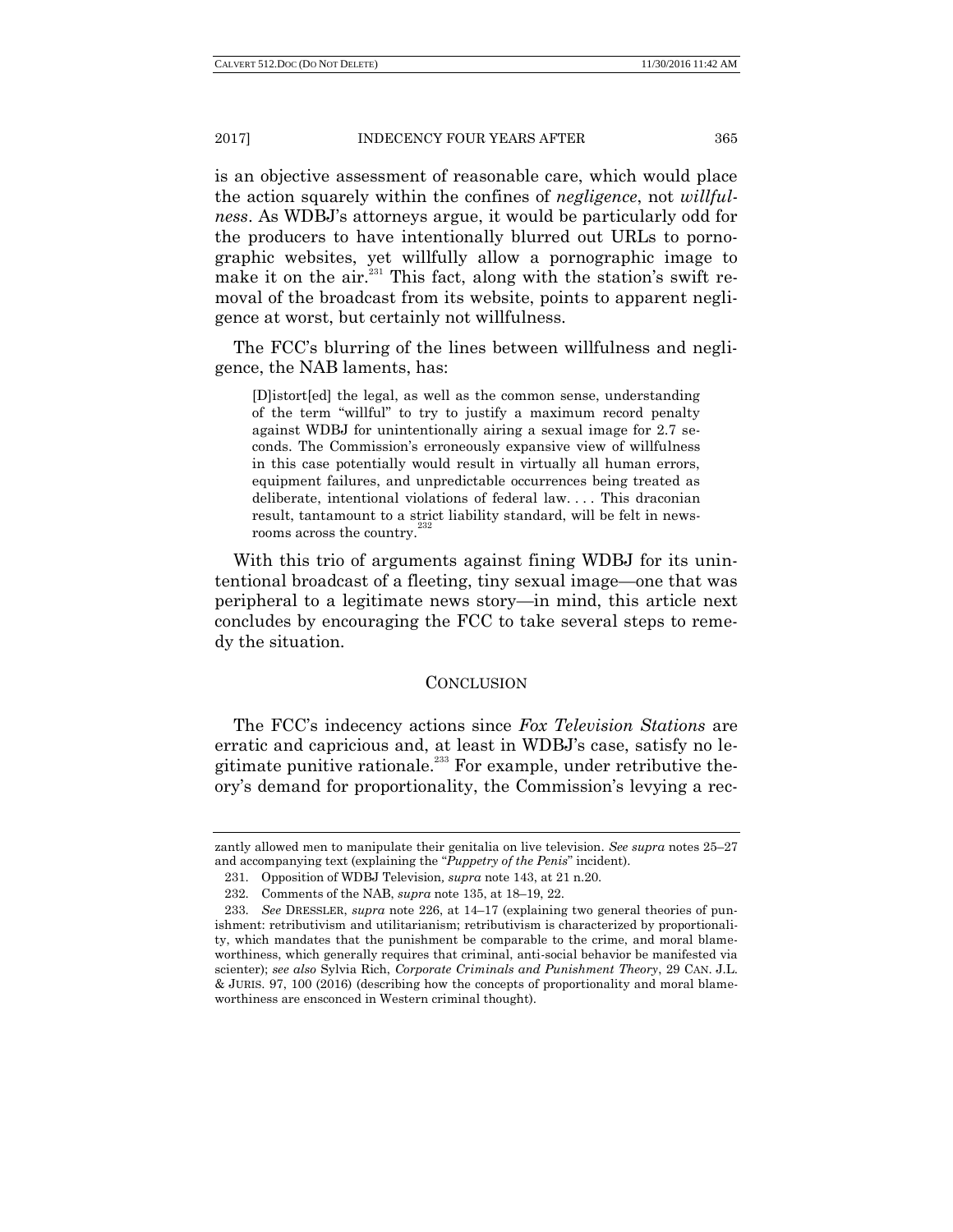ord-high \$325,000 fine for a brief, tiny, and inadvertent depiction of a sexual organ is, as the NBA argues, "tantamount to imposing a sentence of life imprisonment for petty theft." $234$  In short, the punishment does not fit the ostensible crime.<sup>235</sup>

Nor does the fine comport with utilitarian punishment principles.<sup>236</sup> In its gusto to squelch indecent speech by making an example of WDBJ, the Commission defeats the pragmatic goals of utilitarianism. That is because the sanction likely chills far more speech—in particular, more local news—than is necessary, thereby detrimentally affecting the "public interest"<sup>237</sup> that Congress and the FCC demand broadcasters serve.<sup>238</sup> As the NAB emphasized, the FCC's arbitrary and heavy-handed indecency enforcement in recent years has "caused broadcasters to forego airing a broad range of programming, including coverage of political debates and memorial services of fallen soldiers<sup> $239$ </sup>—programming of undeniable public interest.

To rectify this situation and to comply with the strictures of the First Amendment, the FCC should take three practical steps. The first is narrowly directed at WDBJ, while the latter two more broadly affect the Commission's indecency regime.

First, because it cannot explain—beyond circular and conclusory assertions in the NAL—why the news segment was patently offensive, the FCC should dismiss the WDBJ fine. The image appeared for only 2.7 seconds on less than 2 percent of the viewing area—an area not even visible to the editors during production and was quickly taken offline. The Commission thus faces tre-

<sup>234.</sup> Comments of the NAB, *supra* note 135, at 2.

<sup>235.</sup> The second prong of retributive theory, moral blameworthiness, is likewise unmet in this case because evidence suggests that WDBJ lacked the requisite scienter for liability under the Commission's current indecency policy. *See supra* notes 222–25 and accompanying text.

<sup>236.</sup> DRESSLER, *supra* note 226, at 16.

<sup>237.</sup> *See* 47 U.S.C. § 307(c)(1) (Supp. II 2015) (providing, in relevant part, that "[e]ach license granted for the operation of a broadcasting station shall be for a term of not to exceed 8 years" and that "a renewal of such license may be granted from time to time for a term of not to exceed 8 years from the date of expiration of the preceding license, if the Commission finds that *public interest*, convenience, and necessity would be served thereby") (emphasis added).

<sup>238.</sup> *See* Comments of the RTDNA, *supra* note 136, at 21 (making the case that the FCC's actions result "in the receipt of less information by the public and concomitant harm to the public interest") (emphasis omitted).

<sup>239.</sup> Comments of the NAB, *supra* note 135, at 20.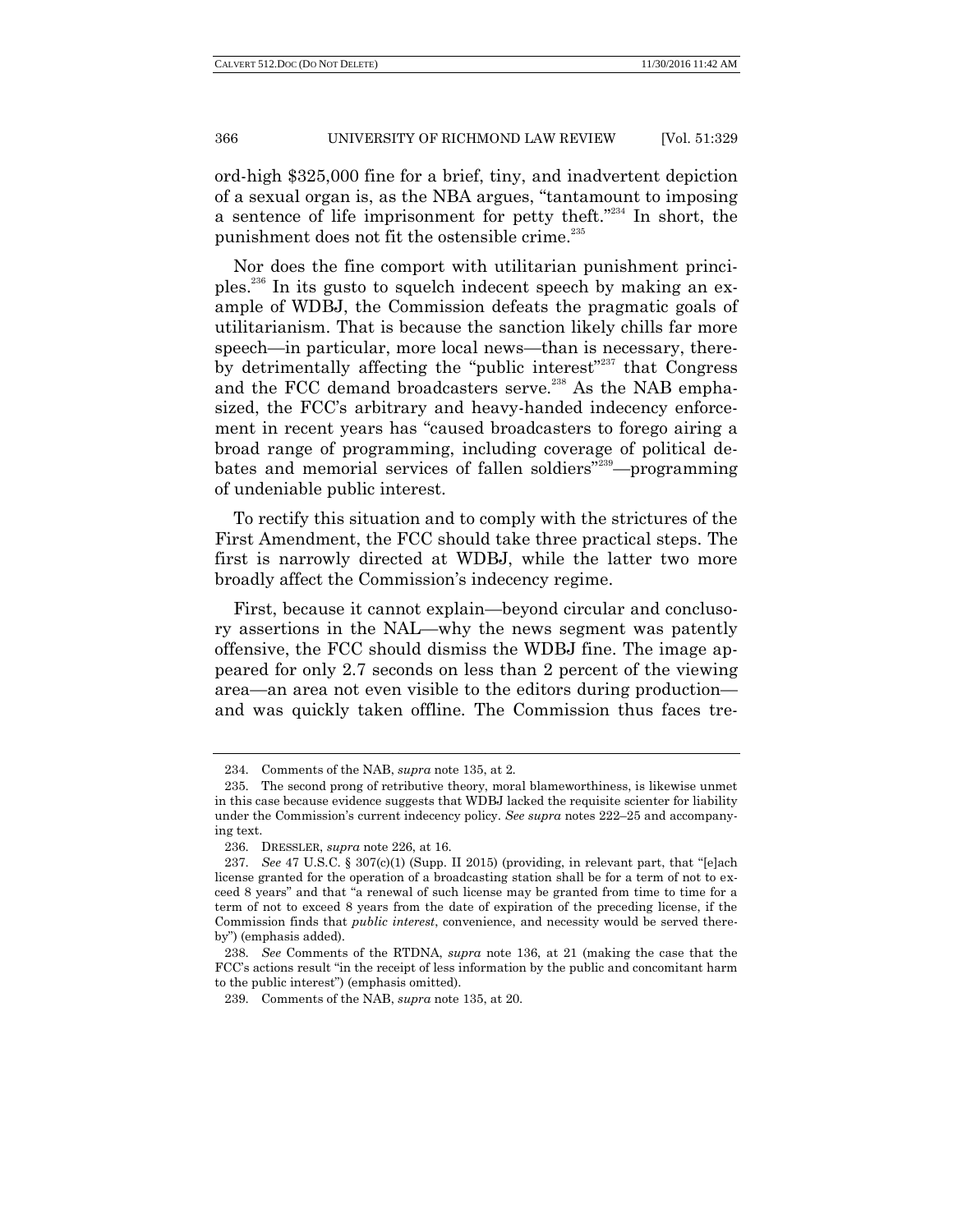mendous difficulty proving the three-part test for patent offensiveness of (1) graphicness/explicitness, (2) repetition, and (3) shock/pander/titillation.<sup>240</sup>

Furthermore, as the RTDNA and NAB persuasively argue, the Commission's behavior is out of line for three important reasons. First, by implicitly telling the station that certain topics may or may not be fit for public consumption, the NAL unreasonably intrudes into news judgment and editorial discretion.<sup>241</sup> Second, it continues post-*Fox* ambiguity about what is not permitted on broadcast television, especially given former Chairman Julius Genachowski's suggestion that the FCC would only target the most egregious instances of indecency.<sup>242</sup> Finally, the NAL fundamentally misunderstands mens rea and essentially makes strict liability the default scienter—or lack thereof—for all indecency offenses.<sup>243</sup>

Examining the broader picture, the second step is for the FCC to definitively declare what its indecency policy is going forward. The Supreme Court in *Fox Television Stations* left "the Commission free to modify its current indecency policy in light of its determination of the public interest and applicable legal requirements."<sup>244</sup> Although the FCC appeared poised to heed the Court's admonition to clarify its rules—by calling for public comment to help better align its policies with "vital First Amendment principles<sup>"245</sup>—more than three-and-a-half years of silence and legal limbo suggest the call was little but a tease. Despite the Commission's claim that fining WDBJ "sends a clear signal" to TV stations, $246$  it is doubtful that broadcasters are sensing much, if any, clarity.

<sup>240.</sup> *See* Opposition of WDBJ Television, *supra* note 143, at 14–21*.*

<sup>241.</sup> *See* Turner Broad. Sys. v. FCC, 512 U.S*.* 622, 650 (1994) (describing how, as the Supreme Court has made clear, the FCC is "barred by the First Amendment . . . from interfering with the free exercise of journalistic judgment".

<sup>242.</sup> *See supra* Part III.B.2 (describing the state of the FCC's indecency enforcement since *Fox Television Stations*).

<sup>243.</sup> *See supra* Part III.B.3 (explaining how the FCC's conclusory statement that the station's actions were done willfully—the requisite mental state for indecency—does not necessarily make it so; all evidence points to negligence, at most).

<sup>244.</sup> FCC v. Fox Television Stations, Inc., 132 S. Ct. at 2307, 2320 (2011).

<sup>245.</sup> Littleton, *supra* note 95.

<sup>246.</sup> *See supra* notes 14–15 and accompanying text (describing, in part, the press release of Travis LeBlanc, head of the FCC's Enforcement Bureau).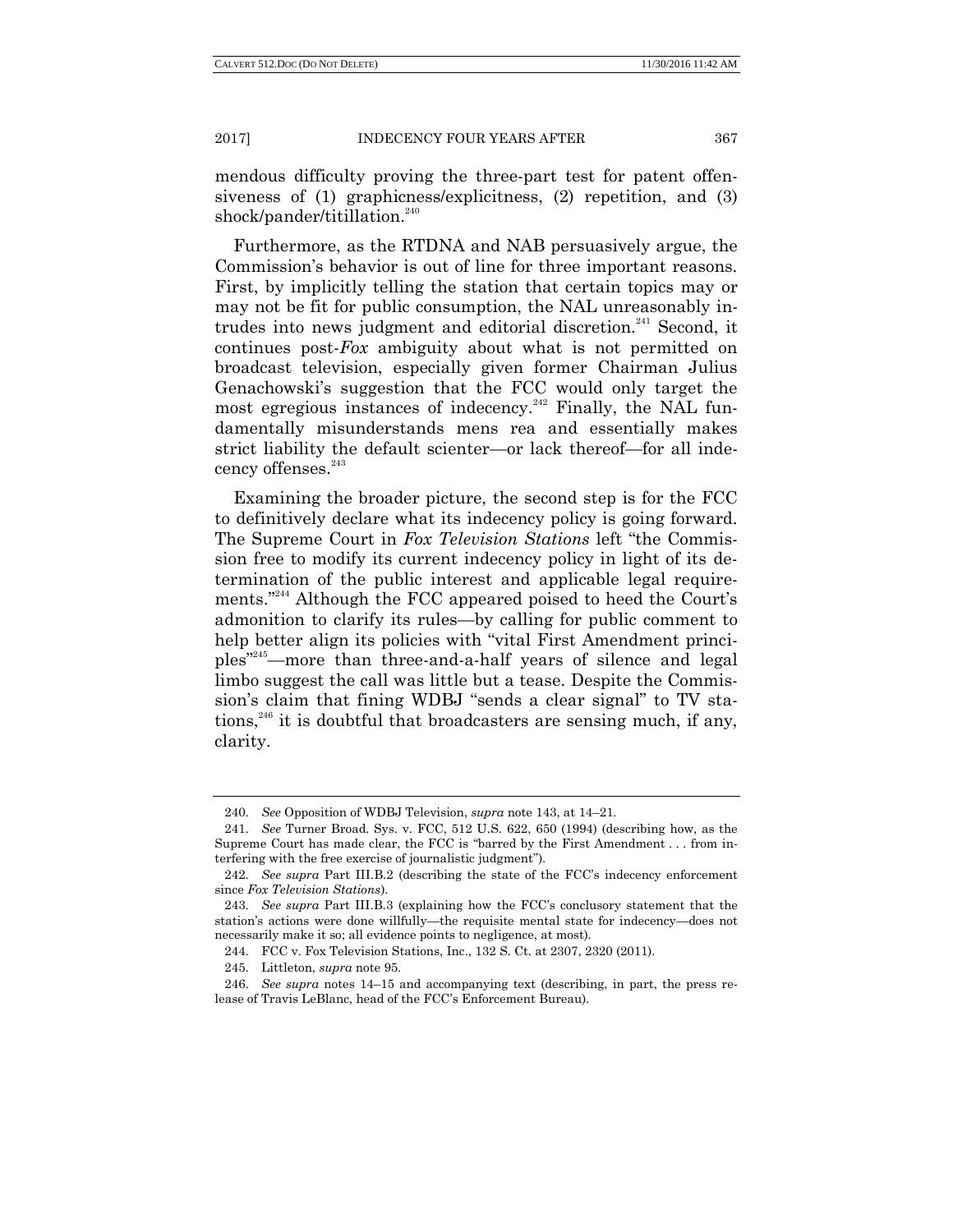In the wake of the Commission's dismissal of more than one million indecency complaints in order to "focus its resources on the strongest cases that involve egregious indecency violations, $"^{247}$ the FCC's decision to exert voluminous energy punishing a local news broadcast for fleeting and inadvertent content leaves broadcasters with scant sense of what "egregious" means, or what they can show viewers.<sup>248</sup> The inevitable result for TV stations is, in the words of the NAB, "to steer far clear of matters of potential controversy and to cut back on live programming that poses any degree of risk, thus depriving viewers and listeners of coverage of important local and national news events. This result is the exact opposite of what the Constitution demands."<sup>249</sup>

In the process of clarifying its policy to satisfy constitutional demands, a third recommended step is for the FCC to carve out a news exemption from its indecency regulations.<sup>250</sup> Exempting news would be a welcome departure from the Commission's current enforcement policy which, the RTDNA contends, "threatens" to dilute the first-hand, eyewitness images, sounds and accounts unique to broadcast journalism."<sup>251</sup>

The practical problem with making a news exception to generally applicable indecency laws is, of course, determining precisely what constitutes *news*.<sup>252</sup> Fortunately, Congress and the FCC have shed some light on the matter by fashioning a "bona fide" news" exemption in the equal-access realm.<sup>253</sup> Although normally

253. *See* 47 U.S.C. § 315(a) (Supp. II 2015); *see also* Akilah N. Folami, *Freeing the Press from Editorial Discretion and Hegemony in Bona Fide News: Why the Revolution Must be*

<sup>247.</sup> Halonen, *supra* note 17.

<sup>248.</sup> *See* Comments of the NAB, *supra* note 135, at 17 (making the case that even since the edict of egregiousness, the Commission's "inconsistent treatment of similar material, unpredictable decisions, and random reversals do not comport with . . . bedrock First Amendment principles").

<sup>249.</sup> *Id.* at 22.

<sup>250.</sup> *See* Comments of the RTDNA, *supra* note 136, at 22–23, (contending that "[t]he only means through which to lift this cloud of uncertainty that strikes at the heart of the First Amendment is to exempt news and public affairs programming from indecency regulation").

<sup>251.</sup> *Id.* at 21.

<sup>252.</sup> *See generally* Clay Calvert, *What is News?: The FCC and the New Battle Over the Regulation of Video News Releases*, 16 COMMLAW CONSPECTUS 361, 367–70 (2008) (addressing the problems with defining news, asserting that "there is no concise or consistent definition of news identifiable by scholars and practitioners in the journalism field," and adding that this definitional "problem, at the operational level of journalism practice and scholarship, compounds the predicament the FCC faces at the legal level when it attempts to dictate to broadcast journalists the boundaries of news‖).